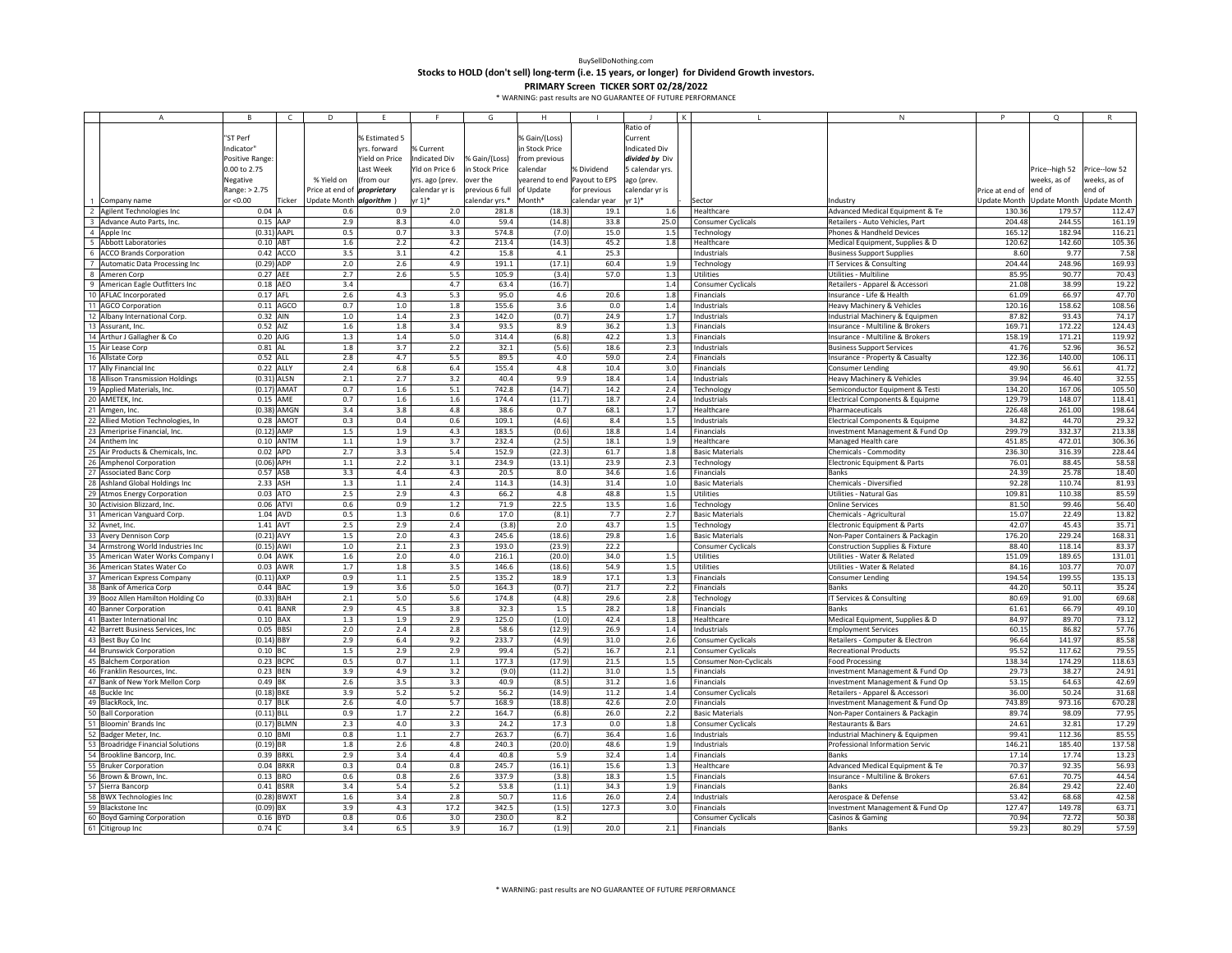**Stocks to HOLD (don't sell) long‐term (i.e. 15 years, or longer) for Dividend Growth investors.**

| Α                                           | R.             | C             | D                                  | F.             |                 | G               | H                            |               |                 |                               | N                                          | P               | $\Omega$        |                     |
|---------------------------------------------|----------------|---------------|------------------------------------|----------------|-----------------|-----------------|------------------------------|---------------|-----------------|-------------------------------|--------------------------------------------|-----------------|-----------------|---------------------|
|                                             |                |               |                                    |                |                 |                 |                              |               | Ratio of        |                               |                                            |                 |                 |                     |
|                                             | "ST Perf       |               |                                    | % Estimated 5  |                 |                 | % Gain/(Loss)                |               | Current         |                               |                                            |                 |                 |                     |
|                                             | ndicator"      |               |                                    | rrs. forward   | 6 Current       |                 | in Stock Price               |               | Indicated Div   |                               |                                            |                 |                 |                     |
|                                             | Positive Range |               |                                    | field on Price | ndicated Div    | % Gain/(Loss)   | from previous                |               | divided by Div  |                               |                                            |                 |                 |                     |
|                                             | 0.00 to 2.75   |               |                                    | Last Week      | Yld on Price 6  | in Stock Price  | calendar                     | % Dividend    | 5 calendar yrs. |                               |                                            |                 | Price--high 52  | Price--low 52       |
|                                             | Negative       |               | % Yield on                         | (from our      | yrs. ago (prev. | over the        | yearend to end Payout to EPS |               | ago (prev.      |                               |                                            |                 | weeks, as of    | weeks, as of        |
|                                             | Range: > 2.75  |               | Price at end of <i>proprietary</i> |                | calendar yr is  | previous 6 full | of Update                    | for previous  | calendar yr is  |                               |                                            | Price at end of | end of          | end of              |
| Company name                                | or <0.00       | Ticker        | Update Month algorithm )           |                | yr 1)*          | calendar yrs.*  | Month*                       | calendar year | yr 1)*          | Sector                        | Industry                                   | Jpdate Month    | Update Month    | <b>Update Month</b> |
| 62<br>Conagra Brands Inc                    | 0.13           | CAG           | 3.6                                | 3.9            | 3.8             | 4.1             | 2.4                          | 36.5          | 1.3             | <b>Consumer Non-Cyclicals</b> | <b>Food Processing</b>                     | 34.97           | 39.09           | 30.44               |
| 63<br>Caterpillar Inc.                      | $(0.20)$ CAT   |               | 2.4                                | 2.8            | 6.5             | 204.2           | (9.3)                        | 35.9          | 1.4             | Industrials                   | Heavy Machinery & Vehicles                 | 187.58          | 246.69          | 179.67              |
| 64 Cboe Global Markets Inc                  | 0.06           | CBOE          | $1.6\,$                            | 2.4            | 3.0             | 100.9           | (10.1)                       | 36.5          | 1.9             | Financials                    | Financial & Commodity Market Op            | 117.29          | 139.00          | 96.02               |
| 65<br>Commerce Bancshares, Inc.             | 0.12           | CBSH          | 1.5                                | 2.0            | 3.3             | 116.5           | 4.4                          | 23.1          | 1.5             | Financials                    | <b>Banks</b>                               | 71.78           | 79.11           | 61.81               |
| 66<br>Community Bank System, Inc.           | 0.45           | CBU           | 2.4                                | 2.4            | 4.3             | 86.5            | (2.1)                        | 53.2          | 1.4             | Financials                    | <b>Banks</b>                               | 72.94           | 82.53           | 65.00               |
| 67 CDW Corp                                 |                | (0.29) CDW    | 1.2                                | 4.3            | 4.8             | 387.1           | (15.8)                       | 27.9          | 4.2             | Technology                    | IT Services & Consulting                   | 172.46          | 208.71          | 148.91              |
| 68<br>Celanese Corporation                  | $(0.19)$ CE    |               | 2.0                                | 2.9            | 4.0             | 149.6           | (17.1)                       | 16.0          | 1.6             | <b>Basic Materials</b>        | Chemicals - Commodity                      | 139.28          | 176.50          | 133.50              |
| 69<br>Cerner Corporation                    | (0.03)         | CERN          | $1.2\,$                            | 0.8            | $1.8\,$         | 54.3            | $0.4\,$                      | 29.9          |                 | Healthcare                    | Advanced Medical Equipment & Te            | 93.25           | 93.44           | 67.96               |
| 70<br>Citizens Financial Group Inc          | 0.59           | CFG           | 3.0                                | 6.2            | 6.0             | 80.4            | 10.9                         | 30.1          | 2.4             | Financials                    | Banks                                      | 52.42           | 57.00           | 39.56               |
| 71<br><b>Cognex Corporation</b>             | 0.15           | CGNX          | 0.4                                | 0.6            | $1.5$           | 360.5           | (13.1)                       | 15.4          | 1.6             | Industrials                   | Industrial Machinery & Equipmen            | 67.56           | 92.17           | 61.51               |
| 72<br>Church & Dwight Co., Inc.             |                | (0.22) CHD    | 1.1                                | 1.3            | 2.5             | 141.5           | (4.5)                        | 29.9          | 1.4             | <b>Consumer Non-Cyclicals</b> | <b>Household Products</b>                  | 97.85           | 104.84          | 77.62               |
|                                             |                |               |                                    |                |                 |                 |                              |               |                 |                               |                                            | 240.87          |                 |                     |
| 73 Churchill Downs, Inc.                    |                | $(0.24)$ CHDN | 0.3                                | 0.4            | 1.4             | 410.8           | 0.0                          | 10.3          | 1.3             | Consumer Cyclicals            | Casinos & Gaming                           |                 | 262.20          | 175.01              |
| 74<br>Chemed Corporation                    | (0.26)         | CHF           | 0.3                                | 0.4            | $1.0$           | 253.2           | (9.6)                        | 6.6           | 1.4             | Healthcare                    | Healthcare Facilities & Service            | 478.29          | 539.87          | 403.00              |
| 75<br>Cigna Corp                            | 0.24           |               | 1.9                                | 11.3           | 3.1             | 56.9            | 3.5                          | 25.2          | 112.0           | Healthcare                    | Managed Health care                        | 237.78          | 272.81          | 191.74              |
| 76<br>Cincinnati Financial Corporati        | (0.06) CINF    |               | 2.2                                | 2.9            | 4.7             | 92.5            | 7.8                          | 13.6          | 1.4             | Financials                    | Insurance - Property & Casualty            | 122.79          | 129.17          | 98.28               |
| 77 Comerica Incorporated                    | 0.26           | CMA           | 2.8                                | 4.8            | 6.5             | 108.0           | 9.8                          | 32.2          | 2.1             | Financials                    | <b>Banks</b>                               | 95.49           | 102.09          | 63.0                |
| Columbus McKinnon Corp.<br>78               | 1.29           | CMCO          | 0.5                                | 0.5            | 1.3             | 144.8           | (1.3)                        | 63.0          | 1.5             | Industrials                   | Heavy Machinery & Vehicles                 | 45.64           | 57.06           | 41.01               |
| 79<br><b>Comcast Corporation</b>            | 0.06           | <b>CMCSA</b>  | 2.3                                | 3.3            | 3.8             | 78.4            | (7.1)                        | 32.4          | 1.7             | Consumer Cyclicals            | <b>Broadcasting</b>                        | 46.76           | 61.80           | 44.27               |
| 80<br>CME Group Inc                         | 0.29           | CME           | 1.7                                | 2.0            | 4.4             | 152.2           | 3.5                          | 49.3          | 1.5             | Financials                    | Financial & Commodity Market Op            | 236.53          | 256.94          | 185.79              |
| 81<br>Cummins Inc.                          | (0.09)         | CMI           | 2.8                                | $3.1\,$        | 6.6             | 147.9           | (6.4)                        | 38.0          | 1.4             | Consumer Cyclicals            | Auto, Truck & Motorcycle Parts             | 204.12          | 277.09          | 198.1               |
| 82<br><b>CMS Energy Corporation</b>         |                | (0.12) CMS    | 2.9                                | 3.3            | 5.1             | 80.3            | (1.6)                        | 37.3          | 1.4             | Utilities                     | Utilities - Multiline                      | 64.01           | 65.79           | 53.19               |
| 83 CNO Financial Group Inc                  | 1.16           | CNO           | 2.2                                | 3.0            | 2.7             | 24.9            | 1.4                          | 14.8          | 1.5             | Financials                    | Insurance - Life & Health                  | 24.17           | 27.89           | 21.88               |
| 84<br>Capital One Financial Corp.           | 0.28           | COF           | 1.6                                | 2.3            | 3.3             | 101.0           | 5.6                          | 7.4           | 1.5             | Financials                    | Consumer Lending                           | 153.27          | 177.95          | 120.78              |
| 85 Columbia Sportswear Company              |                | 0.09 COLM     | $1.3\,$                            | 1.9            | 2.5             | 99.8            | (4.8)                        | 19.4          | 1.6             | <b>Consumer Cyclicals</b>     | Apparel & Accessories                      | 92.72           | 114.98          | 87.03               |
| 86<br>Costco Wholesale Corporation          |                | $(0.20)$ COST | 0.6                                | 0.9            | 2.0             | 251.5           | (8.5)                        | 25.6          | 1.7             | Consumer Cyclicals            | Retailers - Discount Stores                | 519.25          | 571.49          | 307.00              |
| 87<br>Central Pacific Financial Corp        | 0.30           | CPF           | 3.6                                | 4.5            | 4.7             | 27.9            | 3.6                          | 33.6          | 1.5             | Financials                    | Banks                                      | 29.19           | 30.97           | 22.96               |
| 88<br>CRA International, Inc.               | 0.36           | CRAI          | $1.4\,$                            | 10.5           | 6.7             | 400.6           | (4.9)                        | 30.2          | 8.9             | Industrials                   | <b>Business Support Services</b>           | 88.83           | 116.71          | 56.96               |
| 89<br>Carter's, Inc.                        | $(0.10)$ CRI   |               | 3.1                                | 5.7            | 3.4             | 13.7            | (4.5)                        | 17.9          | 2.0             | <b>Consumer Cyclicals</b>     | Retailers - Apparel & Accessori            | 96.68           | 116.92          | 80.50               |
| 90<br>Cisco Systems Inc                     |                | $(0.09)$ CSCO | 2.7                                | 2.7            | 5.6             | 133.4           | (12.0)                       | 57.8          | 1.4             | Technology                    | <b>Communications &amp; Networking</b>     | 55.77           | 64.29           | 44.15               |
| 91 CSG Systems International, Inc.          | 0.01           | CSGS          | 1.7                                | 1.8            | 3.0             | 60.1            | $7.1\,$                      | 43.9          | 1.3             | Technology                    | IT Services & Consulting                   | 61.72           | 62.67           | 42.58               |
| 92<br>Carriage Services, Inc.               | 0.49           | CSV           | 0.9                                | 2.2            | 1.9             | 167.4           | (23.6)                       | 37.6          | 3.0             | <b>Consumer Non-Cyclicals</b> | <b>Personal Services</b>                   | 49.21           | 66.33           | 32.78               |
| 93<br><b>CSX Corporation</b>                | (0.09)         | <b>CSX</b>    | 1.2                                | 1.6            | 4.6             | 334.7           | (9.8)                        | 22.2          | 1.5             | Industrials                   | Freight & Logistics - Ground               | 33.91           | 38.01           | 29.05               |
| 94 Cintas Corporation                       | (0.05)         | CTAS          | $1.0\,$                            | 2.3            | 4.2             | 386.7           | (15.3)                       | 40.5          | 2.9             | Industrials                   | <b>Business Support Services</b>           | 375.32          | 461.44          | 321.39              |
| 95<br><b>Cognizant Technology Solutions</b> | 0.07           | CTSH          | 1.3                                | 2.8            | 1.8             | 47.8            | (2.9)                        | 23.7          | 2.4             | Technology                    | IT Services & Consulting                   | 86.13           | 92.44           | 66.19               |
| 96<br>Citrix Systems, Inc.                  |                | (0.52) CTXS   | 1.4                                | 2.5            | 2.5             | 57.0            | 8.4                          | 59.7          |                 | Technology                    | Software                                   | 102.50          | 144.47          | 78.07               |
| 97 CVB Financial Corp.                      |                | 0.33 CVBF     | 3.1                                | 3.4            | 4.3             | 26.5            | 10.1                         | 55.5          | 1.5             | Financials                    | Banks                                      | 23.58           | 25.00           | 18.72               |
| 98<br>Camping World Holdings Inc            | 0.24           | <b>CWH</b>    | $6.1\,$                            | 10.3           |                 |                 | (24.0)                       | 23.9          | 4.2             | Consumer Cyclicals            | Retailers - Auto Vehicles, Part            | 30.71           | 49.20           | 27.37               |
| 99<br>California Water Service Group        | 0.30           | <b>CWT</b>    | 1.8                                | 1.9            | 4.3             | 208.8           | (20.8)                       | 47.0          | 1.4             | Utilities                     | Utilities - Water & Related                | 56.93           | 72.08           | 51.02               |
| 100 Dana Inc                                | 0.56           | DAN           | 2.1                                | 3.0            | 2.9             | 65.4            | (18.4)                       | 29.4          | 1.7             | Consumer Cyclicals            | Auto, Truck & Motorcycle Parts             | 18.62           | 28.44           | 17.76               |
| 101<br>Dillard's, Inc.                      | 0.28           | DDS           | 0.3                                |                | $1.2$           | 272.9           | 2.3                          |               | 2.9             | Consumer Cyclicals            | <b>Retailers - Department Stores</b>       | 250.71          | 416.71          | 79.06               |
| 102<br>Deere & Company                      | $(0.15)$ DE    |               | 1.2                                | 1.9            | 5.5             | 349.6           | 5.0                          | 17.3          | 1.8             | Industrials                   | <b>Heavy Machinery &amp; Vehicles</b>      | 360.02          | 400.34          | 320.50              |
| 103<br><b>Discover Financial Services</b>   | $(0.06)$ DFS   |               | 1.6                                | 2.3            | 3.7             | 115.5           | $6.8\,$                      | 10.5          | 1.5             | Financials                    | <b>Banks</b>                               | 123.44          | 135.69          | 89.83               |
| 104<br>Dollar General Corp.                 | $(0.26)$ DG    |               | 0.8                                | 1.3            | 2.3             | 228.1           | (15.9)                       | 13.5          | 1.7             | <b>Consumer Cyclicals</b>     | Retailers - Discount Stores                | 198.34          | 240.14          | 173.50              |
| 105<br>Quest Diagnostics Inc                | (0.02)         | <b>DGX</b>    | 2.0                                | 3.0            | 3.7             | 143.2           | (24.1)                       | 20.8          | 1.7             | Healthcare                    | <b>Healthcare Facilities &amp; Service</b> | 131.27          | 174.16          | 115.60              |
| 106 D R Horton Inc                          | 0.05           | DHI           | $1.1$                              | 2.4            | 2.8             | 238.6           | (21.3)                       | 6.9           | 2.3             | Consumer Cyclicals            | Homebuilding                               | 85.40           | 110.45          | 72.57               |
| 107<br><b>Danaher Corporation</b>           | 0.16           | <b>DHR</b>    | 0.4                                | 0.7            | $1.4$           | 367.4           | (16.6)                       | 9.2           | 1.8             | Healthcare                    | Advanced Medical Equipment & Te            | 274.41          | 333.96          | 211.22              |
| 108                                         | 0.03           | <b>DKS</b>    | 1.7                                | 4.6            | $5.0$           | 225.3           | (8.7)                        | 14.9          | 2.9             | Consumer Cyclicals            |                                            | 105.00          | 147.39          | 66.76               |
| Dicks Sporting Goods Inc<br>109             |                |               |                                    | 2.0            |                 | 183.0           |                              |               | 1.8             |                               | Retailers - Miscellaneous Speci            | 75.10           | 104.74          | 72.85               |
| Dolby Laboratories, Inc.<br>110             |                | $0.49$ DLB    | $1.3\,$                            |                | 3.0             |                 | (21.1)                       | 28.7          |                 | Technology                    | Software                                   |                 |                 |                     |
| Amdocs Limited                              |                | $0.00$ DOX    | 2.0<br>3.0                         | 3.3<br>4.4     | 2.9             | 37.1<br>136.7   | 5.2                          | 25.7          | 1.9             | Technology                    | IT Services & Consulting                   | 78.70<br>145.22 | 82.38<br>164.28 | 68.33               |
| Darden Restaurants, Inc.                    | $(0.02)$ DRI   |               |                                    |                | 6.9             |                 | (3.6)                        | 54.9          | 2.0             | Consumer Cyclicals            | Restaurants & Bars                         |                 |                 | 128.59              |
| 112 eBay Inc                                |                | $(0.33)$ EBAY | 1.6                                | 1.6            | 3.2             | 142.0           | (17.9)                       | 3.4           |                 | Technology                    | <b>Online Services</b>                     | 54.59           | 81.19           | 49.53               |
| 113 Ecolab Inc.                             | 0.20           | ECL           | 1.2                                | 1.3            | 1.8             | 105.1           | (24.9)                       | 48.6          | 1.4             | <b>Basic Materials</b>        | Chemicals - Specialty                      | 176.26          | 238.93          | 169.06              |
| 114 Eagle Bancorp, Inc.                     | 0.26           | EGBN          | 2.7                                | 2.8            | 3.2             | 15.6            | 2.7                          | 21.5          |                 | Financials                    | <b>Banks</b>                               | 59.92           | 63.84           | 49.32               |
| 115 Estee Lauder Companies Inc              | $(0.21)$ EL    |               | 0.8                                | 1.3            | 2.7             | 320.4           | (20.0)                       | 26.2          | 1.8             | Consumer Non-Cyclicals        | Personal Products                          | 296.33          | 374.20          | 278.28              |
| 116<br><b>Eastman Chemical Company</b>      | 0.22           | <b>EMN</b>    | 2.6                                | 3.0            | 4.5             | 79.1            | (2.0)                        | 43.4          | 1.5             | <b>Basic Materials</b>        | Chemicals - Commodity                      | 118.47          | 130.47          | 98.2                |
| 117<br>Entegris Inc                         | (0.05)         | <b>ENTG</b>   | 0.3                                | 1.6            | 3.0             | 944.3           | (5.8)                        | 10.6          | 5.7             | Technology                    | Semiconductor Equipment & Testi            | 130.48          | 158.00          | 93.50               |
| 118 EOG Resources Inc                       | 0.24           | EOG           | 2.6                                | 10.2           | $4.2\,$         | 25.5            | 29.4                         | 24.8          | 4.5             | Energy                        | Oil & Gas - Exploration and Pro            | 114.92          | 116.97          | 62.81               |
| 119 Eversource Energy                       | 0.45           | FŚ            | 3.1                                | 2.7            | 5.0             | 78.1            | (10.1)                       | 67.9          | 1.3             | Utilities                     | <b>Utilities - Electric</b>                | 81.80           | 92.66           | 76.64               |
| 120 Evercore Inc                            |                | $(0.15)$ EVR  | 2.1                                | 3.7            | 5.0             | 151.2           | (6.5)                        | 14.3          | 1.9             | Financials                    | Investment Banking & Brokerage             | 127.01          | 164.63          | 111.51              |
| 121 East West Bancorp, Inc.                 |                | 0.34 EWBC     | 1.8                                | 3.1            | 3.9             | 89.3            | 11.3                         | 27.6          | 2.0             | Financials                    | Banks                                      | 87.56           | 93.52           | 65.87               |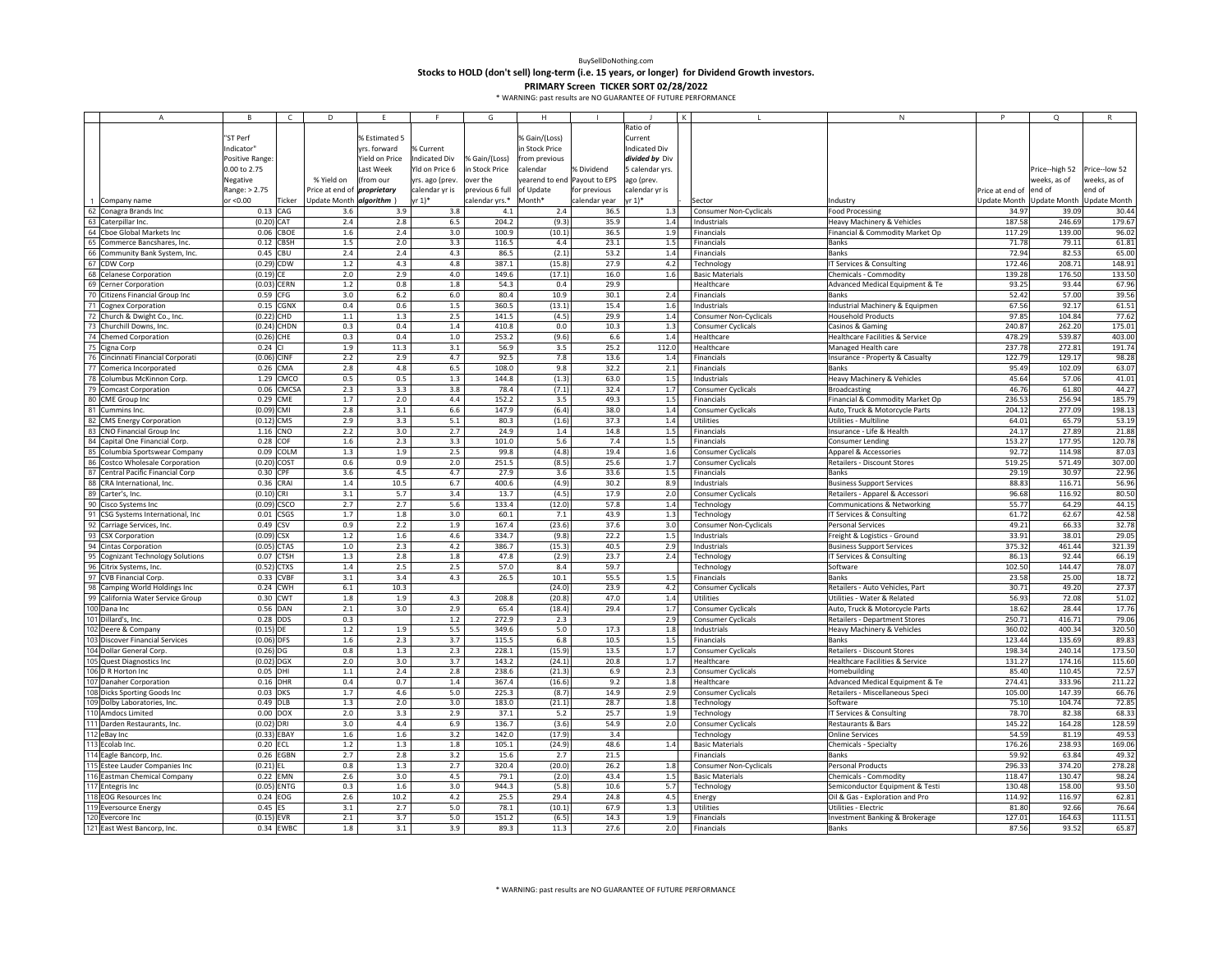**Stocks to HOLD (don't sell) long‐term (i.e. 15 years, or longer) for Dividend Growth investors.**

|            | A                                   |                 |             | D                                  | F              | F               | G               | H                            |               |                      |                        |                               | N                                          |                 | $\circ$                   |               |
|------------|-------------------------------------|-----------------|-------------|------------------------------------|----------------|-----------------|-----------------|------------------------------|---------------|----------------------|------------------------|-------------------------------|--------------------------------------------|-----------------|---------------------------|---------------|
|            |                                     |                 |             |                                    |                |                 |                 |                              |               | Ratio of             |                        |                               |                                            |                 |                           |               |
|            |                                     | "ST Perf        |             |                                    | % Estimated 5  |                 |                 | % Gain/(Loss)                |               | Current              |                        |                               |                                            |                 |                           |               |
|            |                                     | ndicator"       |             |                                    | yrs. forward   | % Current       |                 | n Stock Price                |               | <b>Indicated Div</b> |                        |                               |                                            |                 |                           |               |
|            |                                     |                 |             |                                    |                |                 |                 |                              |               | divided by Div       |                        |                               |                                            |                 |                           |               |
|            |                                     | Positive Range: |             |                                    | rield on Price | Indicated Div   | 6 Gain/(Loss)   | from previous                |               |                      |                        |                               |                                            |                 |                           |               |
|            |                                     | 0.00 to 2.75    |             |                                    | Last Week      | Yld on Price 6  | in Stock Price  | calendar                     | % Dividend    | 5 calendar yrs.      |                        |                               |                                            |                 | Price--high 52            | Price--low 52 |
|            |                                     | Negative        |             | % Yield on                         | (from our      | yrs. ago (prev. | over the        | yearend to end Payout to EPS |               | ago (prev.           |                        |                               |                                            |                 | weeks, as of              | weeks, as of  |
|            |                                     | Range: > 2.75   |             | Price at end of <i>proprietary</i> |                | calendar yr is  | previous 6 full | of Update                    | for previous  | calendar yr is       |                        |                               |                                            | Price at end of | end of                    | end of        |
|            | Company name                        | or <0.00        | Ticker      | Update Month algorithm )           |                | yr 1)*          | calendar yrs.*  | Month*                       | calendar year | $yr 1)*$             | Sector                 |                               | ndustry                                    | Update Month    | Update Month Update Month |               |
|            | 122 Eagle Materials, Inc.           | 0.06 EXP        |             | 0.7                                | 1.7            | 1.7             | 175.5           | (17.8)                       | 9.2           | 2.5                  | <b>Basic Materials</b> |                               | <b>Construction Materials</b>              | 136.83          | 169.16                    | 120.46        |
| 123        | Expeditors International of Ws      | $(0.16)$ EXPD   |             | $1.1\,$                            | $1.4\,$        | 2.6             | 197.8           | (23.0)                       | 25.1          | 1.5                  | Industrials            |                               | Freight & Logistics - Courier,             | 103.36          | 137.80                    | 92.12         |
|            | First American Financial Corp       | $0.06$ FAF      |             | 3.0                                | 3.9            | 5.7             | 117.9           | (14.3)                       | 17.4          | 1.4                  | Financials             |                               | Insurance - Property & Casualty            | 67.04           | 81.54                     | 48.69         |
|            | Diamondback Energy Inc              | 14.16 FANG      |             | 1.7                                | 3.2            | 3.6             | 61.2            | 28.0                         | 14.2          |                      | Energy                 |                               | Oil & Gas - Exploration and Pro            | 138.10          | 138.47                    | 65.93         |
|            | <b>Fastenal Company</b>             | $(0.11)$ FAST   |             | 2.4                                | 3.0            | $6.1\,$         | 213.9           | (19.7)                       | 69.6          | 1.9                  | Industrials            |                               | Industrial Machinery & Equipmen            | 51.46           | 64.75                     | 43.37         |
|            |                                     |                 |             |                                    | 0.8            |                 |                 |                              |               |                      |                        |                               | <b>Banks</b>                               |                 | 56.77                     |               |
| 127<br>128 | Flagstar Bancorp Inc                | 0.18 FBC        |             | 0.5                                |                | 1.0             | 107.4           | (4.9)                        | 2.1           |                      | Financials             |                               |                                            | 45.58           |                           | 40.69         |
|            | Fortune Brands Home & Security      | 0.11            | FBHS        | $1.3\,$                            | 2.0            | 2.0             | 92.6            | (18.7)                       | 24.1          | 1.8                  |                        | <b>Consumer Cyclicals</b>     | <b>Construction Supplies &amp; Fixture</b> | 86.90           | 114.01                    | 80.40         |
| 129        | First Commonwealth Financial C      | 0.51            | FCF         | $2.8\,$                            | 3.3            | 5.1             | 77.4            | 0.4                          | 58.4          | 1.6                  | Financials             |                               | <b>Banks</b>                               | 16.15           | 17.63                     | 12.36         |
|            | Firstcash Holdings Inc              | 0.51 FCFS       |             | 1.7                                | 2.9            | 3.2             | 99.9            | (3.7)                        | 42.1          | 2.1                  | Financials             |                               | <b>Consumer Lending</b>                    | 72.04           | 97.04                     | 61.08         |
|            | Freeport-McMoRan Inc                | $0.11$ FCX      |             | 0.8                                | 2.2            | 5.5             | 516.4           | 12.5                         | 10.2          |                      | <b>Basic Materials</b> |                               | Metals & Mining - Specialty                | 46.95           | 47.42                     | 29.45         |
|            | FactSet Research Systems Inc.       | $(0.28)$ FDS    |             | 0.8                                | 1.1            | 2.0             | 199.0           | (16.4)                       | 30.1          | 1.6                  | Industrials            |                               | Professional Information Servic            | 406.09          | 495.40                    | 302.92        |
|            | FedEx Corporation                   | 0.10 FDX        |             | 1.3                                | 2.0            | 2.0             | 73.6            | (14.1)                       | 13.1          | 1.6                  | Industrials            |                               | Freight & Logistics - Courier,             | 222.27          | 319.90                    | 206.31        |
|            | First Horizon Corp                  | $0.41$ FHN      |             | 2.6                                | 4.7            | 4.1             | 12.5            | 43.8                         | 31.5          | 2.1                  | Financials             |                               | Banks                                      | 23.48           | 24.24                     | 14.67         |
|            | Fifth Third Bancorp                 | 0.31 FITB       |             | $2.5\,$                            | 4.3            | $6.0$           | 116.7           | 9.9                          | 30.1          | 2.0                  | Financials             |                               | Banks                                      | 47.84           | 50.64                     | 34.35         |
|            | Comfort Systems USA, Inc.           | $0.04$ FIX      |             | 0.6                                | $1.0\,$        | 1.8             | 248.1           | (13.1)                       | 12.2          | 1.8                  | Industrials            |                               | Construction & Engineering                 | 85.98           | 103.74                    | 63.10         |
|            | Foot Locker, Inc.                   | $0.03$ FL       |             | 5.1                                | 6.5            | 2.5             | (33.0)          | (27.5)                       | 30.0          | 1.5                  |                        | <b>Consumer Cyclicals</b>     | Retailers - Apparel & Accessori            | 31.62           | 66.71                     | 26.36         |
| 138        |                                     |                 |             |                                    | 4.8            |                 | 224.1           |                              |               |                      |                        |                               |                                            | 117.25          | 122.50                    | 87.27         |
|            | FMC Corp                            | $(0.08)$ FMC    |             | 1.8                                |                | 6.3             |                 | 6.7                          | 33.6          | 3.2                  | <b>Basic Materials</b> |                               | Chemicals - Diversified                    |                 |                           |               |
|            | idelity National Financial In       | 0.02 FNF        |             | 3.7                                | 5.8            | 7.0             | 108.5           | (8.7)                        | 18.4          | 1.7                  | Financials             |                               | Insurance - Property & Casualty            | 47.64           | 56.44                     | 35.72         |
| 140        | Fox Corp                            |                 | 0.16 FOXA   | 1.1                                | 0.8            |                 |                 | 13.4                         | 12.6          |                      |                        | <b>Consumer Cyclicals</b>     | Broadcasting                               | 41.83           | 44.95                     | 33.54         |
| 141        | <b>Federal Signal Corporation</b>   | 0.15 FSS        |             | $1.0\,$                            | $1.2$          | 2.3             | 173.4           | (16.7)                       | 20.1          | 1.3                  | Industrials            |                               | Heavy Machinery & Vehicles                 | 36.11           | 48.88                     | 35.02         |
|            | 142 Glacier Bancorp, Inc.           | 0.28 GBCI       |             | 2.3                                | 2.2            | 4.8             | 113.7           | (2.3)                        | 44.3          | 1.2                  | Financials             |                               | <b>Banks</b>                               | 55.40           | 67.35                     | 48.62         |
|            | Greenbrier Companies Inc            | 1.23 GBX        |             | 2.4                                | 1.4            | 3.3             | 40.7            | (3.2)                        | 108.6         | 1.3                  | Industrials            |                               | Heavy Machinery & Vehicles                 | 44.43           | 50.08                     | 36.19         |
|            | <b>General Dynamics Corporation</b> | $(0.05)$ GD     |             | 2.0                                | 2.3            | 3.5             | 51.8            | 12.5                         | 40.2          | 1.5                  | Industrials            |                               | Aerospace & Defense                        | 234.45          | 234.99                    | 163.12        |
|            | <b>Griffon Corporation</b>          | 0.60 GFF        |             | 1.6                                | 2.2            | 2.0             | 60.0            | (19.1)                       | 20.5          | 1.5                  |                        | <b>Consumer Cyclicals</b>     | <b>Construction Supplies &amp; Fixture</b> | 23.05           | 29.42                     | 20.63         |
|            | Gilead Sciences, Inc.               | $(0.21)$ GILD   |             | 4.8                                | 4.8            | 2.9             | (28.2)          | (16.8)                       | 57.3          | 1.4                  | Healthcare             |                               | Biotechnology & Medical Researc            | 60.40           | 74.12                     | 59.18         |
| 147        | Corning Incorporated                | 0.90 GLW        |             | 2.7                                | 3.0            | 5.9             | 103.7           | 8.5                          | 73.7          | 1.7                  | Technology             |                               | Electronic Equipment & Parts               | 40.40           | 46.82                     | 33.93         |
|            | 148 Acushnet Holdings Corp          |                 | 0.11 GOLF   | $1.5\,$                            | $1.1\,$        |                 |                 | (17.5)                       | 48.1          |                      |                        | Consumer Cyclicals            | <b>Recreational Products</b>               | 43.80           | 57.87                     | 38.57         |
|            | 149 Group 1 Automotive, Inc.        | 0.05 GPI        |             | 0.8                                | 1.2            | 1.9             | 157.9           | (6.8)                        | 4.4           | 1.5                  |                        | <b>Consumer Cyclicals</b>     | Retailers - Auto Vehicles, Part            | 181.93          | 212.23                    | 143.00        |
|            |                                     |                 |             |                                    |                |                 |                 |                              | 27.0          |                      |                        |                               |                                            |                 |                           |               |
|            | 150 Global Payments Inc             | 1.36 GPN        |             | 0.7                                | 14.0           | 1.6             | 109.5           | (1.3)                        |               | 23.1                 | Industrials            |                               | <b>Business Support Services</b>           | 133.38          | 220.81                    | 116.75        |
|            | Goldman Sachs Group Inc             | $0.19$ GS       |             | 2.3                                | $6.0\,$        | 4.4             | 112.3           | (10.8)                       | 10.8          | 2.8                  | Financials             |                               | Investment Banking & Brokerage             | 341.29          | 426.16                    | 316.47        |
|            | Huntington Bancshares Incorpor      |                 | $0.60$ HBAN | 4.0                                | 5.2            | 5.6             | 39.4            | 0.6                          | 65.7          | 1.9                  | Financials             |                               | <b>Banks</b>                               | 15.52           | 17.79                     | 13.01         |
| 153        | HCA Healthcare Inc                  | 0.10 HCA        |             | 0.9                                | $1.2\,$        | 3.3             | 279.9           | (2.6)                        | 6.7           |                      | Healthcare             |                               | Healthcare Facilities & Service            | 250.31          | 269.75                    | 173.88        |
|            | <b>HCI Group Inc</b>                | 1.33 HCI        |             | 2.6                                | 3.6            | 4.6             | 139.7           | (25.5)                       | 45.0          | 1.8                  | Financials             |                               | Insurance - Property & Casualty            | 62.26           | 139.80                    | 58.26         |
|            | Home Depot Inc                      | $(0.17)$ HD     |             | 2.4                                | 5.0            | 5.8             | 213.8           | (23.9)                       | 50.1          | 2.8                  |                        | Consumer Cyclicals            | Retailers - Home Improvement Pr            | 315.83          | 420.61                    | 246.59        |
|            | Heico Corp                          | $0.12$ HEI      |             | 0.1                                | 0.2            | 0.7             | 418.2           | 2.3                          | 7.6           | 1.9                  | Industrials            |                               | Aerospace & Defense                        | 147.51          | 152.49                    | 117.06        |
|            | Hartford Financial Services Gr      | 0.58 HIG        |             | 2.2                                | 3.2            | 3.5             | 58.9            | 0.6                          | 21.4          | 1.6                  | Financials             |                               | Insurance - Multiline & Brokers            | 69.48           | 78.17                     | 50.63         |
|            | Huntington Ingalls Industries       | $(0.15)$ HII    |             | 2.3                                | 3.6            | 3.7             | 47.2            | 9.5                          | 34.1          | 1.9                  | Industrials            |                               | Aerospace & Defense                        | 204.40          | 224.13                    | 175.50        |
|            | Home Bancshares Inc                 |                 | $0.39$ HOMB | 2.8                                | 4.0            | 3.3             | 20.2            | (3.9)                        | 28.9          | 1.7                  | Financials             |                               | <b>Banks</b>                               | 23.41           | 29.76                     | 20.69         |
|            | Honeywell International Inc         | $(0.12)$ HON    |             | 2.1                                | 2.3            | 4.0             | 111.5           | (9.0)                        | 47.1          | 1.4                  |                        | Consumer Non-Cyclicals        | Consumer Goods Conglomerates               | 189.75          | 236.86                    | 174.42        |
|            | Hewlett Packard Enterprise Co       | 0.47 HPE        |             | 3.0                                | $5.0$          | 5.4             | 78.5            | $1.0$                        | 18.3          | 1.9                  | Technology             |                               | <b>Computer Hardware</b>                   | 15.92           | 17.76                     | 12.99         |
|            | HP Inc                              | $(0.49)$ HPQ    |             | 2.9                                | $5.1\,$        | 8.5             | 218.2           | (8.8)                        | 14.4          | 1.9                  | Technology             |                               |                                            | 34.36           | 39.65                     | 26.1          |
|            |                                     |                 |             | 2.2                                | 2.5            | 2.6             | 23.4            | (2.4)                        | 57.6          | 1.6                  |                        |                               | Computer Hardware                          | 47.64           | 50.74                     | 40.48         |
|            | Hormel Foods Corp                   | $(0.05)$ HRL    |             |                                    |                |                 |                 |                              |               |                      |                        | Consumer Non-Cyclicals        | Food Processing                            |                 |                           |               |
|            | Hershey Co                          | $(0.44)$ HSY    |             | 1.8                                | 2.1            | 4.0             | 116.7           | 4.5                          | 33.7          | 1.4                  |                        | <b>Consumer Non-Cyclicals</b> | <b>Food Processing</b>                     | 202.26          | 207.82                    | 143.58        |
| 165        | Hilltop Holdings Inc.               | 0.22 HTH        |             | 1.9                                | 4.3            | 3.1             | 82.8            | (12.0)                       | 11.0          | 2.4                  | Financials             |                               | Banks                                      | 30.92           | 39.60                     | 29.44         |
|            | Humana Inc                          | $(0.03)$ HUM    |             | 0.7                                | $1.4\,$        | 1.8             | 159.9           | (6.4)                        | 12.3          | 2.1                  | Healthcare             |                               | Managed Health care                        | 434.32          | 475.44                    | 351.20        |
|            | <b>Huntsman Corporation</b>         | $(0.10)$ HUN    |             | 2.1                                | 3.3            | 7.5             | 206.8           | 15.9                         | 15.2          | 1.7                  | <b>Basic Materials</b> |                               | Chemicals - Diversified                    | 40.44           | 41.65                     | 24.10         |
|            | Independent Bank Corp (Michiga      | 0.20 IBCP       |             | 3.7                                | 8.1            | 5.8             | 56.7            | (0.3)                        | 31.3          | 2.6                  | Financials             |                               | Banks                                      | 23.80           | 26.00                     | 19.60         |
|            | Intercontinental Exchange Inc       | 0.06 ICE        |             | 1.2                                | 2.2            | 3.0             | 166.9           | (6.3)                        | 18.3          | 2.0                  | Financials             |                               | Financial & Commodity Market Op            | 128.12          | 139.79                    | 109.04        |
|            | <b>IDEX Corporation</b>             | 0.08 IEX        |             | 1.1                                | 1.3            | 2.8             | 208.5           | (18.8)                       | 35.9          | 1.5                  | Industrials            |                               | Industrial Machinery & Equipmen            | 191.90          | 240.33                    | 181.66        |
| 171        | World Fuel Services Corp            | 1.40 INT        |             | 1.7                                | 3.0            | 1.3             | (31.2)          | 7.1                          | 23.2          | 2.0                  | Energy                 |                               | Oil & Gas - Refining and Market            | 28.34           | 37.68                     | 24.29         |
|            | 172 Intel Corporation               | $(0.16)$ INTC   |             | 3.1                                | 3.6            | 4.2             | 49.5            | (7.4)                        | 28.4          | 1.4                  | Technology             |                               | Semiconductors                             | 47.70           | 68.49                     | 43.63         |
|            | Intuit Inc.                         | $(0.12)$ INTU   |             | 0.6                                | $1.1\,$        | 2.8             | 566.5           | (26.3)                       | 30.1          | 2.1                  | Technology             |                               | Fintech                                    | 474.37          | 716.86                    | 365.15        |
|            | 174 Interpublic Group of Companies  | $(0.12)$ IPG    |             | 3.2                                | 4.0            | 5.0             | 60.9            | (1.7)                        | 44.5          | 1.6                  |                        | Consumer Cyclicals            | <b>Advertising &amp; Marketing</b>         | 36.80           | 39.98                     | 26.46         |
|            |                                     |                 |             |                                    |                |                 |                 |                              |               |                      |                        |                               |                                            |                 | 17.67                     |               |
|            | Investors Bancorp Inc               | 0.61            | <b>ISBC</b> | 3.8                                | 9.1            | 5.1             | 21.8            | 10.5                         | 51.1          | 3.2                  | Financials             |                               | Banks                                      | 16.74           |                           | 12.60         |
| 176        | <b>ITT Inc</b>                      | 0.32 ITT        |             | 1.2                                | 2.2            | 2.9             | 181.4           | (14.0)                       | 22.5          | 2.1                  | Industrials            |                               | Industrial Machinery & Equipmen            | 87.87           | 105.54                    | 82.60         |
| 177        | Illinois Tool Works Inc.            | (0.29)          | <b>ITW</b>  | 2.3                                | 3.0            | 5.3             | 166.3           | (12.3)                       | 54.3          | 1.8                  |                        | Consumer Non-Cyclicals        | Consumer Goods Conglomerates               | 216.34          | 249.81                    | 203.10        |
|            | <b>B Hunt Transport Services In</b> | $(0.11)$ JBHT   |             | 0.8                                | 1.4            | 2.2             | 178.6           | (0.7)                        | 0.0           | 1.7                  | Industrials            |                               | Freight & Logistics - Ground               | 202.93          | 208.87                    | 147.81        |
|            | <b>PMorgan Chase &amp; Co</b>       | 0.13 JPM        |             | 2.8                                | 4.8            | 6.1             | 139.8           | (10.5)                       | 24.0          | 2.0                  | Financials             |                               | <b>Banks</b>                               | 141.80          | 172.96                    | 139.57        |
|            | 180 KB Home                         | 0.28 KBH        |             | 1.6                                | 9.1            | 4.9             | 262.8           | (13.7)                       | 9.6           | $6.0\,$              |                        | Consumer Cyclicals            | Homebuilding                               | 38.61           | 52.48                     | 33.94         |
|            | 181 KBR, Inc.                       | 3.85 KBR        |             | 1.0                                | $1.5$          | 2.8             | 181.4           | 4.2                          | 0.0           | 1.5                  | Technology             |                               | IT Services & Consulting                   | 49.64           | 50.30                     | 30.27         |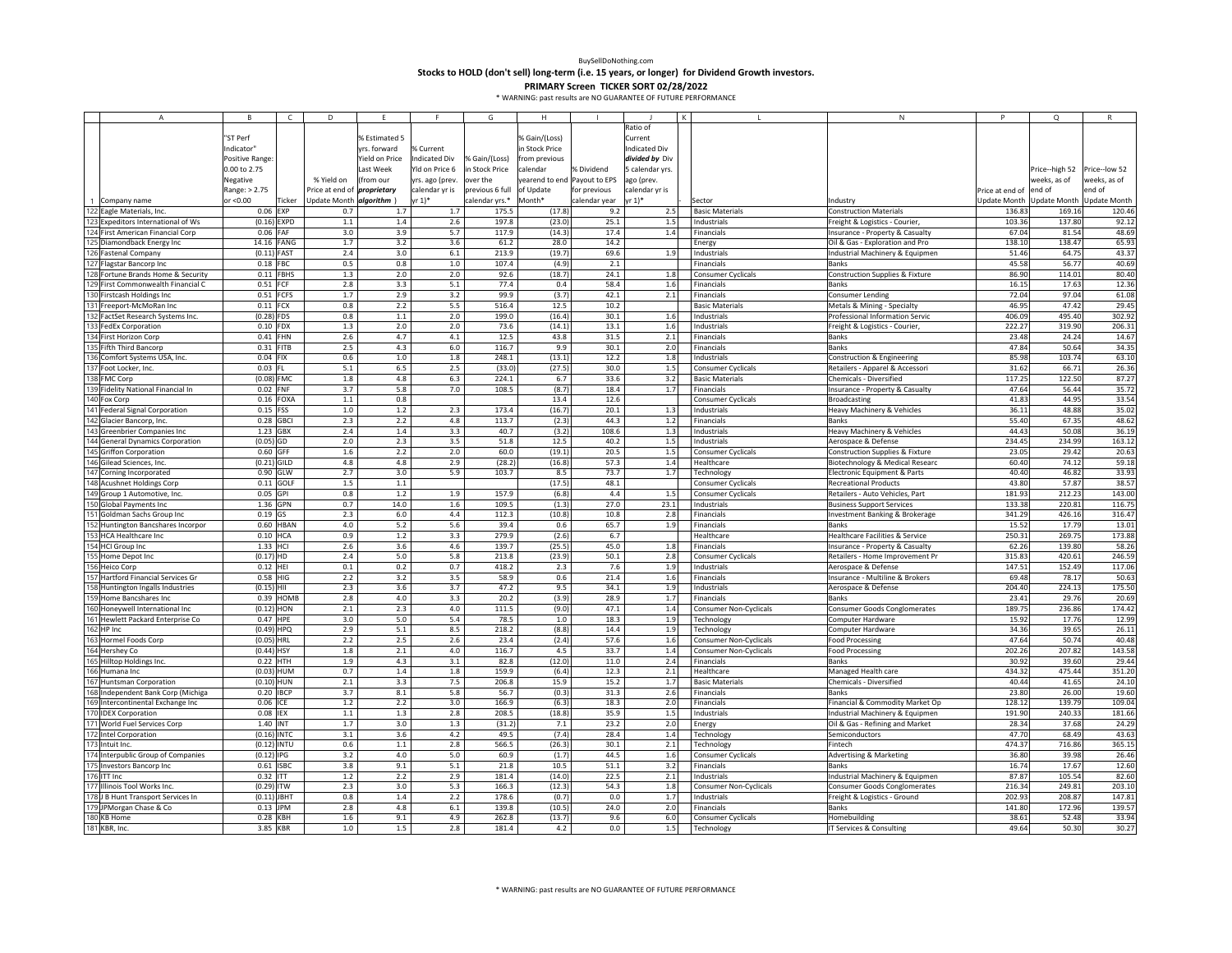**Stocks to HOLD (don't sell) long‐term (i.e. 15 years, or longer) for Dividend Growth investors.**

|     | $\overline{A}$                      | <b>B</b>        | $\mathsf{C}$  | D                        | F              |                 | G               | H                            |               |                 |             |                               | N                                          |                 | $\circ$                   |               |
|-----|-------------------------------------|-----------------|---------------|--------------------------|----------------|-----------------|-----------------|------------------------------|---------------|-----------------|-------------|-------------------------------|--------------------------------------------|-----------------|---------------------------|---------------|
|     |                                     |                 |               |                          |                |                 |                 |                              |               | Ratio of        |             |                               |                                            |                 |                           |               |
|     |                                     | "ST Perf        |               |                          | % Estimated 5  |                 |                 | % Gain/(Loss)                |               | Current         |             |                               |                                            |                 |                           |               |
|     |                                     | Indicator"      |               |                          | yrs. forward   | 6 Current       |                 | n Stock Price                |               | ndicated Div    |             |                               |                                            |                 |                           |               |
|     |                                     | Positive Range: |               |                          | Yield on Price | ndicated Div    | 6 Gain/(Loss)   | from previous                |               | divided by Div  |             |                               |                                            |                 |                           |               |
|     |                                     | 0.00 to 2.75    |               |                          | Last Week      | rld on Price 6  | n Stock Price   | calendar                     | % Dividend    | 5 calendar yrs. |             |                               |                                            |                 | Price--high 52            | Price--low 52 |
|     |                                     | Negative        |               | % Yield on               | from our       | yrs. ago (prev. | over the        | yearend to end Payout to EPS |               | ago (prev.      |             |                               |                                            |                 | weeks, as of              | weeks, as of  |
|     |                                     | Range: > 2.75   |               | Price at end of          | proprietary    | calendar yr is  | previous 6 full | of Update                    | for previous  | calendar yr is  |             |                               |                                            | Price at end of | end of                    | end of        |
|     |                                     |                 |               |                          |                |                 |                 |                              |               |                 |             |                               |                                            |                 |                           |               |
|     | 1 Company name                      | or <0.00        | Ticker        | Update Month algorithm ) |                | rr 1)*          | alendar yrs.*   | Month*                       | calendar year | yr 1)*          | Sector      |                               | Industry                                   | Update Month    | Update Month Update Month |               |
|     | 182 KeyCorp                         | 0.41 KEY        |               | 3.1                      | 5.2            | 5.9             | 75.4            | 8.4                          | 57.9          | 2.4             | Financials  |                               | Banks                                      | 25.07           | 27.17                     | 17.90         |
|     | 183 KLA Corp                        | (0.27) KLAC     |               | 1.2                      | 2.0            | 6.1             | 520.2           | (19.0)                       | 26.7          | 2.0             | Technology  |                               | Semiconductor Equipment & Testi            | 348.50          | 457.12                    | 273.24        |
|     | 184 Knight-Swift Transportation Ho  | 0.42 KNX        |               | 0.9                      | 6.9            | 2.0             | 151.5           | (10.6)                       | 8.5           | 8.0             | Industrials |                               | Freight & Logistics - Ground               | 54.48           | 62.29                     | 43.53         |
|     | 185 Kroger Co                       | 0.00 KR         |               | 1.8                      | 3.0            | 2.0             | 8.2             | 3.4                          | 20.6          | 1.9             |             | <b>Consumer Non-Cyclicals</b> | Food Retail & Distribution                 | 46.80           | 50.15                     | 32.00         |
|     | 186 Kearny Financial Corp.          |                 | 1.37 KRNY     | 3.3                      | 11.2           | 3.5             | $4.6\,$         | (0.3)                        | 45.6          | 4.4             | Financials  |                               | Banks                                      | 13.21           | 13.89                     | 11.09         |
| 187 | LCI Industries                      | 0.06 LCII       |               | 2.9                      | 9.0            | 5.9             | 156.0           | (20.1)                       | 44.4          | 4.0             |             | Consumer Cyclicals            | <b>Recreational Products</b>               | 124.52          | 163.33                    | 112.2         |
|     | 188 Lear Corporation                | $0.44$ LEA      |               | 2.0                      | 2.5            | 2.5             | 48.9            | (14.0)                       | 36.8          | 1.5             |             | <b>Consumer Cyclicals</b>     | Auto, Truck & Motorcycle Parts             | 157.34          | 204.91                    | 144.78        |
|     | 189 Lincoln Electric Holdings, Inc. | $(0.13)$ LECO   |               | 1.8                      | 2.3            | 4.3             | 168.8           | (8.6)                        | 43.8          | 1.6             | Industrials |                               | Industrial Machinery & Equipmen            | 127.46          | 148.55                    | 113.92        |
|     | 190 Lennar Corporation              | 0.16 LEN        |               | 1.7                      | 3.9            | 3.1             | 141.6           | (22.6)                       | 7.0           | 9.4             |             | <b>Consumer Cyclicals</b>     | Homebuilding                               | 89.88           | 117.54                    | 77.86         |
|     | 191 Littelfuse, Inc.                | 0.22 LFUS       |               | 0.8                      | 1.1            | 2.0             | 194.1           | (17.9)                       | 17.5          | 1.5             | Industrials |                               | Electrical Components & Equipme            | 258.21          | 334.84                    | 234.59        |
|     | 192 Lennox International Inc.       | $(0.50)$ LII    |               | 1.4                      | 2.3            | 3.0             | 159.7           | (17.7)                       | 28.3          | 1.9             | Industrials |                               | Electrical Components & Equipme            | 266.93          | 356.36                    | 243.92        |
|     | 193 Eli Lilly And Co                | $(0.45)$ LLY    |               | 1.6                      | 2.2            | 4.7             | 227.8           | (9.5)                        | 55.2          | 1.9             | Healthcare  |                               | Pharmaceuticals                            | 249.95          | 283.91                    | 178.58        |
| 194 | Lockheed Martin Corporation         | $(0.18)$ LMT    |               | 2.6                      | 3.0            | 5.2             | 63.7            | 22.1                         | 46.4          | 1.5             | Industrials |                               | Aerospace & Defense                        | 433.80          | 433.90                    | 324.23        |
|     | 195 Lincoln National Corporation    | 0.96 LNC        |               | 2.7                      | 3.7            | 3.6             | 35.8            | (1.2)                        | 21.2          | 1.6             | Financials  |                               | Insurance - Life & Health                  | 67.42           | 77.57                     | 55.01         |
|     | 196 Lowe's Companies Inc            | 0.00 LOW        |               | 1.4                      | 3.0            | 4.2             | 239.9           | (14.5)                       | 29.0          | 2.5             |             | <b>Consumer Cyclicals</b>     | Retailers - Home Improvement Pr            | 221.06          | 263.31                    | 150.84        |
|     | 197 Louisiana-Pacific Corporation   | $(0.15)$ LPX    |               | 1.2                      | 7.9            | 4.9             | 335.0           | (8.2)                        | 5.2           | 6.8             |             | <b>Basic Materials</b>        | Forest & Wood Products                     | 71.95           | 79.77                     | 45.00         |
|     | 198 Lam Research Corporation        | $(0.23)$ LRCX   |               | $1.1\,$                  | 4.0            | 7.6             | 805.5           | (21.9)                       | 18.6          | 4.0             | Technology  |                               | Semiconductor Equipment & Testi            | 561.35          | 731.85                    | 501.67        |
|     | Landstar System, Inc.               | $(0.21)$ LSTR   |               | 0.6                      | 1.5            | 1.7             | 205.2           | (13.7)                       | 9.2           | 2.6             | Industrials |                               | Freight & Logistics - Ground               | 154.41          | 188.63                    | 147.2         |
| 200 | Lamb Weston Holdings Inc            | $(0.24)$ LW     |               | 1.5                      | $6.2$          |                 |                 | 4.8                          | 42.6          | 5.2             |             | <b>Consumer Non-Cyclicals</b> | <b>Food Processing</b>                     | 66.43           | 86.41                     | 50.22         |
|     |                                     | 0.17 LZB        |               | 2.3                      | 3.3            | 2.7             | 48.7            | (19.6)                       | 15.6          |                 |             |                               |                                            | 29.18           | 46.74                     | 26.88         |
|     | 201 La-Z-Boy Incorporated           |                 |               |                          |                |                 |                 |                              |               | 1.6             |             | Consumer Cyclicals            | Home Furnishings                           |                 |                           |               |
|     | 202 Mastercard Inc                  | $(0.35)$ MA     |               | 0.5                      | $1.0$          | 2.0             | 269.1           | 0.4                          | 20.0          | 2.2             | Technology  |                               | <b>Online Services</b>                     | 360.82          | 401.50                    | 306.00        |
|     | ManpowerGroup Inc.                  |                 | 0.30 MAN      | 2.4                      | 2.7            | 3.0             | 15.5            | 9.2                          | 35.9          | 1.4             | Industrials |                               | <b>Employment Services</b>                 | 106.28          | 125.07                    | 88.92         |
|     | 204 Mantech International Corp      |                 | 0.69 MANT     | 2.0                      | 3.1            | 5.4             | 141.2           | 14.3                         | 42.8          | 2.0             | Technology  |                               | IT Services & Consulting                   | 83.37           | 92.00                     | 66.91         |
|     | Masco Corp                          | $(0.13)$ MAS    |               | 2.0                      | 4.1            | 4.0             | 148.1           | (20.2)                       | 51.8          | 2.8             |             | Consumer Cyclicals            | <b>Construction Supplies &amp; Fixture</b> | 56.04           | 71.06                     | 51.97         |
|     | Matson Inc                          |                 | (0.09) MATX   | $1.1\,$                  | 1.6            | 2.8             | 111.2           | 23.0                         | 20.1          | 1.6             | Industrials |                               | Freight & Logistics - Marine               | 110.77          | 112.33                    | 59.65         |
| 207 | Moelis & Co                         | $(0.21)$ MC     |               | 5.0                      | 6.9            | 8.2             | 114.2           | (22.9)                       | 29.4          | 1.6             | Financials  |                               | Investment Banking & Brokerage             | 48.21           | 77.49                     | 44.63         |
|     | 208 McDonald's Corp                 | (0.58) MCD      |               | 2.3                      | 2.5            | 4.7             | 126.9           | (8.7)                        | 51.9          | 1.4             |             | <b>Consumer Cyclicals</b>     | <b>Restaurants &amp; Bars</b>              | 244.77          | 271.15                    | 202.73        |
|     | 209 Microchip Technology Inc.       |                 | 0.47 MCHP     | $1.4\,$                  | 0.9            | 4.4             | 274.1           | (19.2)                       | 111.0         | 1.4             | Technology  |                               | Semiconductors                             | 70.33           | 90.00                     | 64.53         |
|     | 10 McKesson Corporation             | (0.70) MCK      |               | 0.7                      |                | $1.0\,$         | 26.0            | 10.6                         |               | 1.7             |             | Consumer Non-Cyclicals        | Retailers - Drug                           | 274.96          | 282.73                    | 169.75        |
|     | Moody's Corporation                 | $(0.11)$ MCO    |               | 0.9                      | 1.5            | 2.8             | 289.3           | (17.6)                       | 20.9          | 1.8             | Industrials |                               | Professional Information Servic            | 322.03          | 407.94                    | 275.99        |
|     | M.D.C. Holdings, Inc.               |                 | 0.10 MDC      | 4.5                      | 11.0           | 10.4            | 189.2           | (20.6)                       | 20.5          | 2.7             |             | Consumer Cyclicals            | Homebuilding                               | 44.34           | 63.86                     | 39.21         |
|     | Mondelez International Inc          |                 | $0.10$ MDLZ   | 2.1                      | 3.8            | 3.1             | 47.9            | (1.3)                        | 43.4          | 2.3             |             | <b>Consumer Non-Cyclicals</b> | <b>Food Processing</b>                     | 65.48           | 69.47                     | 52.91         |
|     | 214 Medifast Inc                    | (0.22) MED      |               | 3.1                      | 9.7            | 18.7            | 589.4           | (11.2)                       | 40.5          | 3.9             |             | <b>Consumer Non-Cyclicals</b> | <b>Food Processing</b>                     | 186.00          | 336.99                    | 166.27        |
|     | Methode Electronics Inc.            | 0.22 MEI        |               | 1.2                      | 1.7            | 1.8             | 54.5            | (7.2)                        | 13.7          | 1.6             | Technology  |                               | Electronic Equipment & Parts               | 45.64           | 50.20                     | 39.03         |
|     | 6 MGP Ingredients Inc               |                 | 0.08 MGPI     | 0.6                      | 0.3            | 1.9             | 227.5           | (6.3)                        | 11.0          | 0.5             |             | <b>Consumer Non-Cyclicals</b> | <b>Distillers &amp; Wineries</b>           | 79.61           | 89.50                     | 58.00         |
|     | McCormick & Company, Incorpora      | $(0.11)$ MKC    |               | 1.6                      | 1.9            | 3.5             | 125.8           | (1.5)                        | 48.1          | 1.6             |             | <b>Consumer Non-Cyclicals</b> | <b>Food Processing</b>                     | 95.17           | 103.76                    | 77.85         |
|     | MKS Instruments, Inc.               |                 | 0.20 MKSI     | 0.6                      | 0.7            | 2.4             | 383.8           | (13.5)                       | 12.6          | 1.3             | Industrials |                               | Industrial Machinery & Equipmen            | 150.60          | 199.44                    | 136.23        |
|     | MarketAxess Holdings Inc.           |                 | (0.24) MKTX   | 0.7                      | 1.5            | 2.5             | 268.6           | (7.3)                        | 0.0           | 2.1             | Financials  |                               | Financial & Commodity Market Op            | 381.43          | 587.05                    | 321.17        |
|     | 220 Martin Marietta Materials, Inc  |                 | 0.24 MLM      | 0.6                      | 0.8            | 1.8             | 222.5           | (13.9)                       | 21.0          | 1.4             |             | <b>Basic Materials</b>        | <b>Construction Materials</b>              | 379.40          | 446.46                    | 312.42        |
|     | Marsh & McLennan Companies, In      |                 | $(0.14)$ MMC  | 1.4                      | 1.8            | 3.9             | 213.5           | (10.6)                       | 32.3          | 1.5             | Financials  |                               | Insurance - Multiline & Brokers            | 155.41          | 175.12                    | 112.98        |
|     | 222 Monro Inc                       |                 | 0.57 MNRO     | 2.2                      | 2.0            | 1.6             | (12.0)          | (19.9)                       | 86.6          | 1.6             |             | Consumer Cyclicals            | Retailers - Auto Vehicles, Part            | 46.68           | 72.67                     | 43.37         |
|     |                                     |                 |               |                          | 0.7            | 1.6             |                 |                              | 6.4           |                 |             |                               |                                            | 52.43           | 52.65                     | 28.05         |
|     | 223 Mosaic Co                       |                 | 1.28 MOS      | 0.9                      |                |                 | 42.4            | 33.4                         |               | 0.8             |             | <b>Basic Materials</b>        | Chemicals - Agricultural                   |                 |                           |               |
|     | Marathon Petroleum Corp             | 0.29 MPC        |               | 3.0                      | 4.2            | 4.5             | 23.4            | 21.7                         | 15.1          | 1.5             | Energy      |                               | Oil & Gas - Refining and Market            | 77.87           | 81.39                     | 50.19         |
|     | Monolithic Power Systems, Inc.      |                 | (0.02) MPWR   | 0.7                      | $2.1\,$        | 4.7             | 674.3           | (7.0)                        | 43.6          | 3.8             | Technology  |                               | Semiconductors                             | 458.70          | 580.00                    | 301.51        |
| 226 | Merck & Co., Inc.                   | (0.27) MRK      |               | 3.6                      | 3.1            | 5.5             | 52.2            | (0.1)                        | 51.2          | 1.2             | Healthcare  |                               | Pharmaceuticals                            | 76.58           | 91.40                     | 68.38         |
|     | Marathon Oil Corporation            | (0.29) MRO      |               | 1.2                      | 1.5            | 2.2             | 30.4            | 37.4                         | 18.3          | 1.4             | Energy      |                               | Oil & Gas - Exploration and Pro            | 22.56           | 23.18                     | 9.70          |
|     | Marten Transport, Ltd               |                 | 0.29 MRTN     | 0.9                      | 3.3            | 2.3             | 142.4           | 0.5                          | 15.8          | 4.0             | Industrials |                               | Freight & Logistics - Ground               | 17.25           | 18.64                     | 14.72         |
|     | <b>Morgan Stanley</b>               | 0.31 MS         |               | 3.1                      | 8.4            | 8.8             | 208.6           | (7.6)                        | 25.7          | 3.1             | Financials  |                               | Investment Banking & Brokerage             | 90.74           | 109.73                    | 76.00         |
|     | Msci Inc                            | $(0.51)$ MSCI   |               | 0.8                      | 2.0            | 5.8             | 749.4           | (18.1)                       | 41.4          | 3.2             | Industrials |                               | Professional Information Servic            | 501.69          | 679.85                    | 400.01        |
| 231 | Microsoft Corporation               |                 | (0.25) MSFT   | 0.8                      | $1.1$          | 4.5             | 506.2           | (11.2)                       | 27.0          | 1.6             | Technology  |                               | Software                                   | 298.79          | 349.67                    | 224.26        |
|     | 232 Motorola Solutions Inc          | $(0.50)$ MSI    |               | 1.4                      | 1.9            | 4.6             | 296.9           | (18.9)                       | 38.6          | 1.7             | Technology  |                               | Communications & Networking                | 220.43          | 273.65                    | 173.79        |
|     | 233 MSC Industrial Direct Co Inc    | (0.02) MSM      |               | 3.9                      | 4.0            | 5.3             | 49.4            | (7.8)                        | 77.1          | 1.7             | Industrials |                               | Industrial Machinery & Equipmen            | 77.48           | 96.23                     | 74.20         |
|     | 234 M&T Bank Corporation            | 0.32 MTB        |               | 2.6                      | 3.5            | 4.0             | 26.7            | 18.7                         | 32.6          | 1.6             | Financials  |                               | <b>Banks</b>                               | 182.23          | 186.95                    | 128.46        |
|     | 235 Murphy USA Inc                  |                 | $(0.23)$ MUSA | 0.6                      | $1.1\,$        | 1.9             | 228.0           | (9.3)                        | 6.9           |                 | Energy      |                               | Oil & Gas - Refining and Market            | 180.74          | 202.20                    | 121.00        |
|     | 236 Mueller Water Products, Inc.    |                 | 0.31 MWA      | 1.8                      | 2.1            | 2.7             | 67.4            | (11.9)                       | 49.5          | 1.6             | Industrials |                               | Industrial Machinery & Equipmen            | 12.69           | 17.37                     | 11.89         |
|     | 237 National Bank Holdings Corp     |                 | 0.39 NBHC     | 2.1                      | 4.9            | 4.3             | 105.6           | 1.0                          | 28.6          | 2.7             | Financials  |                               | <b>Banks</b>                               | 44.38           | 48.24                     | 34.11         |
|     | 238 Nasdaq Inc                      |                 | 0.09 NDAQ     | 1.3                      | 1.6            | 3.7             | 261.0           | (18.5)                       | 29.5          | 1.5             | Financials  |                               | Financial & Commodity Market Op            | 171.15          | 214.96                    | 135.57        |
|     | 239 Nordson Corporation             |                 | (0.08) NDSN   | 0.9                      | 1.5            | 3.2             | 297.9           | (11.3)                       | 21.5          | 1.8             | Industrials |                               | Industrial Machinery & Equipmen            | 226.49          | 272.28                    | 189.74        |
|     | 240 Northfield Bancorp Inc          |                 | $0.90$ NFBK   | 3.3                      | 3.9            | 3.3             | $1.5\,$         | (2.8)                        | 58.0          | 1.7             | Financials  |                               | <b>Banks</b>                               | 15.70           | 18.41                     | 13.67         |
|     | 241 Nike Inc                        | (0.23) NKE      |               | 0.9                      | 1.4            | 2.0             | 166.7           | (18.1)                       | 28.6          | 1.8             |             | Consumer Cyclicals            | Footwear                                   | 136.55          | 179.10                    | 125.44        |
|     |                                     |                 |               |                          |                |                 |                 |                              |               |                 |             |                               |                                            |                 |                           |               |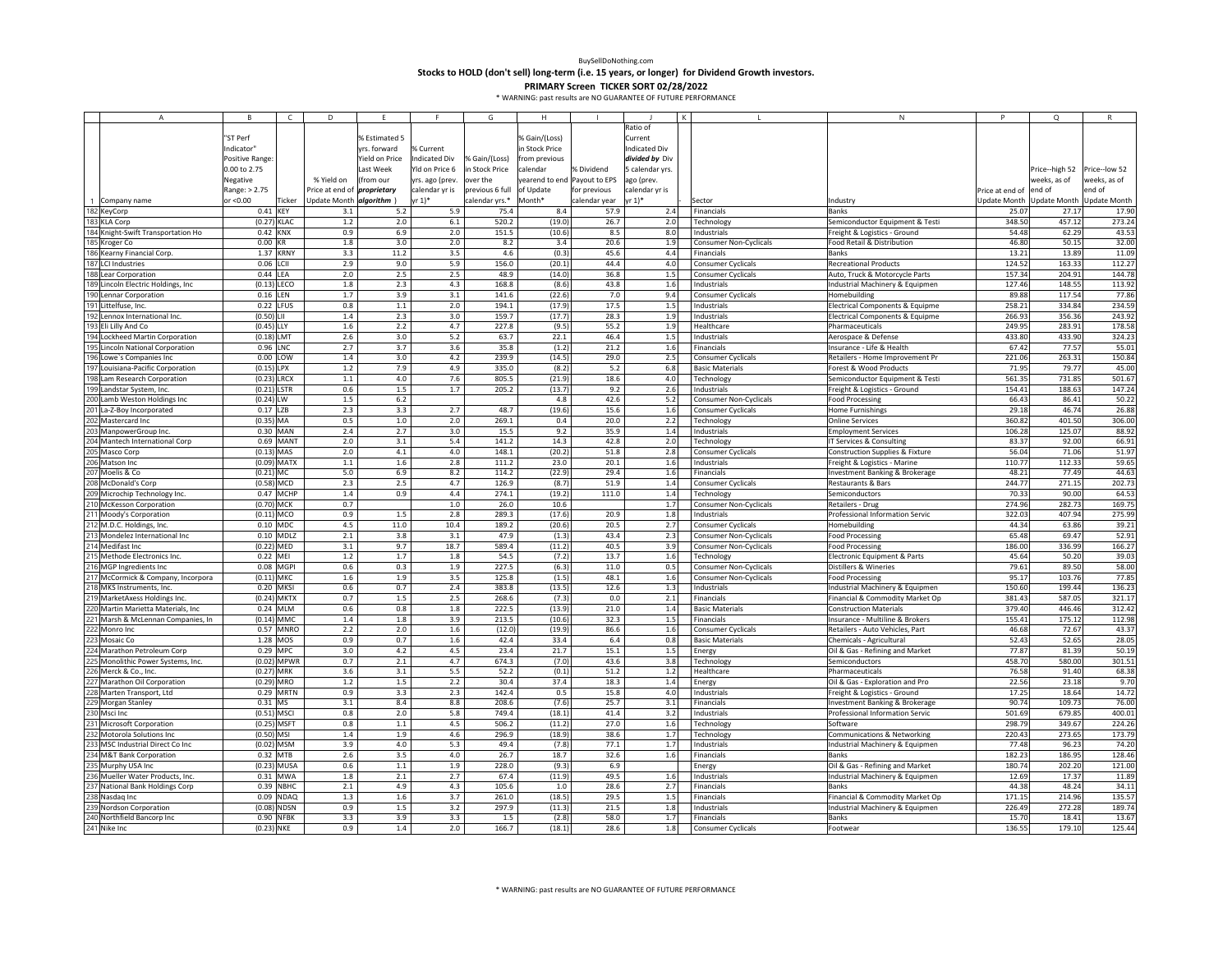**Stocks to HOLD (don't sell) long‐term (i.e. 15 years, or longer) for Dividend Growth investors.**

|     | $\overline{A}$                     | B <sub>1</sub>  | $\mathsf{C}$ | D                        | F              |                 | G                         | H                            |               |                 |                               | N                                          | P               | $\Omega$                  |               |
|-----|------------------------------------|-----------------|--------------|--------------------------|----------------|-----------------|---------------------------|------------------------------|---------------|-----------------|-------------------------------|--------------------------------------------|-----------------|---------------------------|---------------|
|     |                                    |                 |              |                          |                |                 |                           |                              |               | Ratio of        |                               |                                            |                 |                           |               |
|     |                                    | "ST Perf        |              |                          | % Estimated 5  |                 |                           | % Gain/(Loss)                |               | Current         |                               |                                            |                 |                           |               |
|     |                                    | Indicator"      |              |                          | rrs. forward   | 6 Current       |                           | n Stock Price                |               | Indicated Div   |                               |                                            |                 |                           |               |
|     |                                    | Positive Range: |              |                          | field on Price | ndicated Div    | % Gain/(Loss)             | from previous                |               | divided by Div  |                               |                                            |                 |                           |               |
|     |                                    | 0.00 to 2.75    |              |                          | Last Week      | Yld on Price 6  | in Stock Price            | calendar                     | % Dividend    | 5 calendar yrs. |                               |                                            |                 | Price--high 52            | Price--low 52 |
|     |                                    | Negative        |              | % Yield on               | from our)      | yrs. ago (prev. | over the                  | yearend to end Payout to EPS |               | ago (prev.      |                               |                                            |                 | weeks, as of              | weeks, as of  |
|     |                                    | Range: > 2.75   |              | Price at end of          | proprietary    | calendar yr is  | previous 6 full of Update |                              | for previous  | calendar yr is  |                               |                                            | Price at end of | end of                    | end of        |
|     | 1 Company name                     | or <0.00        | Ticker       | Update Month algorithm ) |                | r 1)*           | calendar yrs.*            | Month*                       | calendar year | yr 1)*          | Sector                        | Industry                                   | Update Month    | Update Month Update Month |               |
|     | 242 Northrop Grumman Corporation   | $(0.31)$ NOC    |              | 1.4                      | 2.1            | 3.3             | 105.0                     | 14.2                         | 14.1          | 1.6             | Industrials                   | Aerospace & Defense                        | 442.14          | 442.94                    | 292.55        |
|     | 243 EnPro Industries, Inc.         | 2.33 NPO        |              | 1.0                      | 1.3            | 2.6             | 151.1                     | 0.3                          | 11.6          | 1.3             | Industrials                   | Industrial Machinery & Equipmen            | 110.44          | 117.63                    | 79.80         |
|     | 244 NRG Energy Inc                 | $(0.16)$ NRG    |              | 3.7                      | 12.4           | 11.9            | 266.0                     | (12.2)                       | 14.6          | 11.7            | Utilities                     | Utilities - Electric                       | 37.84           | 46.10                     | 31.94         |
|     | 245 Norfolk Southern Corp          | 0.04 NSC        |              | 1.9                      | 3.2            | 5.9             | 251.9                     | (13.8)                       | 34.2          | 2.0             | Industrials                   | Freight & Logistics - Ground               | 256.52          | 299.20                    | 238.62        |
|     | 246 Insperity Inc                  | $(0.28)$ NSP    |              | 2.0                      | 4.6            | 7.5             | 390.6                     | (23.8)                       | 54.3          | 3.1             | Industrials                   | <b>Employment Services</b>                 | 89.95           | 129.32                    | 78.88         |
|     | 247 NetApp Inc.                    | (0.30) NTAP     |              | 2.6                      | 4.9            | 7.5             | 246.7                     | (14.8)                       | 58.4          | 2.7             | Technology                    | Computer Hardware                          | 78.38           | 96.82                     | 58.83         |
|     | 248 Northern Trust Corporation     |                 | 0.31 NTRS    | 2.5                      | 3.6            | 3.9             | 65.9                      | (4.8)                        | 51.1          | 1.9             | Financials                    | Investment Management & Fund Op            | 113.90          | 135.15                    | 96.00         |
|     | 249 Nucor Corporation              | 0.09 NUE        |              | $1.5$                    | $1.3\,$        | 5.0             | 183.3                     | 15.3                         | 68.1          | $1.3\,$         | <b>Basic Materials</b>        | Metals & Mining - Iron & Steel             | 131.62          | 134.38                    | 59.46         |
|     | 250 NVIDIA Corporation             | (0.08) NVDA     |              | 0.1                      | 0.1            | 1.9             |                           | (17.1)                       | 9.1           | 1.3             | Technology                    | Semiconductors                             | 243.85          | 346.47                    | 115.67        |
|     | 251 Nexstar Media Group Inc        | $(0.11)$ NXST   |              | 1.9                      | 6.7            | 6.1             | 157.2                     | 22.6                         | 12.4          | 3.8             | Consumer Cyclicals            | <b>Broadcasting</b>                        | 185.05          | 186.02                    | 135.11        |
|     | 252 New York Times Co              | 0.23 NYT        |              | 0.8                      | 1.6            | 2.7             | 259.9                     | (8.9)                        | 21.4          | 2.3             | Consumer Cyclicals            | <b>Consumer Publishing</b>                 | 43.99           | 56.19                     | 37.27         |
|     |                                    |                 |              |                          | 2.5            |                 |                           |                              |               |                 |                               |                                            |                 | 109.90                    |               |
|     | 253 Owens Corning                  | 0.31 OC         |              | $1.5$                    |                | 3.0             | 92.4                      | 3.0                          | 10.8          | 1.8             | Consumer Cyclicals            | Construction Supplies & Fixture            | 93.19           |                           | 75.66         |
|     | Old Dominion Freight Line Inc      | (0.10) ODFL     |              | 0.4                      | 1.7            | 3.1             | 810.1                     | (12.4)                       | 8.9           | 4.5             | Industrials                   | Freight & Logistics - Ground               | 314.03          | 373.58                    | 211.77        |
|     | OGE Energy Corp.                   | $0.11$ OGE      |              | 4.4                      | 4.5            | 6.2             | 46.0                      | (2.2)                        | 43.9          | 1.3             | Utilities                     | Utilities - Electric                       | 37.55           | 38.57                     | 29.34         |
|     | 256 ONE Gas Inc                    | 0.43 OGS        |              | 3.0                      | 3.1            | 4.9             | 54.7                      | 7.1                          | 60.2          | $1.5\,$         | Utilities                     | Utilities - Natural Gas                    | 83.09           | 83.54                     | 62.52         |
|     | 257 Universal Display Corporation  |                 | $0.14$ OLED  | 0.8                      | 7.2            | 2.2             | 203.1                     | (6.1)                        | 20.7          | 10.0            | <b>Technology</b>             | Semiconductors                             | 154.91          | 246.42                    | 128.21        |
|     | 258 OneMain Holdings Inc           | 0.05 OMF        |              | 7.5                      | 11.8           | 9.2             | 20.5                      | $1.9\,$                      | 61.1          |                 | Financials                    | Consumer Lending                           | 50.98           | 63.19                     | 47.01         |
|     | 259 Oracle Corporation             | (0.22) ORCL     |              | 1.7                      | 2.6            | 3.5             | 138.7                     | (12.9)                       | 20.6          | 1.7             | Technology                    | Software                                   | 75.97           | 106.34                    | 64.77         |
|     | Oshkosh Corp                       | 0.28 OSK        |              | 1.3                      | (2.0)          | 3.8             | 188.7                     | (1.5)                        | 402.0         | 1.5             | Industrials                   | Heavy Machinery & Vehicles                 | 111.04          | 137.47                    | 95.79         |
| 261 | Oxford Industries Inc              |                 | $0.46$ OXM   | 1.9                      |                | 2.6             | 59.1                      | (12.9)                       |               | 1.6             | Consumer Cyclicals            | Apparel & Accessories                      | 88.39           | 114.47                    | 76.21         |
|     | 262 Penske Automotive Group, Inc.  | $(0.02)$ PAG    |              | 1.9                      | 2.7            | 4.4             | 153.2                     | (8.3)                        | 12.2          | 1.5             | <b>Consumer Cyclicals</b>     | Retailers - Auto Vehicles, Part            | 98.29           | 114.34                    | 68.82         |
|     | 263 Patrick Industries, Inc.       |                 | 0.09 PATK    | 1.9                      | 2.6            | 4.6             | 178.2                     | (11.6)                       | 11.9          |                 | <b>Consumer Cyclicals</b>     | <b>Construction Supplies &amp; Fixture</b> | 71.34           | 98.83                     | 60.21         |
|     | 264 PACCAR Inc                     |                 | 0.01 PCAR    | 1.5                      | 1.5            | 2.9             | 86.2                      | 4.0                          | 53.3          | 1.4             | Industrials                   | Heavy Machinery & Vehicles                 | 91.81           | 99.48                     | 77.96         |
|     | 265 Petmed Express Inc             | $(0.11)$ PETS   |              | 4.5                      | 4.5            | 7.0             | 47.4                      | 6.7                          | 73.4          | 1.6             | Consumer Non-Cyclicals        | Retailers - Drug                           | 26.95           | 46.67                     | 21.64         |
|     | Principal Financial Group Inc      | 0.41 PFG        |              | 3.6                      | 4.0            | 5.7             | 60.8                      | (2.3)                        | 38.4          | $1.4\,$         | Financials                    | Insurance - Life & Health                  | 70.64           | 80.36                     | 55.27         |
|     | Procter & Gamble Co                | $(0.22)$ PG     |              | 2.2                      | 2.0            | 4.4             | 106.0                     | (4.7)                        | 57.0          | 1.3             | <b>Consumer Non-Cyclicals</b> | <b>Personal Products</b>                   | 155.89          | 165.35                    | 121.54        |
|     | 268 Progressive Corp               | $(0.21)$ PGR    |              | 0.4                      | 0.2            | 1.3             | 222.8                     | 3.2                          | 50.5          | 0.6             | Financials                    | Insurance - Property & Casualty            | 105.93          | 111.85                    | 86.48         |
|     | 269 Parker-Hannifin Corp           | $0.09$ PH       |              | 1.4                      | 1.9            | 4.3             | 228.0                     | (6.8)                        | 27.1          | 1.6             | Industrials                   | Industrial Machinery & Equipmen            | 296.39          | 340.00                    | 279.12        |
|     | 270 PulteGroup, Inc.               | 0.02 PHM        |              | 1.2                      | 1.9            | 3.4             | 220.8                     | (13.1)                       | 7.5           | 1.7             | <b>Consumer Cyclicals</b>     | Homebuilding                               | 49.66           | 63.91                     | 42.31         |
|     | 271 PJT Partners Inc               | $(0.16)$ PJT    |              | 1.6                      | 7.8            | 3.5             | 161.9                     | (13.9)                       | 4.7           | $5.0$           | Financials                    | Investment Banking & Brokerage             | 63.82           | 89.50                     | 60.00         |
|     | Packaging Corp Of America          | $(0.12)$ PKG    |              | 2.7                      | 3.3            | 6.3             | 115.9                     | 8.1                          | 45.1          | 1.6             | <b>Basic Materials</b>        | Paper Packaging                            | 147.19          | 156.54                    | 124.78        |
|     | 273 PNC Financial Services Group I | 0.44 PNC        |              | 2.5                      | 3.9            | 5.3             | 110.4                     | (0.6)                        | 37.8          | 1.9             | Financials                    | <b>Banks</b>                               | 199.25          | 228.14                    | 168.44        |
|     | 274 Pinnacle Financial Partners In |                 | 0.69 PNFP    | 0.9                      | 1.3            | 1.7             | 85.9                      | 5.8                          | 15.8          | 1.6             | Financials                    | <b>Banks</b>                               | 101.08          | 111.31                    | 81.32         |
|     | 275 Pool Corporation               | (0.34) POOL     |              | 0.7                      | 1.4            | 4.0             | 600.7                     | (19.0)                       | 18.3          | 2.3             | <b>Consumer Cyclicals</b>     | <b>Recreational Products</b>               | 458.58          | 582.27                    | 313.92        |
|     | 276 Power Integrations Inc         |                 | 0.06 POWI    | 0.8                      | 1.9            | 3.0             | 282.0                     | (3.1)                        | 19.8          | 2.6             | Technology                    | Semiconductors                             | 90.00           | 110.66                    | 72.50         |
|     | 277 PPG Industries, Inc.           | $(0.04)$ PPG    |              | 1.8                      | 2.0            | 2.4             | 74.5                      | (22.6)                       | 37.3          | 1.4             | <b>Basic Materials</b>        | Chemicals - Commodity                      | 133.45          | 182.97                    | 132.50        |
|     | 278 Progress Software Corp         |                 | 0.09 PRGS    | 1.6                      | 1.8            | 2.9             | 101.1                     | (8.7)                        | 39.2          | $1.4\,$         | Technology                    | Software                                   | 44.08           | 53.99                     | 41.06         |
|     | 279 Primerica, Inc.                | 0.05 PRI        |              | 1.7                      | 4.9            | 4.7             | 224.5                     | (15.3)                       | 16.7          | 3.1             | Financials                    | Insurance - Life & Health                  | 129.89          | 179.51                    | 125.50        |
|     | 280 Prudential Financial Inc       | 0.52 PRU        |              | 4.3                      | 6.1            | 5.9             | 33.0                      | 3.2                          | 23.4          | 1.6             | Financials                    | Insurance - Life & Health                  | 111.66          | 124.22                    | 86.41         |
|     | 281 Quanta Services Inc            | 0.45 PWR        |              | 0.3                      | 0.5            | $1.4\,$         | 466.2                     | (5.0)                        | 7.2           |                 | Industrials                   | Construction & Engineering                 | 108.94          | 124.69                    | 78.79         |
|     | 282 Rent-A-Center Inc              | 0.44 RCII       |              | 4.8                      | 11.5           | 9.1             | 220.9                     | (40.9)                       | 30.2          | 2.8             | Consumer Cyclicals            | Retailers - Miscellaneous Speci            | 28.41           | 67.76                     | 22.70         |
|     | 283 Radian Group Inc               | 0.26 RDN        |              | 3.3                      | 16.1           | 6.0             | 57.8                      | 13.1                         | 17.1          |                 |                               |                                            | 23.90           | 25.31                     | 19.1          |
|     |                                    | 0.35 RF         |              | 2.8                      | 4.7            | 7.1             | 127.1                     | 11.0                         | 25.3          | 80.0            | Financials                    | Insurance - Property & Casualty            | 24.19           | 25.57                     | 18.0          |
| 285 | <b>Regions Financial Corp</b>      | 0.96 RGA        |              |                          |                |                 | 28.0                      |                              | 31.4          | 1.9             | Financials                    | Banks                                      | 110.86          | 134.93                    |               |
|     | Reinsurance Group of America I     |                 |              | 2.6                      | 3.5            | 3.4             |                           | $1.3\,$                      |               | 1.6             | Financials                    | Insurance - Reinsurance                    |                 |                           | 94.32         |
|     | 286 Royal Gold, Inc (USA)          |                 | 0.71 RGLD    | $1.2$                    | 1.6            | 3.8             | 188.5                     | 15.3                         | 25.1          | 1.5             | <b>Basic Materials</b>        | Metals & Mining - Gold                     | 121.26          | 129.69                    | 92.01         |
|     | 287 Sturm Ruger & Company Inc      | $(0.31)$ RGR    |              | 4.8                      | 10.2           | 5.9             | 14.1                      | 6.5                          | 35.3          | 2.6             | <b>Consumer Cyclicals</b>     | <b>Recreational Products</b>               | 72.41           | 92.49                     | 62.16         |
|     | 288 Robert Half International Inc. | $(0.14)$ RHI    |              | 1.4                      | 2.2            | 3.7             | 136.6                     | 7.9                          | 28.1          | 1.8             | Industrials                   | <b>Employment Services</b>                 | 120.29          | 125.77                    | 73.17         |
|     | 289 RCI Hospitality Holdings Inc   | 0.47 RICK       |              | 0.2                      | 0.3            | 1.6             | 679.6                     | (16.6)                       | 4.7           | 1.3             | Consumer Cyclicals            | Restaurants & Bars                         | 64.92           | 94.33                     | 55.33         |
|     | Raymond James Financial, Inc.      | 0.10 RJF        |              | $1.2\,$                  | 2.6            | 3.5             | 159.8                     | 9.2                          | 15.1          | 2.4             | Financials                    | Investment Banking & Brokerage             | 109.65          | 117.37                    | 75.91         |
|     | Ralph Lauren Corp                  | 0.80 RL         |              | 2.1                      |                | 2.5             | 6.6                       | 11.1                         |               | 1.4             | Consumer Cyclicals            | Apparel & Accessories                      | 132.04          | 142.06                    | 102.96        |
| 292 | <b>Rockwell Automation</b>         | $(0.19)$ ROK    |              | 1.7                      | 2.0            | 4.4             | 240.0                     | (23.6)                       | 36.6          | $1.5\,$         | Industrials                   | Electrical Components & Equipme            | 266.58          | 354.99                    | 242.05        |
|     | 293 Roper Technologies Inc         | 0.34 ROP        |              | 0.6                      | $1.1$          | 1.3             | 159.2                     | (8.9)                        | 22.6          | 2.1             | Technology                    | Software                                   | 448.22          | 505.00                    | 365.23        |
|     | 294 Ross Stores, Inc.              | (0.21) ROST     |              | 1.2                      | 1.0            | 2.1             | 112.4                     | (20.0)                       | 117.6         | 2.1             | <b>Consumer Cyclicals</b>     | Retailers - Apparel & Accessori            | 91.39           | 134.22                    | 86.15         |
|     | 295 RPM International Inc.         | $(0.08)$ RPM    |              | 1.9                      | 2.1            | 3.6             | 129.2                     | (16.3)                       | 38.1          | 1.4             | <b>Basic Materials</b>        | Chemicals - Commodity                      | 84.57           | 101.48                    | 76.43         |
|     | 296 Royalty Pharma plc             |                 | 0.21 RPRX    | 1.9                      | 1.8            |                 |                           | (1.5)                        | 45.5          |                 | Healthcare                    | Pharmaceuticals                            | 39.26           | 48.75                     | 34.86         |
|     | 297 Reliance Steel & Aluminum Co   | 0.00 RS         |              | 1.8                      | 3.3            | 6.0             | 180.1                     | 17.7                         | 12.3          | 1.9             | <b>Basic Materials</b>        | Metals & Mining - Iron & Steel             | 190.87          | 191.15                    | 134.57        |
|     | 298 Republic Services, Inc.        | 0.13 RSG        |              | 1.5                      | 1.7            | 4.2             | 217.0                     | (13.7)                       | 42.9          | $1.4\,$         | Industrials                   | Environmental Services & Equipm            | 120.28          | 145.98                    | 89.63         |
|     | 299 Rush Enterprises, Inc.         |                 | 0.17 RUSHA   | 1.5                      | 3.8            | 5.2             | 281.3                     | (6.6)                        | 17.1          |                 | <b>Consumer Cyclicals</b>     | Retailers - Auto Vehicles, Part            | 51.94           | 60.89                     | 40.95         |
|     | 300 Sanderson Farms, Inc.          |                 | $0.04$ SAFM  | $1.0$                    | 1.8            | 2.3             | 146.5                     | (6.5)                        | 8.6           | 1.8             | Consumer Non-Cyclicals        | <b>Food Processing</b>                     | 178.59          | 200.00                    | 153.44        |
|     | 301 Sonic Automotive Inc           | $0.46$ SAH      |              | 1.9                      |                | 4.4             | 117.3                     | 8.6                          |               | 5.0             | Consumer Cyclicals            | Retailers - Auto Vehicles, Part            | 53.71           | 58.00                     | 42.33         |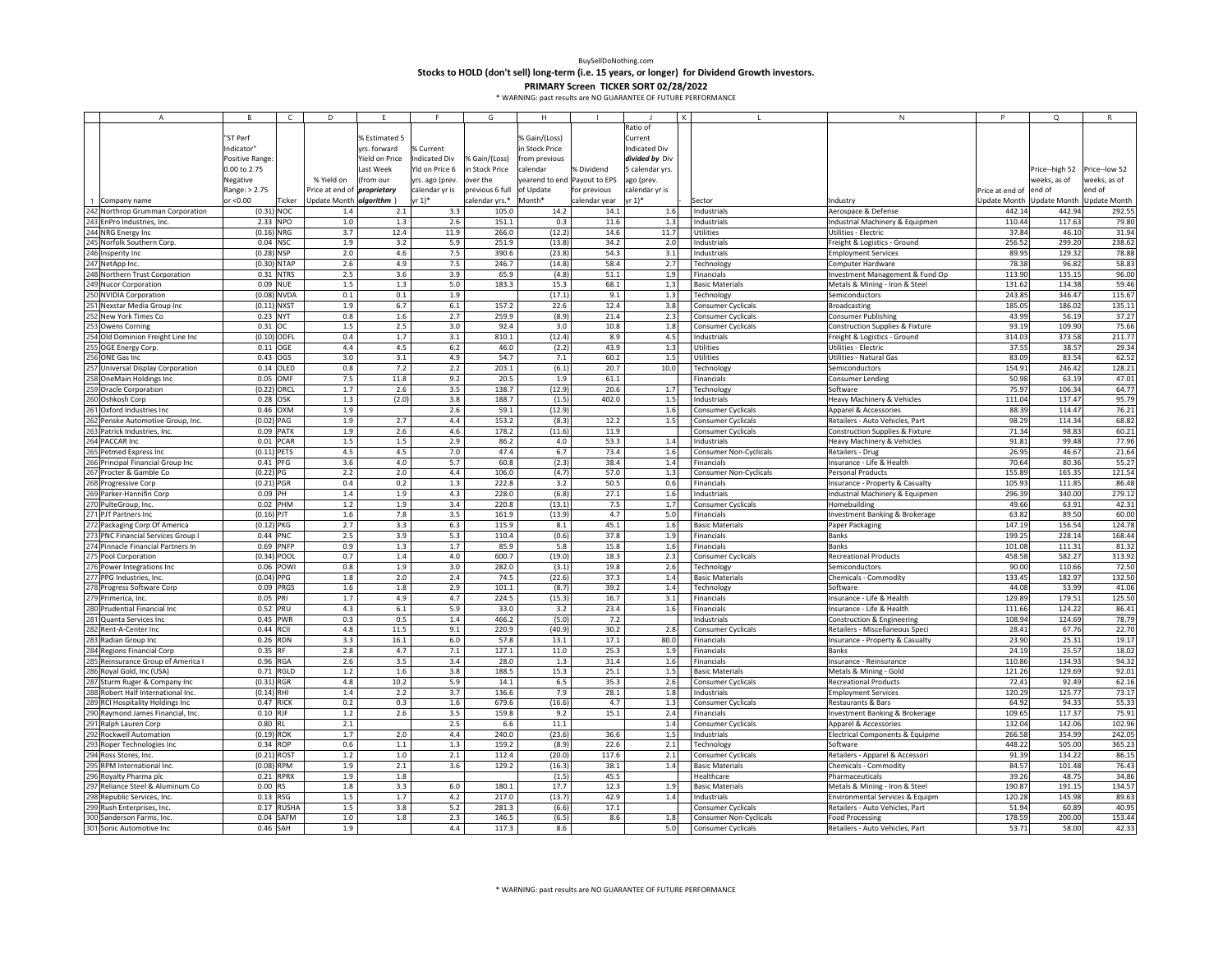**Stocks to HOLD (don't sell) long‐term (i.e. 15 years, or longer) for Dividend Growth investors.**

|     | A                                                                                           | B               | $\epsilon$    | D                                  | F.             | $\mathbf{r}$     | G               | H                            |               |                 |                               | ${\sf N}$                                  |                 | Q              |               |
|-----|---------------------------------------------------------------------------------------------|-----------------|---------------|------------------------------------|----------------|------------------|-----------------|------------------------------|---------------|-----------------|-------------------------------|--------------------------------------------|-----------------|----------------|---------------|
|     |                                                                                             |                 |               |                                    |                |                  |                 |                              |               | Ratio of        |                               |                                            |                 |                |               |
|     |                                                                                             | "ST Perf        |               |                                    | % Estimated 5  |                  |                 | % Gain/(Loss)                |               | Current         |                               |                                            |                 |                |               |
|     |                                                                                             | ndicator"       |               |                                    | yrs. forward   | <b>6 Current</b> |                 | n Stock Price                |               | ndicated Div    |                               |                                            |                 |                |               |
|     |                                                                                             | Positive Range: |               |                                    | field on Price | ndicated Div     | 6 Gain/(Loss)   | from previous                |               | divided by Div  |                               |                                            |                 |                |               |
|     |                                                                                             |                 |               |                                    |                |                  |                 |                              |               |                 |                               |                                            |                 |                |               |
|     |                                                                                             | 0.00 to 2.75    |               |                                    | Last Week      | Yld on Price 6   | in Stock Price  | calendar                     | % Dividend    | 5 calendar yrs. |                               |                                            |                 | Price--high 52 | Price--low 52 |
|     |                                                                                             | Negative        |               | % Yield on                         | (from our      | yrs. ago (prev.  | over the        | yearend to end Payout to EPS |               | ago (prev.      |                               |                                            |                 | veeks, as of   | weeks, as of  |
|     |                                                                                             | Range: > 2.75   |               | Price at end of <i>proprietary</i> |                | calendar yr is   | previous 6 full | of Update                    | for previous  | calendar yr is  |                               |                                            | Price at end of | end of         | end of        |
|     | Company name                                                                                | or <0.00        | Ticker        | Update Month algorithm )           |                | rr 1)*           | calendar yrs.*  | Month*                       | calendar year | yr 1)*          | Sector                        | Industry                                   | Update Month    | Update Month   | Update Month  |
|     | 302 Science Applications Internati                                                          | $(0.09)$ SAIC   |               | 1.7                                | 1.6            | 3.2              | 82.6            | 4.9                          | 41.1          | 1.2             | Technology                    | IT Services & Consulting                   | 87.69           | 98.95          | 77.65         |
|     | 303 Signature Bank                                                                          |                 | 0.57 SBNY     | 0.6                                | 0.8            | 1.5              | 110.9           | 6.6                          | 22.4          |                 | Financials                    | Banks                                      | 344.89          | 374.76         | 206.00        |
|     | 304 Starbucks Corporation                                                                   | $(1.19)$ SBUX   |               | 2.1                                | 3.1            | 3.3              | 94.9            | (21.5)                       | 50.5          | 2.0             | Consumer Cyclicals            | Restaurants & Bars                         | 91.79           | 126.32         | 87.25         |
|     | Southern Copper Corp                                                                        | $(0.07)$ SCCO   |               | 5.8                                | 9.8            | 15.3             | 136.3           | 12.4                         | 73.8          | 22.2            | <b>Basic Materials</b>        | Metals & Mining - Specialty                | 69.39           | 83.29          | 54.92         |
|     | 306 Charles Schwab Corp                                                                     |                 |               |                                    | 2.0            | 2.4              | 155.4           | 0.4                          | 25.3          |                 |                               |                                            | 84.46           | 96.24          | 62.33         |
|     |                                                                                             |                 | 0.23 SCHW     | 0.9                                |                |                  |                 |                              |               | 2.5             | Financials                    | Investment Banking & Brokerage             |                 |                |               |
|     | Service Corporation Internatio                                                              | $(0.25)$ SCI    |               | 1.6                                | 2.6            | 3.8              | 172.8           | (14.3)                       | 17.9          | 1.8             | Consumer Non-Cyclicals        | Personal Services                          | 60.8            | 71.71          | 45.63         |
|     | 307 Service Corporat<br>308 Shoe Carnival, In<br>309 Sealed Air Corp<br>Shoe Carnival, Inc. | 0.25 SCVL       |               | 1.0                                | 1.7            | 2.4              | 236.9           | (25.4)                       | 31.2          | 2.0             | <b>Consumer Cyclicals</b>     | Retailers - Apparel & Accessori            | 29.16           | 46.21          | 23.64         |
|     |                                                                                             | $(0.13)$ SEE    |               | $1.2\,$                            | 1.3            | 1.8              | 51.3            | (0.5)                        | 22.6          | $1.3$           | <b>Basic Materials</b>        | Non-Paper Containers & Packagir            | 67.13           | 70.37          | 42.04         |
|     | 310 SEI Investments Company                                                                 | $(0.14)$ SEIC   |               | $1.4\,$                            | 1.8            | 1.5              | 16.3            | (3.9)                        | 19.1          | 1.4             | Financials                    | Investment Management & Fund Op            | 58.58           | 65.22          | 54.03         |
|     | 311 Stifel Financial Corp                                                                   | 0.17 SF         |               | 1.6                                | 13.8           | 4.3              | 149.4           | 4.4                          | 8.2           | 9.0             | Financials                    | Investment Banking & Brokerage             | 73.50           | 83.28          | 59.95         |
|     | 312 Sherwin-Williams Co                                                                     | $(0.25)$ SHW    |               | 0.9                                | 1.6            | 2.8              | 307.0           | (25.3)                       | 31.0          | 2.1             | <b>Basic Materials</b>        | Chemicals - Commodity                      | 263.13          | 354.15         | 218.06        |
|     | Selective Insurance Group Inc                                                               | 0.17 SIGI       |               | $1.3\,$                            | 2.0            | 3.3              | 144.0           | 1.5                          | 15.7          | 1.7             | Financials                    | Insurance - Property & Casualty            | 83.19           | 91.46          | 67.15         |
|     | Sirius XM Holdings Inc                                                                      | $(0.61)$ SIRI   |               | $1.4$                              | 2.7            | 2.2              | 56.0            | (3.0)                        | 20.4          | 2.1             | Consumer Cyclicals            | <b>Broadcasting</b>                        | 6.16            | 7.29           | 5.75          |
|     | <b>M Smucker Co</b>                                                                         | $0.28$ SJM      |               | 2.9                                | 3.0            | 3.2              | 10.1            | (0.8)                        | 46.0          | 1.4             | <b>Consumer Non-Cyclicals</b> | <b>Food Processing</b>                     | 134.75          | 145.82         | 111.59        |
|     |                                                                                             |                 |               |                                    |                |                  |                 |                              |               |                 |                               |                                            |                 |                |               |
|     | 316 Silgan Holdings Inc.                                                                    | $(0.16)$ SLGN   |               | $1.5$                              | 2.4            | 2.4              | 59.5            | (2.2)                        | 17.2          | 1.8             | <b>Basic Materials</b>        | Non-Paper Containers & Packagin            | 41.88           | 45.83          | 37.10         |
|     | <b>SLM Corp</b>                                                                             | $(0.16)$ SLM    |               | 2.2                                | 2.6            | 6.8              | 201.7           | 0.2                          | 5.5           |                 | Financials                    | <b>Consumer Lending</b>                    | 19.70           | 21.40          | 15.70         |
|     | 318 Snap-on Incorporated                                                                    | $0.02$ SNA      |               | 2.7                                | 4.3            | 3.3              | 25.6            | (2.4)                        | 33.6          | 1.9             | Industrials                   | Industrial Machinery & Equipmen            | 210.18          | 259.99         | 197.75        |
|     | S&P Global Inc                                                                              | $(0.39)$ SPGI   |               | 0.8                                | 1.3            | 3.1              | 378.7           | (20.4)                       | 24.5          | 1.9             | Industrials                   | Professional Information Servic            | 375.7           | 484.21         | 325.50        |
| 320 | Simpson Manufacturing Co, Inc.                                                              | $0.14$ SSD      |               | 0.8                                | 1.4            | 2.9              | 307.2           | (14.8)                       | 21.5          | 1.9             | Consumer Cyclicals            | Construction Supplies & Fixture            | 118.51          | 141.26         | 96.79         |
| 321 | Shutterstock Inc                                                                            | $0.12$ SSTK     |               | $1.1\,$                            | 1.7            | 3.0              | 242.9           | (18.4)                       | 33.4          |                 | Technology                    | <b>Online Services</b>                     | 90.53           | 128.36         | 77.38         |
|     | Stewart Information Services C                                                              | 0.27 STC        |               | 2.2                                | 2.5            | 4.0              | 113.6           | (14.9)                       | 19.2          | 1.3             | Financials                    | Insurance - Property & Casualty            | 67.88           | 81.00          | 45.58         |
|     | Steel Dynamics, Inc.                                                                        | $0.02$ STLD     |               | 1.5                                | 1.8            | 5.8              | 247.3           | 13.7                         | 38.3          | 1.5             | <b>Basic Materials</b>        | Metals & Mining - Iron & Steel             | 70.58           | 74.37          | 42.24         |
|     |                                                                                             | 1.79 STRA       |               | 4.1                                | 5.7            | 4.0              | (3.8)           | 2.0                          | 63.0          |                 | <b>Consumer Non-Cyclicals</b> | Personal Services                          | 59.02           | 94.24          | 48.01         |
|     | <b>Strategic Education Inc</b>                                                              |                 |               |                                    |                |                  |                 |                              |               |                 |                               |                                            |                 | 104.87         |               |
|     | <b>State Street Corp</b>                                                                    | 0.49 STT        |               | 2.7                                | 3.4            | 3.4              | 40.1            | (8.2)                        | 29.2          | 1.5             | Financials                    | Investment Management & Fund Op            | 85.33           |                | 74.30         |
|     | Constellation Brands, Inc.                                                                  | $(11.00)$ STZ   |               | 1.4                                | 2.3            | 2.1              | 76.2            | (14.1)                       | 29.1          | 1.9             | <b>Consumer Non-Cyclicals</b> | <b>Brewers</b>                             | 215.62          | 258.00         | 207.35        |
|     | <b>Skyworks Solutions Inc</b>                                                               | $(0.08)$ SWKS   |               | 1.6                                | 2.7            | 2.9              | 101.9           | (10.9)                       | 22.7          | 1.9             | Technology                    | Semiconductors                             | 138.17          | 204.00         | 128.42        |
|     | 328 Synchrony Financial                                                                     | 0.03 SYF        |               | 2.1                                | 3.0            | 2.9              | 52.5            | (7.8)                        | 11.9          | 1.5             | Financials                    | <b>Consumer Lending</b>                    | 42.78           | 52.49          | 37.76         |
| 329 | <b>Stryker Corporation</b>                                                                  | 0.11 SYK        |               | 1.1                                | 1.4            | 3.0              | 187.7           | (1.5)                        | 48.9          | 1.6             | Healthcare                    | Medical Equipment, Supplies & D            | 263.35          | 281.16         | 227.84        |
|     | Teradyne, Inc.                                                                              | $(0.09)$ TER    |               | 0.4                                | 0.6            | $2.1\,$          | 691.1           | (27.9)                       | 6.5           | 1.6             | Technology                    | Semiconductor Equipment & Testi            | 117.92          | 168.91         | 102.51        |
|     | <b>Terex Corporation</b>                                                                    | 0.34 TEX        |               | $1.3\,$                            | 2.0            | 2.8              | 137.8           | (6.1)                        | 15.5          | 1.6             | Industrials                   | Heavy Machinery & Vehicles                 | 41.28           | 55.60          | 38.90         |
| 332 | <b>Target Corporation</b>                                                                   | $(0.17)$ TGT    |               | $1.8\,$                            | 2.4            | 5.0              | 218.7           | (13.7)                       | 30.7          | 1.6             | <b>Consumer Cyclicals</b>     | Retailers - Discount Stores                | 199.77          | 268.98         | 166.83        |
| 333 | <b>TJX Companies Inc</b>                                                                    | (0.23)          | <b>TJX</b>    | 1.6                                | (13.4)         | 2.9              | 114.1           | (12.9)                       | 994.7         | 2.1             | <b>Consumer Cyclicals</b>     | Retailers - Discount Stores                | 66.10           | 77.35          | 59.85         |
|     |                                                                                             |                 |               |                                    |                |                  |                 |                              |               |                 |                               |                                            | 544.00          | 672.34         |               |
|     | Thermo Fisher Scientific Inc.                                                               | 0.03            | <b>TMO</b>    | 0.2                                | 0.4            | 0.9              | 370.4           | (18.5)                       | 5.1           | 2.0             | Healthcare                    | Advanced Medical Equipment & Te            |                 |                | 433.52        |
|     | <b>Toll Brothers Inc</b>                                                                    | 0.34            | <b>TOL</b>    | $1.3\,$                            | 3.5            | 2.0              | 117.4           | (25.0)                       | 9.2           | 2.8             | Consumer Cyclicals            | Homebuilding                               | 54.26           | 75.61          | 47.17         |
|     | Trinity Industries Inc                                                                      | 0.59 TRN        |               | 3.2                                | 4.7            | 5.3              | 74.7            | (4.4)                        | 46.8          | 1.9             | Industrials                   | Heavy Machinery & Vehicles                 | 28.86           | 33.77          | 24.70         |
|     | T Rowe Price Group Inc                                                                      | (0.12) TROW     |               | 3.3                                | 5.8            | 6.7              | 175.1           | (26.5)                       | 32.6          | 2.1             | Financials                    | Investment Management & Fund Op            | 144.56          | 224.56         | 134.13        |
|     | <b>Tronox Holdings PLC</b>                                                                  |                 | 0.54 TROX     | 2.5                                | 6.3            | 12.8             | 514.6           | (15.5)                       | 19.1          | 2.8             | <b>Basic Materials</b>        | Chemicals - Specialty                      | 20.30           | 26.33          | 15.61         |
|     | TransUnion                                                                                  | $(0.09)$ TRU    |               | 0.4                                | 0.7            | $1.4$            | 330.1           | (23.5)                       | 5.0           |                 | Industrials                   | Professional Information Servic            | 90.76           | 125.35         | 83.12         |
|     | <b>Tractor Supply Company</b>                                                               | $(0.25)$ TSCO   |               | $1.8\,$                            | 5.6            | 4.3              | 179.1           | (14.6)                       | 23.9          | 3.5             | Consumer Cyclicals            | Retailers - Miscellaneous Speci            | 203.79          | 239.86         | 148.43        |
| 341 | Tyson Foods, Inc.                                                                           | (0.07) TSN      |               | 2.0                                | 3.7            | 3.5              | 63.4            | 6.3                          | 21.2          | 2.0             | <b>Consumer Non-Cyclicals</b> | <b>Food Processing</b>                     | 92.66           | 100.72         | 68.26         |
|     | Toro Co                                                                                     | $(0.25)$ TTC    |               | $1.3\,$                            | 1.9            | 3.3              | 173.5           | (6.1)                        | 27.5          | 1.7             | Industrials                   | Heavy Machinery & Vehicles                 | 93.81           | 118.13         | 90.00         |
| 343 | <b>TTEC Holdings Inc</b>                                                                    | $(0.01)$ TTEC   |               | $1.2\,$                            | 2.5            | 3.4              | 224.4           | (12.2)                       | 29.1          | 2.4             | Technology                    | IT Services & Consulting                   | 79.50           | 113.37         | 68.83         |
|     |                                                                                             | 0.00            | <b>TTEK</b>   | 0.5                                | 1.0            | 3.1              | 552.6           | (6.5)                        | 17.2          |                 |                               |                                            | 158.77          | 192.91         | 116.01        |
|     | Fetra Tech, Inc.                                                                            |                 |               |                                    |                |                  |                 |                              |               | 2.1             | Industrials                   | Environmental Services & Equipm            |                 |                |               |
|     | <b>Texas Instruments Incorporated</b>                                                       | (0.31)          | <b>TXN</b>    | 2.7                                | 4.4            | 8.4              | 243.9           | (9.8)                        | 50.2          | 2.2             | Technology                    | Semiconductors                             | 169.99          | 202.26         | 161.04        |
|     | Texas Roadhouse Inc                                                                         | $0.11$ TXRH     |               | 1.9                                | (1.3)          | 5.1              | 149.6           | 6.3                          | 257.7         | 2.4             | <b>Consumer Cyclicals</b>     | <b>Restaurants &amp; Bars</b>              | 94.91           | 110.75         | 76.65         |
| 347 | Ufp Industries Inc                                                                          | 0.05 UFPI       |               | 0.9                                | 2.2            | 3.5              | 303.7           | (6.8)                        | 7.5           | 2.5             | <b>Basic Materials</b>        | Forest & Wood Products                     | 85.75           | 94.80          | 60.47         |
|     | UGI Corp                                                                                    | 0.02 UGI        |               | 3.6                                | 4.7            | $4.1\,$          | 36.0            | (16.3)                       | 19.0          | 1.4             | Utilities                     | Utilities - Natural Gas                    | 38.44           | 48.55          | 36.57         |
|     | Universal Health Services, Inc                                                              | 0.12 UHS        |               | 0.6                                | $1.2$          | 0.7              | 8.5             | 11.0                         | 0.0           | 2.0             | Healthcare                    | <b>Healthcare Facilities &amp; Service</b> | 143.93          | 165.00         | 116.23        |
|     | <b>JMB Financial Corp</b>                                                                   |                 | 0.33 UMBF     | $1.5\,$                            | 2.0            | 3.2              | 127.9           | (4.0)                        | 18.2          | 1.5             | Financials                    | Banks                                      | 101.86          | 112.24         | 84.21         |
|     | <b>Jmpqua Holdings Corp</b>                                                                 |                 | $(1.00)$ UMPQ | 3.9                                |                | 5.3              | 21.0            | 11.0                         |               | 1.3             | Financials                    | Banks                                      | 21.35           | 22.06          | 17.04         |
|     | UnitedHealth Group Inc                                                                      | $(0.12)$ UNH    |               | 1.2                                | 2.1            | 4.9              | 326.8           | (5.2)                        | 30.6          | 2.0             | Healthcare                    | Managed Health care                        | 475.87          | 509.23         | 332.67        |
|     | Jnum Group                                                                                  | 0.72 UNM        |               | 4.3                                | 5.2            | 3.6              | (26.2)          | 13.6                         | 29.0          | 1.4             | Financials                    | Insurance - Life & Health                  | 27.92           | 31.98          | 22.25         |
|     |                                                                                             |                 |               |                                    |                |                  |                 |                              |               |                 |                               |                                            |                 |                |               |
|     | <b>Jnion Pacific Corporation</b>                                                            | $(0.19)$ UNP    |               | 1.9                                | 2.8            | 6.0              | 222.2           | (2.4)                        | 43.0          | 1.9             | Industrials                   | Freight & Logistics - Ground               | 245.95          | 256.11         | 195.68        |
| 355 | United Parcel Service, Inc.                                                                 | $(0.36)$ UPS    |               | 2.9                                | 4.6            | 6.3              | 122.7           | (1.8)                        | 27.7          | 1.8             | Industrials                   | Freight & Logistics - Courier,             | 210.42          | 233.72         | 157.55        |
|     | JS Bancorp                                                                                  | $0.14$ USB      |               | 3.3                                | 4.4            | 4.3              | 31.6            | 0.7                          | 33.7          | 1.6             | Financials                    | <b>Banks</b>                               | 56.54           | 63.57          | 50.04         |
| 357 | Visa Inc                                                                                    | (0.21)          |               | 0.7                                | 1.4            | 1.9              | 179.4           | (0.3)                        | 22.7          | 2.3             | Technology                    | <b>Online Services</b>                     | 216.12          | 252.67         | 190.10        |
| 358 | <b>Vulcan Materials Company</b>                                                             | 0.29 VMC        |               | 0.9                                | $1.2$          | $1.7\,$          | 118.6           | (12.6)                       | 29.3          | 1.6             | <b>Basic Materials</b>        | <b>Construction Materials</b>              | 181.45          | 213.65         | 157.80        |
| 359 | Valmont Industries, Inc.                                                                    | 0.23 VMI        |               | $1.0$                              | 1.3            | 2.1              | 136.3           | (13.6)                       | 26.5          | 1.5             | Industrials                   | Construction & Engineering                 | 216.45          | 265.09         | 203.31        |
|     | Vishay Intertechnology Inc                                                                  | 0.23 VSH        |               | 2.1                                | 3.0            | 3.3              | 81.5            | (12.3)                       | 18.7          | 1.6             | Technology                    | Semiconductors                             | 19.19           | 26.50          | 18.40         |
|     | 361 Valvoline Inc                                                                           | $(0.11)$ VVV    |               | 1.5                                | 3.4            |                  |                 | (13.3)                       | 21.7          | 2.6             | <b>Basic Materials</b>        | Chemicals - Specialty                      | 32.33           | 37.97          | 24.22         |
|     |                                                                                             |                 |               |                                    |                |                  |                 |                              |               |                 |                               |                                            |                 |                |               |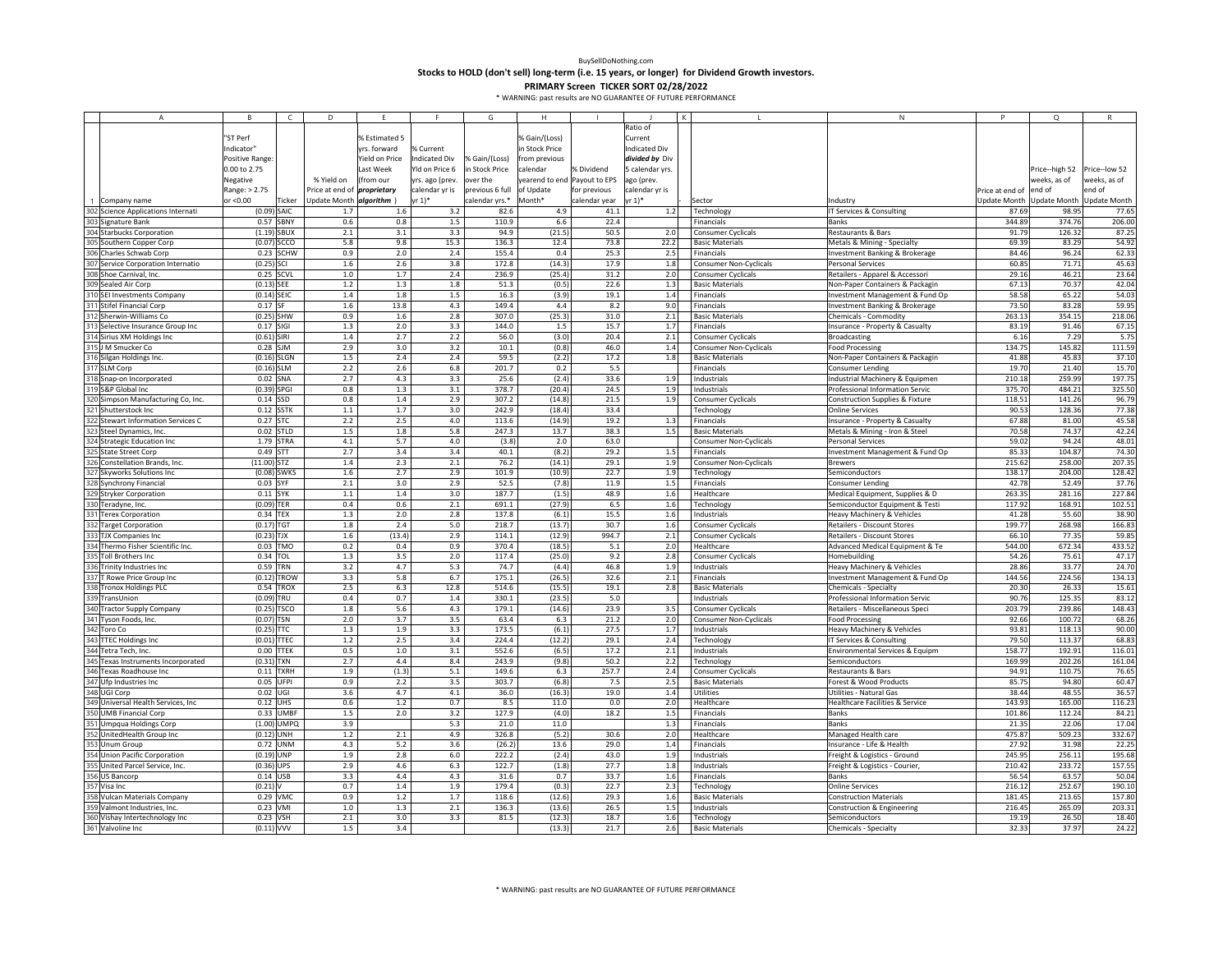**Stocks to HOLD (don't sell) long‐term (i.e. 15 years, or longer) for Dividend Growth investors.**

| $\mathsf{A}$                        | В               | $\mathsf{C}$  | D                                  | F              | F                    | G               | H                            |               |                      |                        | ${\sf N}$                        | P               | Q             | R                   |
|-------------------------------------|-----------------|---------------|------------------------------------|----------------|----------------------|-----------------|------------------------------|---------------|----------------------|------------------------|----------------------------------|-----------------|---------------|---------------------|
|                                     |                 |               |                                    |                |                      |                 |                              |               | Ratio of             |                        |                                  |                 |               |                     |
|                                     | "ST Perf        |               |                                    | % Estimated 5  |                      |                 | % Gain/(Loss)                |               | Current              |                        |                                  |                 |               |                     |
|                                     | Indicator"      |               |                                    | yrs. forward   | % Current            |                 | in Stock Price               |               | <b>Indicated Div</b> |                        |                                  |                 |               |                     |
|                                     |                 |               |                                    |                |                      |                 |                              |               |                      |                        |                                  |                 |               |                     |
|                                     | Positive Range: |               |                                    | Yield on Price | <b>Indicated Div</b> | % Gain/(Loss)   | from previous                |               | divided by Div       |                        |                                  |                 |               |                     |
|                                     | 0.00 to 2.75    |               |                                    | Last Week      | Yld on Price 6       | in Stock Price  | calendar                     | % Dividend    | 5 calendar yrs.      |                        |                                  |                 | Price-high 52 | Price--low 52       |
|                                     | Negative        |               | % Yield on                         | (from our      | yrs. ago (prev.      | over the        | yearend to end Payout to EPS |               | ago (prev.           |                        |                                  |                 | veeks, as of  | veeks, as of        |
|                                     | Range: > 2.75   |               | Price at end of <i>proprietary</i> |                | calendar yr is       | previous 6 full | of Update                    | for previous  | calendar yr is       |                        |                                  | Price at end of | end of        | end of              |
| Company name                        | or <0.00        | Ticker        | Update Month <i>algorithm</i> )    |                | r 1)*                | calendar yrs.*  | Month*                       | calendar year | yr 1)*               | Sector                 | Industry                         | Update Month    | Update Month  | <b>Update Month</b> |
| 362 Westinghouse Air Brake Technol  |                 | 1.07 WAB      | 0.6                                | 0.8            | 0.8                  | 29.5            | 0.8                          | 16.2          | 1.4                  | Industrials            | Heavy Machinery & Vehicles       | 92.82           | 99.17         | 71.21               |
| 363 Washington Federal Inc.         |                 | 0.42 WAFD     | 2.7                                | 3.6            | 4.0                  | 40.1            | 6.6                          | 38.0          | 1.6                  | Financials             | Banks                            | 35.58           | 38.06         | 29.01               |
| 364 Western Alliance Bancorporatio  | $0.11$ WAL      |               | $1.5\,$                            | 2.0            | 3.9                  | 200.2           | (12.9)                       | 13.8          |                      | Financials             | <b>Banks</b>                     | 93.74           | 124.93        | 84.71               |
| 365 Webster Financial Corporation   | 0.36 WBS        |               | 2.7                                | 3.4            | 4.3                  | 50.1            | 7.8                          | 36.1          | 1.6                  | Financials             | Banks                            | 60.21           | 65.00         | 45.60               |
| 366 Walker & Dunlop, Inc.           | 0.04 WD         |               | 1.7                                | 2.4            | 8.3                  | 423.7           | (8.3)                        | 0.0           |                      | Financials             | Banks                            | 138.35          | 156.77        | 95.01               |
| 367                                 | 0.13 WEC        |               | 3.2                                | 3.4            | 5.7                  | 89.2            |                              | 49.3          |                      | Utilities              | <b>Utilities - Electric</b>      | 90.88           | 99.86         | 80.73               |
| WEC Energy Group Inc                |                 |               |                                    |                |                      |                 | (6.4)                        |               | 1.4                  |                        |                                  |                 |               |                     |
| 368 Wendys Co                       | $(0.20)$ WEN    |               | 2.2                                | 3.3            | 4.6                  | 121.4           | (4.7)                        | 55.1          | 2.0                  | Consumer Cyclicals     | Restaurants & Bars               | 22.74           | 29.46         | 18.86               |
| 369 Werner Enterprises, Inc.        |                 | 0.08 WERN     | $1.1\,$                            | 2.0            | 2.3                  | 129.0           | (8.8)                        | 14.7          | 2.0                  | Industrials            | Freight & Logistics - Ground     | 43.46           | 49.76         | 41.44               |
| 370 Winnebago Industries, Inc.      |                 | 0.09 WGO      | $1.1\,$                            | 1.9            | 3.6                  | 276.5           | (14.5)                       | $5.6\,$       | 1.8                  | Consumer Cyclicals     | <b>Recreational Products</b>     | 64.07           | 87.53         | 58.34               |
| <b>Whirlpool Corporation</b>        |                 | $0.01$ WHR    | 3.5                                | 5.2            | 4.8                  | 59.8            | (14.2)                       | 19.0          | 1.6                  | Consumer Cyclicals     | Appliances, Tools & Housewares   | 201.27          | 257.68        | 183.75              |
| 372 Wingstop Inc                    |                 | $(0.94)$ WING | 0.5                                | 1.9            | 3.0                  | 657.6           | (15.9)                       | 43.3          | 4.9                  | Consumer Cyclicals     | Restaurants & Bars               | 145.35          | 187.35        | 112.49              |
| <b>Westlake Corp</b>                | 0.00 WLK        |               | 1.1                                | 1.6            | 2.2                  | 78.8            | 13.6                         | 7.2           | 1.5                  | <b>Basic Materials</b> | Chemicals - Commodity            | 110.31          | 111.49        | 78.06               |
| Waste Management, Inc.              | $(0.14)$ WM     |               | 1.6                                | 1.6            | 4.3                  | 212.7           | (13.5)                       | 53.2          | 1.4                  | Industrials            | Environmental Services & Equipm  | 144.40          | 168.04        | 111.67              |
| 375 Advanced Drainage Systems Inc   | $(0.21)$ WMS    |               | 0.4                                | 0.7            | 1.8                  | 466.5           | (14.3)                       | 13.6          | 1.8                  | Consumer Cyclicals     | Construction Supplies & Fixture  | 116.72          | 138.02        | 93.66               |
| 376 Worthington Industries, Inc.    | $(0.13)$ WOR    |               | 2.0                                | 2.7            | 3.7                  | 81.4            | 4.3                          | 7.2           | 1.4                  | <b>Basic Materials</b> | Metals & Mining - Iron & Steel   | 57.02           | 75.45         | 47.79               |
|                                     |                 |               | 2.0                                | 3.5            | 4.9                  |                 | (14.3)                       |               |                      |                        |                                  | 144.86          | 223.32        |                     |
| 377 Williams-Sonoma, Inc.           | $(0.12)$ WSM    |               |                                    |                |                      | 189.6           |                              | 22.4          | 2.0                  | Consumer Cyclicals     | Retailers - Home Furnishings     |                 |               | 120.01              |
| 378 Wintrust Financial Corp         |                 | 0.45 WTFC     | $1.4\,$                            | 3.1            | 2.8                  | 87.2            | 9.4                          | 16.1          | 2.4                  | Financials             | <b>Banks</b>                     | 99.36           | 105.56        | 65.66               |
| 379<br>Watts Water Technologies Inc | 0.18 WTS        |               | 0.7                                | 0.9            | 2.1                  | 290.9           | (25.9)                       | 20.6          | 1.4                  | Industrials            | Industrial Machinery & Equipmen  | 143.95          | 212.00        | 113.44              |
| 380 Western Union Co                | $(0.20)$ WU     |               | 5.2                                | 5.3            | 5.3                  | (0.4)           | 1.9                          | 47.5          | 1.3                  | Industrials            | <b>Business Support Services</b> | 18.18           | 26.61         | 15.69               |
| 381<br>Woodward Inc                 |                 | 0.47 WWD      | 0.6                                | 0.9            | 1.5                  | 120.4           | 13.9                         | 17.3          | 1.6                  | Industrials            | Industrial Machinery & Equipmen  | 124.63          | 130.75        | 101.28              |
| Wolverine World Wide, Inc.          |                 | 0.98 WWW      | 1.7                                | 2.2            | 2.4                  | 72.4            | (20.1)                       | 48.8          | $1.7\,$              | Consumer Cyclicals     | Footwear                         | 23.03           | 44.74         | 22.67               |
| 383 Xcel Energy Inc                 | 0.24 XEL        |               | 2.9                                | 2.8            | 5.4                  | 88.5            | (0.5)                        | 60.8          | 1.4                  | Utilities              | <b>Utilities - Electric</b>      | 67.33           | 72.94         | 57.23               |
| 384 DENTSPLY SIRONA Inc             | (0.45) XRAY     |               | 0.8                                |                | 0.7                  | (8.3)           | (3.0)                        |               | 1.4                  | Healthcare             | Medical Equipment, Supplies & D  | 54.14           | 69.54         | 48.13               |
| 385 Xylem Inc                       | 0.20 XYL        |               | 1.3                                | 1.7            | 3.3                  | 228.5           | (25.8)                       | 47.3          | 1.7                  | Industrials            | Industrial Machinery & Equipmen  | 88.95           | 138.78        | 84.74               |
| 386 Yum! Brands, Inc.               | (0.87) YUM      |               | 1.9                                | 2.9            | 4.3                  | 164.4           | (11.7)                       | 37.7          | 1.9                  | Consumer Cyclicals     | Restaurants & Bars               | 122.58          | 139.85        | 101.94              |
| 387                                 |                 | 1.20 ZEUS     |                                    |                |                      | 102.9           |                              |               | 4.5                  |                        |                                  | 26.77           | 40.00         | 18.29               |
| Olympic Steel, Inc.                 |                 |               | 1.3                                |                | 3.1                  |                 | 13.9                         |               |                      | <b>Basic Materials</b> | Metals & Mining - Iron & Steel   |                 |               |                     |
| 388 Zions Bancorporation NA         | 0.31 ZION       |               | 2.1                                | 6.5            | 5.6                  | 131.4           | 12.2                         | 21.2          | 3.5                  | Financials             | <b>Banks</b>                     | 70.89           | 75.44         | 47.06               |
| 389 Zoetis Inc                      | $(0.31)$ ZTS    |               | 0.7                                | $1.8\,$        | 2.7                  | 409.2           | (20.6)                       | 23.3          | 3.0                  | Healthcare             | Pharmaceuticals                  | 193.65          | 249.27        | 141.41              |
| 390<br>391                          |                 |               |                                    |                |                      |                 |                              |               |                      |                        |                                  |                 |               |                     |
|                                     |                 |               |                                    |                |                      |                 |                              |               |                      |                        |                                  |                 |               |                     |
| 392                                 |                 |               |                                    |                |                      |                 |                              |               |                      |                        |                                  |                 |               |                     |
| 393                                 |                 |               |                                    |                |                      |                 |                              |               |                      |                        |                                  |                 |               |                     |
| 394                                 |                 |               |                                    |                |                      |                 |                              |               |                      |                        |                                  |                 |               |                     |
| 395                                 |                 |               |                                    |                |                      |                 |                              |               |                      |                        |                                  |                 |               |                     |
| 396                                 |                 |               |                                    |                |                      |                 |                              |               |                      |                        |                                  |                 |               |                     |
| 397                                 |                 |               |                                    |                |                      |                 |                              |               |                      |                        |                                  |                 |               |                     |
| 398                                 |                 |               |                                    |                |                      |                 |                              |               |                      |                        |                                  |                 |               |                     |
| 399                                 |                 |               |                                    |                |                      |                 |                              |               |                      |                        |                                  |                 |               |                     |
|                                     |                 |               |                                    |                |                      |                 |                              |               |                      |                        |                                  |                 |               |                     |
| 400                                 |                 |               |                                    |                |                      |                 |                              |               |                      |                        |                                  |                 |               |                     |
| 401                                 |                 |               |                                    |                |                      |                 |                              |               |                      |                        |                                  |                 |               |                     |
| 402                                 |                 |               |                                    |                |                      |                 |                              |               |                      |                        |                                  |                 |               |                     |
| 403                                 |                 |               |                                    |                |                      |                 |                              |               |                      |                        |                                  |                 |               |                     |
| 404                                 |                 |               |                                    |                |                      |                 |                              |               |                      |                        |                                  |                 |               |                     |
| 405                                 |                 |               |                                    |                |                      |                 |                              |               |                      |                        |                                  |                 |               |                     |
| 406                                 |                 |               |                                    |                |                      |                 |                              |               |                      |                        |                                  |                 |               |                     |
| 407                                 |                 |               |                                    |                |                      |                 |                              |               |                      |                        |                                  |                 |               |                     |
| 408                                 |                 |               |                                    |                |                      |                 |                              |               |                      |                        |                                  |                 |               |                     |
|                                     |                 |               |                                    |                |                      |                 |                              |               |                      |                        |                                  |                 |               |                     |
| 409<br>410                          |                 |               |                                    |                |                      |                 |                              |               |                      |                        |                                  |                 |               |                     |
|                                     |                 |               |                                    |                |                      |                 |                              |               |                      |                        |                                  |                 |               |                     |
| 411                                 |                 |               |                                    |                |                      |                 |                              |               |                      |                        |                                  |                 |               |                     |
| 412                                 |                 |               |                                    |                |                      |                 |                              |               |                      |                        |                                  |                 |               |                     |
| 413                                 |                 |               |                                    |                |                      |                 |                              |               |                      |                        |                                  |                 |               |                     |
| 414                                 |                 |               |                                    |                |                      |                 |                              |               |                      |                        |                                  |                 |               |                     |
| 415                                 |                 |               |                                    |                |                      |                 |                              |               |                      |                        |                                  |                 |               |                     |
| 416                                 |                 |               |                                    |                |                      |                 |                              |               |                      |                        |                                  |                 |               |                     |
| 417                                 |                 |               |                                    |                |                      |                 |                              |               |                      |                        |                                  |                 |               |                     |
| 418                                 |                 |               |                                    |                |                      |                 |                              |               |                      |                        |                                  |                 |               |                     |
| 419                                 |                 |               |                                    |                |                      |                 |                              |               |                      |                        |                                  |                 |               |                     |
| 420                                 |                 |               |                                    |                |                      |                 |                              |               |                      |                        |                                  |                 |               |                     |
| 421                                 |                 |               |                                    |                |                      |                 |                              |               |                      |                        |                                  |                 |               |                     |
|                                     |                 |               |                                    |                |                      |                 |                              |               |                      |                        |                                  |                 |               |                     |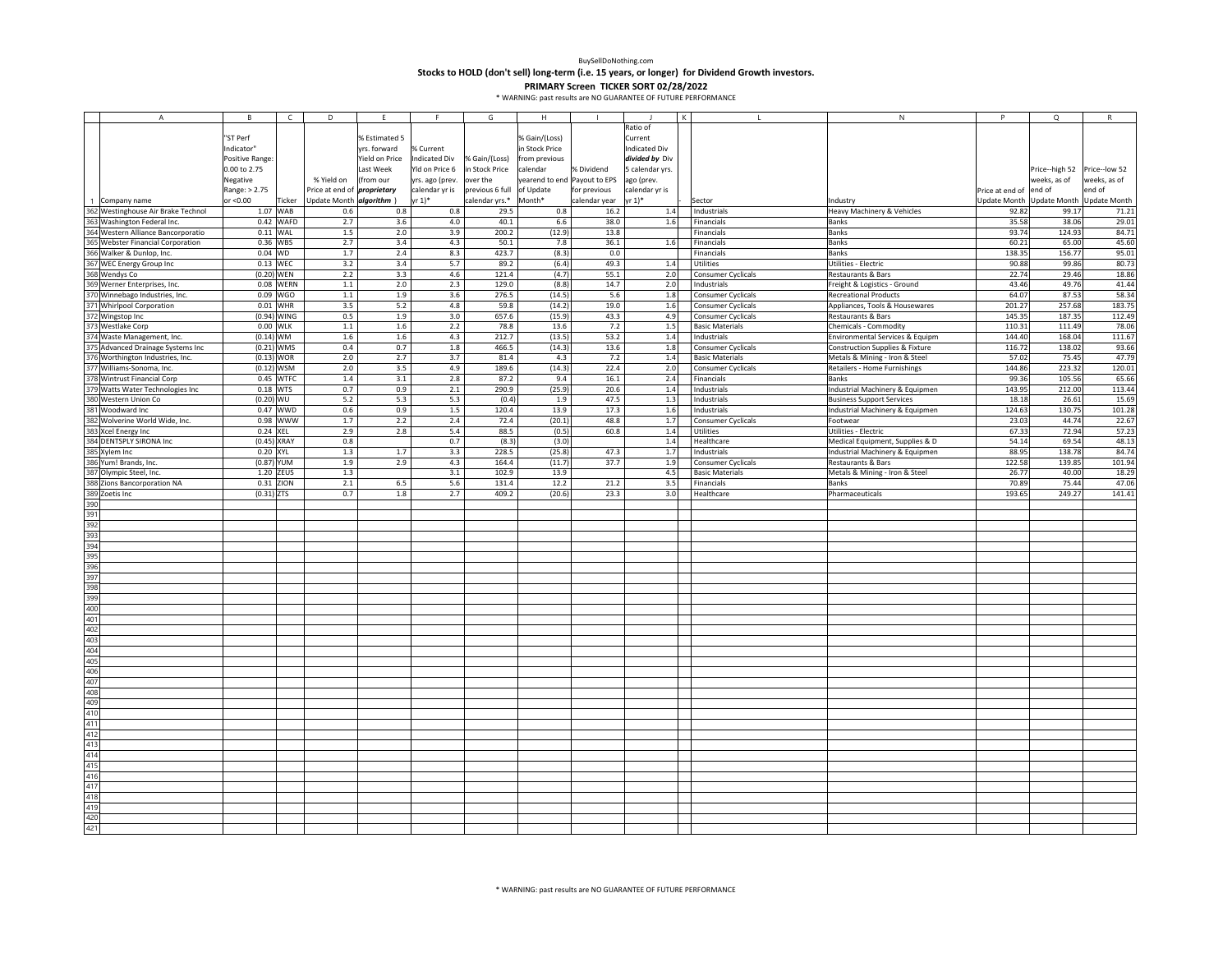|                          |                                                                                                                                                                  |                | $\mathsf{C}$     | D                                  |                |                     |                           |                              |               |                    |         |                                                                                                                                                                                                                            | N                                          | P                      | $\circ$                   |                     |
|--------------------------|------------------------------------------------------------------------------------------------------------------------------------------------------------------|----------------|------------------|------------------------------------|----------------|---------------------|---------------------------|------------------------------|---------------|--------------------|---------|----------------------------------------------------------------------------------------------------------------------------------------------------------------------------------------------------------------------------|--------------------------------------------|------------------------|---------------------------|---------------------|
|                          | 1 Invest equal amounts in a minimum of 20 stocks, considered in the following manner and subjected to your personal investment standards:                        |                |                  |                                    |                |                     |                           |                              |               |                    |         |                                                                                                                                                                                                                            |                                            |                        |                           |                     |
|                          | 1) From each of the ten economic Sector groups, per Column L, select the top two stocks from Column B with POSITIVE VALUES that don't exceed 2.75.               |                |                  |                                    |                |                     |                           |                              |               |                    |         |                                                                                                                                                                                                                            |                                            |                        |                           |                     |
|                          |                                                                                                                                                                  |                |                  |                                    |                |                     |                           |                              |               |                    |         |                                                                                                                                                                                                                            |                                            |                        |                           |                     |
| 3                        | 2) If a Sector, such as Health Care, is missing or doesn't have two stocks with positive values up to 2.75, then ADD THE NEXT QUALIFYING STOCK from the Consumer |                |                  |                                    |                |                     |                           |                              |               |                    |         |                                                                                                                                                                                                                            |                                            |                        |                           |                     |
| $\overline{4}$           |                                                                                                                                                                  |                |                  |                                    |                |                     |                           |                              |               |                    |         | Discretionary/Cyclical Sector - Or - the Utilities And Telephone Sector - Or - the Industrial Goods Sector, -- alternating between these three sectors for replacement stocks, until you have selected at least 20 stocks. |                                            |                        |                           |                     |
| $\overline{\phantom{a}}$ |                                                                                                                                                                  |                |                  |                                    |                |                     |                           |                              |               |                    |         |                                                                                                                                                                                                                            |                                            |                        |                           |                     |
|                          |                                                                                                                                                                  |                |                  |                                    |                |                     |                           |                              |               | Ratio of           |         |                                                                                                                                                                                                                            |                                            |                        |                           |                     |
|                          |                                                                                                                                                                  | 'ST Perf       |                  |                                    | % Estimated 5  |                     |                           | % Gain/(Loss)                |               | Current            |         |                                                                                                                                                                                                                            |                                            |                        |                           |                     |
|                          |                                                                                                                                                                  | Indicator"     |                  |                                    | yrs. forward   | % Current           |                           | n Stock Price                |               | Indicated Div      |         |                                                                                                                                                                                                                            |                                            |                        |                           |                     |
|                          |                                                                                                                                                                  | Positive Range |                  |                                    | Yield on Price | Indicated Div       | % Gain/(Loss)             | rom previous                 |               | divided by Div     |         |                                                                                                                                                                                                                            |                                            |                        |                           |                     |
|                          |                                                                                                                                                                  | 0.00 to 2.75   |                  |                                    | Last Week      | Yld on Price 6      | in Stock Price            | calendar                     | % Dividend    | 5 calendar yrs.    |         |                                                                                                                                                                                                                            |                                            |                        | Price--high 52            | Price--low 52       |
|                          |                                                                                                                                                                  | Negative       |                  | % Yield on                         | (from our      | yrs. ago (prev.     | over the                  | yearend to end Payout to EPS |               | ago (prev.         |         |                                                                                                                                                                                                                            |                                            |                        | weeks, as of              | veeks, as of        |
|                          |                                                                                                                                                                  | Range: > 2.75  |                  | Price at end of <i>proprietary</i> |                | calendar yr is      | previous 6 full of Update |                              | for previous  | calendar yr is     |         |                                                                                                                                                                                                                            |                                            | Price at end of end of |                           | end of              |
|                          |                                                                                                                                                                  |                |                  |                                    |                |                     |                           |                              |               |                    |         |                                                                                                                                                                                                                            |                                            |                        |                           |                     |
|                          | 6 Company name                                                                                                                                                   | or <0.00       | Ticker           | Update Month algorithm )           |                | $\mathsf{vr}\,1)^*$ | calendar yrs.*            | Month*                       | calendar year | $r 1$ <sup>*</sup> |         | Sector                                                                                                                                                                                                                     | Industry                                   |                        | Update Month Update Month | <b>Update Month</b> |
|                          | 7 Ashland Global Holdings Inc                                                                                                                                    | 2.33 ASH       |                  | 1.3                                | 1.1            | 2.4                 | 114.3                     | (14.3)                       | 31.4          |                    | $1.0$   | <b>Basic Materials</b>                                                                                                                                                                                                     | Chemicals - Diversified                    | 92.28                  | 110.74                    | 81.93               |
|                          | 8 Mosaic Co                                                                                                                                                      |                | 1.28 MOS         | 0.9                                | 0.7            | 1.6                 | 42.4                      | 33.4                         | 6.4           |                    | 0.8     | <b>Basic Materials</b>                                                                                                                                                                                                     | Chemicals - Agricultural                   | 52.43                  | 52.65                     | 28.05               |
|                          | 9 Olympic Steel, Inc.                                                                                                                                            |                | 1.20 ZEUS        | $1.3\,$                            |                | 3.1                 | 102.9                     | 13.9                         |               |                    | 4.5     | <b>Basic Materials</b>                                                                                                                                                                                                     | Metals & Mining - Iron & Steel             | 26.77                  | 40.00                     | 18.29               |
|                          | 10 American Vanguard Corp.                                                                                                                                       | 1.04 AVD       |                  | 0.5                                | $1.3$          | 0.6                 | 17.0                      | (8.1)                        | 7.7           |                    | 2.7     | <b>Basic Materials</b>                                                                                                                                                                                                     | Chemicals - Agricultural                   | 15.07                  | 22.49                     | 13.82               |
|                          | 11 Royal Gold, Inc (USA)                                                                                                                                         |                | 0.71 RGLD        | 1.2                                | 1.6            | 3.8                 | 188.5                     | 15.3                         | 25.1          |                    | 1.5     | <b>Basic Materials</b>                                                                                                                                                                                                     | Metals & Mining - Gold                     | 121.26                 | 129.69                    | 92.01               |
|                          | 12 Tronox Holdings PLC                                                                                                                                           |                | 0.54 TROX        | 2.5                                | 6.3            | 12.8                | 514.6                     | (15.5)                       | 19.1          |                    | 2.8     | <b>Basic Materials</b>                                                                                                                                                                                                     | Chemicals - Specialty                      | 20.30                  | 26.33                     | 15.61               |
| 13                       | Vulcan Materials Company                                                                                                                                         | 0.29 VMC       |                  | 0.9                                | $1.2\,$        | 1.7                 | 118.6                     | (12.6)                       | 29.3          |                    | 1.6     | <b>Basic Materials</b>                                                                                                                                                                                                     | Construction Materials                     | 181.45                 | 213.65                    | 157.80              |
|                          | Martin Marietta Materials, Inc.                                                                                                                                  |                | 0.24 MLM         | 0.6                                | 0.8            | $1.8\,$             | 222.5                     | (13.9)                       | 21.0          |                    | 1.4     | <b>Basic Materials</b>                                                                                                                                                                                                     | <b>Construction Materials</b>              | 379.40                 | 446.46                    | 312.42              |
|                          |                                                                                                                                                                  |                | 0.22 EMN         |                                    | 3.0            |                     |                           |                              | 43.4          |                    |         |                                                                                                                                                                                                                            |                                            |                        | 130.47                    |                     |
|                          | 15 Eastman Chemical Company                                                                                                                                      |                |                  | $2.6\,$                            |                | 4.5                 | 79.1                      | (2.0)                        |               |                    | $1.5\,$ | <b>Basic Materials</b>                                                                                                                                                                                                     | Chemicals - Commodity                      | 118.47                 |                           | 98.24               |
|                          | 16 Ecolab Inc.                                                                                                                                                   | 0.20 ECL       |                  | 1.2                                | 1.3            | 1.8                 | 105.1                     | (24.9)                       | 48.6          |                    | 1.4     | <b>Basic Materials</b>                                                                                                                                                                                                     | Chemicals - Specialty                      | 176.26                 | 238.93                    | 169.06              |
|                          | 17 Freeport-McMoRan Inc                                                                                                                                          | $0.11$ FCX     |                  | 0.8                                | 2.2            | 5.5                 | 516.4                     | 12.5                         | 10.2          |                    |         | <b>Basic Materials</b>                                                                                                                                                                                                     | Metals & Mining - Specialty                | 46.95                  | 47.42                     | 29.45               |
|                          | 18 Nucor Corporation                                                                                                                                             | 0.09 NUE       |                  | 1.5                                | 1.3            | 5.0                 | 183.3                     | 15.3                         | 68.1          |                    | 1.3     | <b>Basic Materials</b>                                                                                                                                                                                                     | Metals & Mining - Iron & Steel             | 131.62                 | 134.38                    | 59.46               |
|                          | 19 Eagle Materials, Inc.                                                                                                                                         | $0.06$ EXP     |                  | 0.7                                | 1.7            | 1.7                 | 175.5                     | (17.8)                       | 9.2           |                    | 2.5     | <b>Basic Materials</b>                                                                                                                                                                                                     | <b>Construction Materials</b>              | 136.83                 | 169.16                    | 120.46              |
| 20                       | Ufp Industries Inc                                                                                                                                               | 0.05           | UFPI             | 0.9                                | 2.2            | 3.5                 | 303.7                     | (6.8)                        | 7.5           |                    | 2.5     | <b>Basic Materials</b>                                                                                                                                                                                                     | Forest & Wood Products                     | 85.75                  | 94.80                     | 60.47               |
|                          | 21 Air Products & Chemicals, Inc.                                                                                                                                | 0.02           | APD              | 2.7                                | 3.3            | 5.4                 | 152.9                     | (22.3)                       | 61.7          |                    | 1.8     | <b>Basic Materials</b>                                                                                                                                                                                                     | Chemicals - Commodity                      | 236.30                 | 316.39                    | 228.44              |
| 22                       | Steel Dynamics, Inc.                                                                                                                                             | 0.02           | <b>STLD</b>      | 1.5                                | 1.8            | 5.8                 | 247.3                     | 13.7                         | 38.3          |                    | 1.5     | <b>Basic Materials</b>                                                                                                                                                                                                     | Metals & Mining - Iron & Steel             | 70.58                  | 74.37                     | 42.24               |
| 23                       | Reliance Steel & Aluminum Co                                                                                                                                     | 0.00           | <b>RS</b>        | 1.8                                | 3.3            | 6.0                 | 180.1                     | 17.7                         | 12.3          |                    | 1.9     | <b>Basic Materials</b>                                                                                                                                                                                                     | Metals & Mining - Iron & Steel             | 190.87                 | 191.15                    | 134.57              |
|                          | 24 Westlake Corp                                                                                                                                                 | 0.00 WLK       |                  | 1.1                                | 1.6            | 2.2                 | 78.8                      | 13.6                         | 7.2           |                    | 1.5     | <b>Basic Materials</b>                                                                                                                                                                                                     | Chemicals - Commodity                      | 110.31                 | 111.49                    | 78.06               |
|                          | 25 PPG Industries, Inc.                                                                                                                                          | $(0.04)$ PPG   |                  | 1.8                                | 2.0            | 2.4                 | 74.5                      | (22.6)                       | 37.3          |                    | 1.4     | <b>Basic Materials</b>                                                                                                                                                                                                     | Chemicals - Commodity                      | 133.45                 | 182.97                    | 132.50              |
|                          |                                                                                                                                                                  |                |                  | 5.8                                |                |                     | 136.3                     | 12.4                         | 73.8          |                    |         | <b>Basic Materials</b>                                                                                                                                                                                                     |                                            |                        | 83.29                     | 54.92               |
|                          | 26 Southern Copper Corp                                                                                                                                          | $(0.07)$ SCCO  |                  |                                    | 9.8            | 15.3                |                           |                              |               |                    | 22.2    |                                                                                                                                                                                                                            | Metals & Mining - Specialty                | 69.39                  |                           |                     |
|                          | 27 FMC Corp                                                                                                                                                      | $(0.08)$ FMC   |                  | 1.8                                | 4.8            | 6.3                 | 224.1                     | 6.7                          | 33.6          |                    | 3.2     | <b>Basic Materials</b>                                                                                                                                                                                                     | Chemicals - Diversified                    | 117.25                 | 122.50                    | 87.27               |
|                          | 28 RPM International Inc.                                                                                                                                        | $(0.08)$ RPM   |                  | 1.9                                | 2.1            | 3.6                 | 129.2                     | (16.3)                       | 38.1          |                    | 1.4     | <b>Basic Materials</b>                                                                                                                                                                                                     | Chemicals - Commodity                      | 84.57                  | 101.48                    | 76.43               |
| 29                       | Huntsman Corporation                                                                                                                                             | $(0.10)$ HUN   |                  | 2.1                                | 3.3            | 7.5                 | 206.8                     | 15.9                         | 15.2          |                    | 1.7     | <b>Basic Materials</b>                                                                                                                                                                                                     | Chemicals - Diversified                    | 40.44                  | 41.65                     | 24.10               |
|                          | 30 Ball Corporation                                                                                                                                              | $(0.11)$ BLL   |                  | 0.9                                | 1.7            | 2.2                 | 164.7                     | (6.8)                        | 26.0          |                    | 2.2     | <b>Basic Materials</b>                                                                                                                                                                                                     | Non-Paper Containers & Packagin            | 89.74                  | 98.09                     | 77.95               |
|                          | 31 Valvoline Inc                                                                                                                                                 | $(0.11)$ VVV   |                  | 1.5                                | 3.4            |                     |                           | (13.3)                       | 21.7          |                    | 2.6     | <b>Basic Materials</b>                                                                                                                                                                                                     | Chemicals - Specialty                      | 32.33                  | 37.97                     | 24.27               |
|                          | 32 Packaging Corp Of America                                                                                                                                     | $(0.12)$ PKG   |                  | 2.7                                | 3.3            | 6.3                 | 115.9                     | 8.1                          | 45.1          |                    | 1.6     | <b>Basic Materials</b>                                                                                                                                                                                                     | Paper Packaging                            | 147.19                 | 156.54                    | 124.78              |
|                          | 33 Sealed Air Corp                                                                                                                                               | $(0.13)$ SEE   |                  | $1.2$                              | $1.3\,$        | $1.8\,$             | 51.3                      | (0.5)                        | 22.6          |                    | 1.3     | <b>Basic Materials</b>                                                                                                                                                                                                     | Non-Paper Containers & Packagin            | 67.13                  | 70.37                     | 42.04               |
|                          | 34 Worthington Industries, Inc.                                                                                                                                  | $(0.13)$ WOR   |                  | 2.0                                | 2.7            | 3.7                 | 81.4                      | 4.3                          | 7.2           |                    | 1.4     | <b>Basic Materials</b>                                                                                                                                                                                                     | Metals & Mining - Iron & Steel             | 57.02                  | 75.45                     | 47.79               |
|                          | 35 Louisiana-Pacific Corporation                                                                                                                                 | $(0.15)$ LPX   |                  | $1.2$                              | 7.9            | 4.9                 | 335.0                     | (8.2)                        | 5.2           |                    | 6.8     | <b>Basic Materials</b>                                                                                                                                                                                                     | Forest & Wood Products                     | 71.95                  | 79.77                     | 45.00               |
| 36                       | Silgan Holdings Inc.                                                                                                                                             | (0.16)         | <b>SLGN</b>      | 1.5                                | 2.4            | 2.4                 | 59.5                      | (2.2)                        | 17.2          |                    | 1.8     | <b>Basic Materials</b>                                                                                                                                                                                                     | Non-Paper Containers & Packagin            | 41.88                  | 45.83                     | 37.10               |
|                          |                                                                                                                                                                  |                |                  |                                    |                |                     |                           |                              |               |                    |         |                                                                                                                                                                                                                            |                                            |                        |                           |                     |
| 37                       | <b>Celanese Corporation</b>                                                                                                                                      | $(0.19)$ CE    |                  | 2.0                                | 2.9            | 4.0                 | 149.6                     | (17.1)                       | 16.0          |                    | 1.6     | <b>Basic Materials</b>                                                                                                                                                                                                     | Chemicals - Commodity                      | 139.28                 | 176.50                    | 133.50              |
|                          | 38 Avery Dennison Corp                                                                                                                                           | $(0.21)$ AVY   |                  | 1.5                                | 2.0            | 4.3                 | 245.6                     | (18.6)                       | 29.8          |                    | 1.6     | <b>Basic Materials</b>                                                                                                                                                                                                     | Non-Paper Containers & Packagin            | 176.20                 | 229.24                    | 168.31              |
|                          | 39 Sherwin-Williams Co                                                                                                                                           | $(0.25)$ SHW   |                  | 0.9                                | 1.6            | 2.8                 | 307.0                     | (25.3)                       | 31.0          |                    | 2.1     | <b>Basic Materials</b>                                                                                                                                                                                                     | Chemicals - Commodity                      | 263.13                 | 354.15                    | 218.06              |
|                          | 40 Wolverine World Wide, Inc.                                                                                                                                    |                | 0.98 WWW         | $1.7$                              | 2.2            | $2.4\,$             | 72.4                      | (20.1)                       | 48.8          |                    | 1.7     | <b>Consumer Cyclicals</b>                                                                                                                                                                                                  | Footwear                                   | 23.03                  | 44.74                     | 22.67               |
|                          | 41 Ralph Lauren Corp                                                                                                                                             | 0.80           |                  | 2.1                                |                | 2.5                 | 6.6                       | 11.1                         |               |                    | 1.4     | <b>Consumer Cyclicals</b>                                                                                                                                                                                                  | <b>Apparel &amp; Accessories</b>           | 132.04                 | 142.06                    | 102.96              |
|                          | 42 Griffon Corporation                                                                                                                                           | 0.60           | GEE              | 1.6                                | 2.2            | 2.0                 | 60.0                      | (19.1)                       | 20.5          |                    | 1.5     | <b>Consumer Cyclicals</b>                                                                                                                                                                                                  | <b>Construction Supplies &amp; Fixture</b> | 23.0                   | 29.42                     | 20.63               |
|                          | 43 Monro Inc                                                                                                                                                     |                | 0.57 MNRC        | 2.2                                | 2.0            | 1.6                 | (12.0)                    | (19.9)                       | 86.6          |                    | 1.6     | <b>Consumer Cyclicals</b>                                                                                                                                                                                                  | Retailers - Auto Vehicles, Part            | 46.68                  | 72.67                     | 43.37               |
|                          | 44 Dana Inc                                                                                                                                                      | 0.56           | <b>DAN</b>       | $2.1\,$                            | 3.0            | 2.9                 | 65.4                      | (18.4)                       | 29.4          |                    | 1.7     | <b>Consumer Cyclicals</b>                                                                                                                                                                                                  | Auto, Truck & Motorcycle Parts             | 18.62                  | 28.44                     | 17.76               |
|                          | 45 RCI Hospitality Holdings Inc                                                                                                                                  | 0.47           | ICK              | 0.2                                | 0.3            | 1.6                 | 679.6                     | (16.6)                       | 4.7           |                    | 1.3     | Consumer Cyclicals                                                                                                                                                                                                         | Restaurants & Bars                         | 64.92                  | 94.33                     | 55.33               |
|                          | 46 Oxford Industries Inc.                                                                                                                                        | 0.46           | <b>NXO</b>       | 1.9                                |                | 2.6                 | 59.1                      | (12.9)                       |               |                    | 1.6     | Consumer Cyclicals                                                                                                                                                                                                         | <b>Apparel &amp; Accessories</b>           | 88.39                  | 114.47                    | 76.21               |
|                          | 47 Sonic Automotive Inc                                                                                                                                          | 0.46           | SAH              | 1.9                                |                | 4.4                 | 117.3                     | 8.6                          |               |                    | 5.0     | <b>Consumer Cyclicals</b>                                                                                                                                                                                                  | Retailers - Auto Vehicles, Part            | 53.71                  | 58.00                     | 42.33               |
|                          | 48 Lear Corporation                                                                                                                                              | 0.44 LEA       |                  | 2.0                                | 2.5            | 2.5                 | 48.9                      | (14.0)                       | 36.8          |                    | 1.5     | <b>Consumer Cyclicals</b>                                                                                                                                                                                                  | Auto, Truck & Motorcycle Parts             | 157.34                 | 204.91                    | 144.78              |
|                          | 49 Rent-A-Center Inc                                                                                                                                             | 0.44           | RCII             | 4.8                                | 11.5           | 9.1                 | 220.9                     | (40.9)                       | 30.2          |                    | 2.8     | <b>Consumer Cyclicals</b>                                                                                                                                                                                                  | Retailers - Miscellaneous Speci            | 28.43                  | 67.76                     | 22.70               |
|                          |                                                                                                                                                                  |                |                  |                                    |                |                     |                           |                              |               |                    |         |                                                                                                                                                                                                                            |                                            |                        |                           |                     |
|                          | 50 Toll Brothers Inc                                                                                                                                             | 0.34           | <b>TOL</b>       | 1.3                                | 3.5            | 2.0                 | 117.4                     | (25.0)                       | 9.2           |                    | 2.8     | <b>Consumer Cyclicals</b>                                                                                                                                                                                                  | Homebuilding                               | 54.26                  | 75.61                     | 47.17               |
|                          | 51 Owens Corning                                                                                                                                                 | 0.31           |                  | 1.5                                | 2.5            | 3.0                 | 92.4                      | 3.0                          | 10.8          |                    | 1.8     | <b>Consumer Cyclicals</b>                                                                                                                                                                                                  | Construction Supplies & Fixture            | 93.19                  | 109.90                    | 75.66               |
|                          | 52 Dillard's, Inc.<br>53 KB Home                                                                                                                                 | 0.28           | <b>DDS</b>       | 0.3                                |                | $1.2$               | 272.9                     | 2.3                          |               |                    | 2.9     | Consumer Cyclicals                                                                                                                                                                                                         | Retailers - Department Stores              | 250.71                 | 416.71                    | 79.06               |
|                          |                                                                                                                                                                  | 0.28           | KBH              | 1.6                                | 9.1            | 4.9                 | 262.8                     | (13.7)                       | 9.6           |                    | 6.0     | <b>Consumer Cyclicals</b>                                                                                                                                                                                                  | <b>Iomebuilding</b>                        | 38.61                  | 52.48                     | 33.9                |
|                          | 54 Shoe Carnival, Inc.                                                                                                                                           | 0.25           | <b>SCVL</b>      | 1.0                                | 1.7            | 2.4                 | 236.9                     | (25.4)                       | 31.2          |                    | 2.0     | <b>Consumer Cyclicals</b>                                                                                                                                                                                                  | Retailers - Apparel & Accessori            | 29.16                  | 46.21                     | 23.64               |
|                          | 55 Camping World Holdings Inc                                                                                                                                    | 0.24           | <b>CWH</b>       | 6.1                                | 10.3           |                     |                           | (24.0)                       | 23.9          |                    | 4.2     | <b>Consumer Cyclicals</b>                                                                                                                                                                                                  | Retailers - Auto Vehicles, Part            | 30.71                  | 49.20                     | 27.37               |
|                          | 56 New York Times Co                                                                                                                                             | 0.23           | <b>NYT</b>       | 0.8                                | 1.6            | 2.7                 | 259.9                     | (8.9)                        | 21.4          |                    | 2.3     | <b>Consumer Cyclicals</b>                                                                                                                                                                                                  | Consumer Publishing                        | 43.99                  | 56.19                     | 37.27               |
|                          | 57 American Eagle Outfitters Inc                                                                                                                                 | 0.18           | <b>AEO</b>       | 3.4                                |                | 4.7                 | 63.4                      | (16.7)                       |               |                    | 1.4     | <b>Consumer Cyclicals</b>                                                                                                                                                                                                  | Retailers - Apparel & Accessori            | 21.08                  | 38.99                     | 19.22               |
|                          | 58 La-Z-Boy Incorporated                                                                                                                                         | 0.17           | $\overline{2}$ B | 2.3                                | 3.3            | 2.7                 | 48.7                      | (19.6)                       | 15.6          |                    | 1.6     | <b>Consumer Cyclicals</b>                                                                                                                                                                                                  | <b>Home Furnishings</b>                    | 29.18                  | 46.74                     | 26.88               |
|                          | 59 Rush Enterprises, Inc.                                                                                                                                        | 0.17           | RUSH/            | 1.5                                | 3.8            | 5.2                 | 281.3                     | (6.6)                        | 17.1          |                    |         | <b>Consumer Cyclicals</b>                                                                                                                                                                                                  | Retailers - Auto Vehicles, Part            | 51.94                  | 60.89                     | 40.95               |
|                          | 60 Boyd Gaming Corporation                                                                                                                                       | 0.16           | YD               | 0.8                                | 0.6            | 3.0                 | 230.0                     | 8.2                          |               |                    |         | <b>Consumer Cyclicals</b>                                                                                                                                                                                                  | Casinos & Gaming                           | 70.94                  | 72.72                     | 50.38               |
|                          | 61 Fox Corp                                                                                                                                                      | 0.16           | <b>OXA</b>       | $1.1$                              | 0.8            |                     |                           | 13.4                         | 12.6          |                    |         | <b>Consumer Cyclicals</b>                                                                                                                                                                                                  | <b>Broadcasting</b>                        | 41.83                  | 44.95                     | 33.54               |
|                          | 62 Lennar Corporation                                                                                                                                            |                |                  |                                    | 3.9            |                     |                           |                              |               |                    |         |                                                                                                                                                                                                                            |                                            |                        | 117.54                    | 77.86               |
|                          |                                                                                                                                                                  | 0.16           | <b>LEN</b>       | 1.7                                |                | 3.1                 | 141.6                     | (22.6)                       | 7.0           |                    | 9.4     | <b>Consumer Cyclicals</b>                                                                                                                                                                                                  | <b>Homebuilding</b>                        | 89.88                  |                           |                     |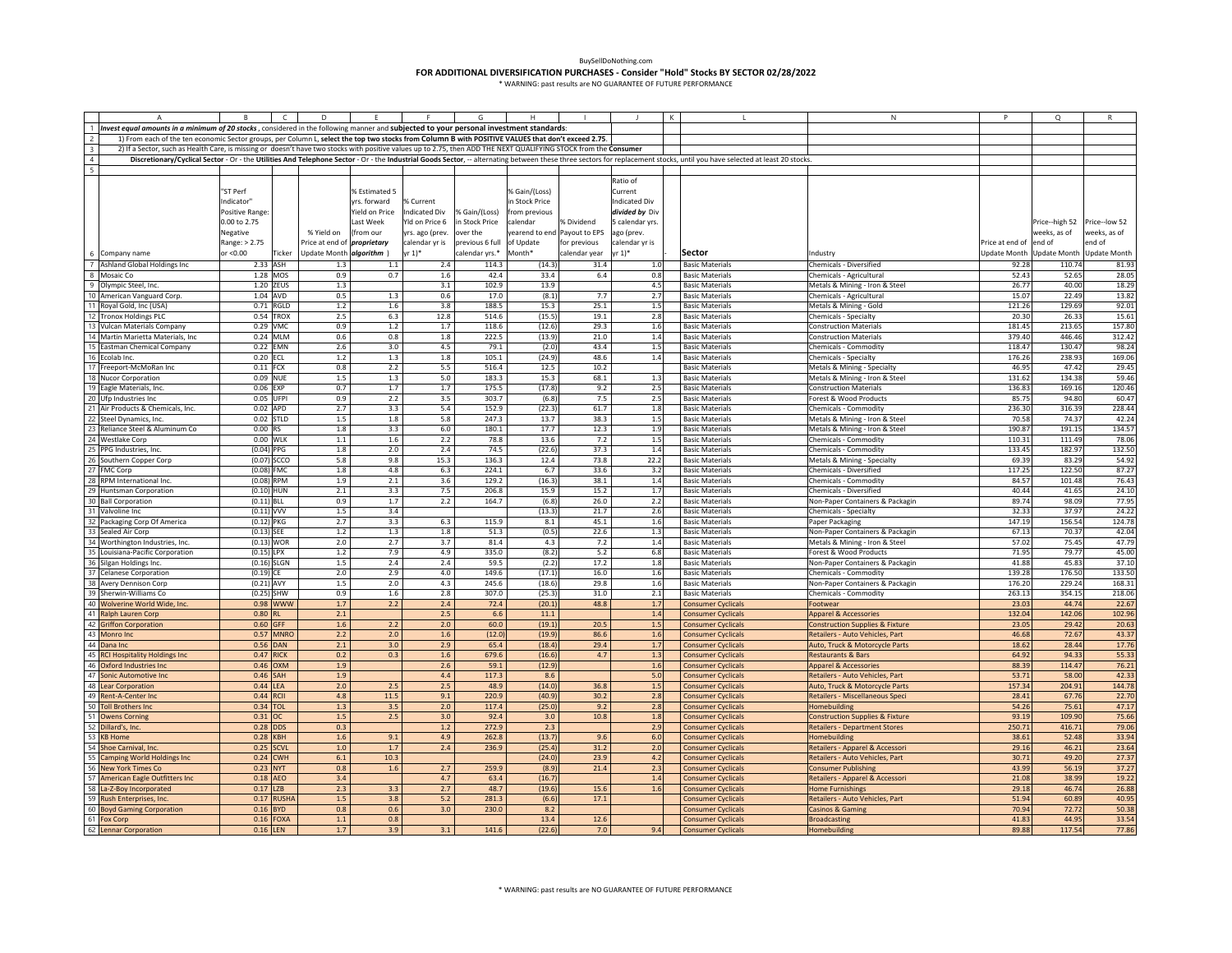|                          | A                                                                                                                                                                | B               |                 | D                                  |                |                 | G               |                |                              |                 |                                                                                                                                                                                                                           | N                                          |                     | Q              |                           |
|--------------------------|------------------------------------------------------------------------------------------------------------------------------------------------------------------|-----------------|-----------------|------------------------------------|----------------|-----------------|-----------------|----------------|------------------------------|-----------------|---------------------------------------------------------------------------------------------------------------------------------------------------------------------------------------------------------------------------|--------------------------------------------|---------------------|----------------|---------------------------|
|                          | 1 Invest equal amounts in a minimum of 20 stocks, considered in the following manner and subjected to your personal investment standards:                        |                 |                 |                                    |                |                 |                 |                |                              |                 |                                                                                                                                                                                                                           |                                            |                     |                |                           |
| $\overline{2}$           | 1) From each of the ten economic Sector groups, per Column L, select the top two stocks from Column B with POSITIVE VALUES that don't exceed 2.75.               |                 |                 |                                    |                |                 |                 |                |                              |                 |                                                                                                                                                                                                                           |                                            |                     |                |                           |
| 3                        | 2) If a Sector, such as Health Care, is missing or doesn't have two stocks with positive values up to 2.75, then ADD THE NEXT QUALIFYING STOCK from the Consumer |                 |                 |                                    |                |                 |                 |                |                              |                 |                                                                                                                                                                                                                           |                                            |                     |                |                           |
| $\overline{4}$           |                                                                                                                                                                  |                 |                 |                                    |                |                 |                 |                |                              |                 |                                                                                                                                                                                                                           |                                            |                     |                |                           |
|                          |                                                                                                                                                                  |                 |                 |                                    |                |                 |                 |                |                              |                 | Discretionary/Cyclical Sector - Or - the Utilities And Telephone Sector - Or - the Industrial Goods Sector, -- alternating between these three sectors for replacement stocks, until you have selected at least 20 stocks |                                            |                     |                |                           |
| $\overline{\phantom{a}}$ |                                                                                                                                                                  |                 |                 |                                    |                |                 |                 |                |                              |                 |                                                                                                                                                                                                                           |                                            |                     |                |                           |
|                          |                                                                                                                                                                  |                 |                 |                                    |                |                 |                 |                |                              | Ratio of        |                                                                                                                                                                                                                           |                                            |                     |                |                           |
|                          |                                                                                                                                                                  | "ST Perf        |                 |                                    | % Estimated 5  |                 |                 | % Gain/(Loss)  |                              | Current         |                                                                                                                                                                                                                           |                                            |                     |                |                           |
|                          |                                                                                                                                                                  | Indicator"      |                 |                                    | yrs. forward   | % Current       |                 | in Stock Price |                              | Indicated Div   |                                                                                                                                                                                                                           |                                            |                     |                |                           |
|                          |                                                                                                                                                                  | Positive Range: |                 |                                    | field on Price | Indicated Div   | % Gain/(Loss)   | from previous  |                              | divided by Div  |                                                                                                                                                                                                                           |                                            |                     |                |                           |
|                          |                                                                                                                                                                  | 0.00 to 2.75    |                 |                                    | ast Week       | Yld on Price 6  | in Stock Price  | calendar       | % Dividend                   | 5 calendar yrs. |                                                                                                                                                                                                                           |                                            |                     | Price--high 52 | Price--low 52             |
|                          |                                                                                                                                                                  |                 |                 |                                    |                |                 |                 |                |                              |                 |                                                                                                                                                                                                                           |                                            |                     |                |                           |
|                          |                                                                                                                                                                  | Negative        |                 | % Yield on                         | from our       | yrs. ago (prev. | over the        |                | yearend to end Payout to EPS | ago (prev.      |                                                                                                                                                                                                                           |                                            |                     | weeks, as of   | weeks, as of              |
|                          |                                                                                                                                                                  | Range: > 2.75   |                 | Price at end of <i>proprietary</i> |                | calendar yr is  | previous 6 full | of Update      | for previous                 | calendar yr is  |                                                                                                                                                                                                                           |                                            | Price at end of     | end of         | end of                    |
|                          | 6 Company name                                                                                                                                                   | or <0.00        | Ticker          | Update Month algorithm )           |                | yr 1)*          | calendar yrs.*  | Month*         | calendar year                | vr 1)*          | <b>Sector</b>                                                                                                                                                                                                             | Industry                                   | <b>Update Month</b> |                | Update Month Update Month |
|                          | 63 Advance Auto Parts, Inc.                                                                                                                                      |                 | $0.15$ AAP      | 2.9                                | 8.3            | 4.0             | 59.4            | (14.8)         | 33.8                         | 25.0            | <b>Consumer Cyclicals</b>                                                                                                                                                                                                 | Retailers - Auto Vehicles, Part            | 204.48              | 244.5          | 161.19                    |
|                          | 64 Simpson Manufacturing Co, Inc.                                                                                                                                | 0.14            | SSD             | 0.8                                | 1.4            | 2.9             | 307.2           | (14.8)         | 21.5                         | 1.5             | <b>Consumer Cyclicals</b>                                                                                                                                                                                                 | Construction Supplies & Fixture            | 118.51              | 141.26         | 96.79                     |
|                          | 65 Fortune Brands Home & Security                                                                                                                                | 0.11            | <b>FBHS</b>     | 1.3                                | 2.0            | 2.0             | 92.6            | (18.7)         | 24.1                         | 1.8             | <b>Consumer Cyclicals</b>                                                                                                                                                                                                 | <b>Construction Supplies &amp; Fixture</b> | 86.90               | 114.01         | 80.40                     |
|                          | 66 Acushnet Holdings Corp                                                                                                                                        | 0.11            | GOLF            | 1.5                                | $1.1\,$        |                 |                 | (17.5)         | 48.1                         |                 | <b>Consumer Cyclicals</b>                                                                                                                                                                                                 | <b>Recreational Products</b>               | 43.80               | 57.87          | 38.57                     |
|                          | 67 Texas Roadhouse Inc                                                                                                                                           | 0.11            | <b>TXRH</b>     | 1.9                                | (1.3)          | 5.1             | 149.6           | 6.3            | 257.7                        | 2.              | <b>Consumer Cyclicals</b>                                                                                                                                                                                                 | <b>Restaurants &amp; Bars</b>              | 94.91               | 110.7          | 76.65                     |
|                          |                                                                                                                                                                  |                 |                 |                                    |                |                 |                 |                |                              |                 |                                                                                                                                                                                                                           |                                            |                     |                |                           |
|                          | 68 Brunswick Corporation                                                                                                                                         | 0.10            |                 | 1.5                                | 2.9            | 2.9             | 99.4            | (5.2)          | 16.7                         | 2.1             | <b>Consumer Cyclicals</b>                                                                                                                                                                                                 | <b>Recreational Products</b>               | 95.52               | 117.6          | 79.55                     |
|                          | 69 M.D.C. Holdings, Inc.                                                                                                                                         |                 | $0.10$ MDC      | 4.5                                | 11.0           | 10.4            | 189.2           | (20.6)         | 20.5                         | 2.7             | <b>Consumer Cyclicals</b>                                                                                                                                                                                                 | Homebuilding                               | 44.34               | 63.86          | 39.21                     |
|                          | 70 Columbia Sportswear Company                                                                                                                                   | 0.09            | COLM            | 1.3                                | 1.9            | 2.5             | 99.8            | (4.8)          | 19.4                         | 1.6             | <b>Consumer Cyclicals</b>                                                                                                                                                                                                 | <b>Apparel &amp; Accessories</b>           | 92.72               | 114.9          | 87.03                     |
|                          | 71 Patrick Industries, Inc.                                                                                                                                      | 0.09            | <b>ATK</b>      | 1.9                                | 2.6            | 4.6             | 178.2           | (11.6)         | 11.9                         |                 | <b>Consumer Cyclicals</b>                                                                                                                                                                                                 | Construction Supplies & Fixture            | 71.34               | 98.83          | 60.21                     |
|                          | 72 Winnebago Industries, Inc.                                                                                                                                    | 0.09            | WGO             | $1.1\,$                            | 1.9            | 3.6             | 276.5           | (14.5)         | 5.6                          | 1.8             | <b>Consumer Cyclicals</b>                                                                                                                                                                                                 | <b>Recreational Products</b>               | 64.07               | 87.53          | 58.34                     |
|                          | 73 Comcast Corporation                                                                                                                                           | 0.06            | CMCS.           | 2.3                                | 3.3            | 3.8             | 78.4            | (7.1)          | 32.4                         | 1.7             | <b>Consumer Cyclicals</b>                                                                                                                                                                                                 | <b>Broadcasting</b>                        | 46.76               | 61.80          | 44.27                     |
|                          | 74 LCI Industries                                                                                                                                                | 0.06            | .CII            | 2.9                                | 9.0            | 5.9             | 156.0           | (20.1)         | 44.4                         | 4.0             | <b>Consumer Cyclicals</b>                                                                                                                                                                                                 | <b>Recreational Products</b>               | 124.5               | 163.33         | 112.27                    |
|                          | 75 D R Horton Inc                                                                                                                                                | 0.05            | DHI             | $1.1\,$                            | 2.4            | 2.8             | 238.6           | (21.3)         | 6.9                          | 2.3             | <b>Consumer Cyclicals</b>                                                                                                                                                                                                 | <b>Homebuilding</b>                        | 85.40               | 110.45         | 72.57                     |
|                          |                                                                                                                                                                  | 0.05            | <b>GPI</b>      | 0.8                                | 1.2            | 1.9             | 157.9           | (6.8)          | 4.4                          | 1.5             |                                                                                                                                                                                                                           |                                            | 181.93              | 212.23         | 143.00                    |
|                          | 76 Group 1 Automotive, Inc.                                                                                                                                      |                 |                 |                                    |                |                 |                 |                |                              |                 | <b>Consumer Cyclicals</b>                                                                                                                                                                                                 | Retailers - Auto Vehicles, Part            |                     |                |                           |
|                          | 77 Dicks Sporting Goods Inc                                                                                                                                      |                 | 0.03 DKS        | 1.7                                | 4.6            | 5.0             | 225.3           | (8.7)          | 14.9                         | 2.9             | <b>Consumer Cyclicals</b>                                                                                                                                                                                                 | Retailers - Miscellaneous Speci            | 105.00              | 147.39         | 66.76                     |
|                          | 78 Foot Locker, Inc.                                                                                                                                             | 0.03            |                 | 5.1                                | 6.5            | 2.5             | (33.0)          | (27.5)         | 30.0                         | 1.5             | <b>Consumer Cyclicals</b>                                                                                                                                                                                                 | Retailers - Apparel & Accessori            | 31.62               | 66.7           | 26.36                     |
|                          | 79 PulteGroup, Inc.                                                                                                                                              | 0.02            | <b>HM</b>       | 1.2                                | 1.9            | 3.4             | 220.8           | (13.1)         | 7.5                          | 1.7             | <b>Consumer Cyclicals</b>                                                                                                                                                                                                 | <b>Homebuilding</b>                        | 49.66               | 63.91          | 42.31                     |
|                          | 80 Whirlpool Corporation                                                                                                                                         | 0.01            | <b>WHR</b>      | 3.5                                | 5.2            | 4.8             | 59.8            | (14.2)         | 19.0                         | 1.6             | <b>Consumer Cyclicals</b>                                                                                                                                                                                                 | Appliances, Tools & Housewares             | 201.27              | 257.68         | 183.75                    |
|                          | 81 Lowe's Companies Inc                                                                                                                                          | 0.00            | LOW             | 1.4                                | 3.0            | 4.2             | 239.9           | (14.5)         | 29.0                         | 2.5             | <b>Consumer Cyclicals</b>                                                                                                                                                                                                 | <b>Retailers - Home Improvement Pr</b>     | 221.06              | 263.31         | 150.84                    |
|                          | 82 Darden Restaurants, Inc.                                                                                                                                      | $(0.02)$ DRI    |                 | 3.0                                | 4.4            | 6.9             | 136.7           | (3.6)          | 54.9                         | 2.0             | <b>Consumer Cyclicals</b>                                                                                                                                                                                                 | <b>Restaurants &amp; Bars</b>              | 145.2               | 164.28         | 128.59                    |
|                          | 83 Penske Automotive Group, Inc.                                                                                                                                 | $(0.02)$ PAG    |                 | 1.9                                | 2.7            | 4.4             | 153.2           | (8.3)          | 12.2                         | 1.5             | <b>Consumer Cyclicals</b>                                                                                                                                                                                                 | Retailers - Auto Vehicles, Part            | 98.29               | 114.34         | 68.82                     |
|                          | 84 Cummins Inc                                                                                                                                                   | $(0.09)$ CMI    |                 | 2.8                                | 3.1            | 6.6             | 147.9           | (6.4)          | 38.0                         | 1.4             | <b>Consumer Cyclicals</b>                                                                                                                                                                                                 | Auto, Truck & Motorcycle Parts             | 204.12              | 277.09         | 198.13                    |
|                          |                                                                                                                                                                  |                 | `RI             | 3.1                                | 5.7            | 3.4             | 13.7            | (4.5)          | 17.9                         | 2.0             |                                                                                                                                                                                                                           |                                            | 96.68               | 116.9          | 80.50                     |
|                          | 85 Carter's, Inc.                                                                                                                                                | (0.10)          |                 |                                    |                |                 |                 |                |                              |                 | <b>Consumer Cyclicals</b>                                                                                                                                                                                                 | Retailers - Apparel & Accessori            |                     |                |                           |
|                          | 86 Nexstar Media Group Inc                                                                                                                                       | (0.11)          | <b>VXST</b>     | 1.9                                | 6.7            | 6.1             | 157.2           | 22.6           | 12.4                         | 3.8             | <b>Consumer Cyclicals</b>                                                                                                                                                                                                 | <b>Broadcasting</b>                        | 185.05              | 186.02         | 135.11                    |
|                          | 87 Interpublic Group of Companies                                                                                                                                | (0.12)          | IPG.            | 3.2                                | 4.0            | 5.0             | 60.9            | (1.7)          | 44.5                         | 1.6             | <b>Consumer Cyclicals</b>                                                                                                                                                                                                 | <b>Advertising &amp; Marketing</b>         | 36.80               | 39.98          | 26.46                     |
|                          | 88 Williams-Sonoma, Inc.                                                                                                                                         | (0.12)          | <b>WSM</b>      | 2.0                                | 3.5            | 4.9             | 189.6           | (14.3)         | 22.4                         | 2.0             | <b>Consumer Cyclicals</b>                                                                                                                                                                                                 | <b>Retailers - Home Furnishings</b>        | 144.86              | 223.32         | 120.01                    |
|                          | 89 Masco Corp                                                                                                                                                    |                 | $(0.13)$ MAS    | 2.0                                | 4.1            | 4.0             | 148.1           | (20.2)         | 51.8                         | 2.8             | <b>Consumer Cyclicals</b>                                                                                                                                                                                                 | <b>Construction Supplies &amp; Fixture</b> | 56.04               | 71.06          | 51.97                     |
|                          | 90 Best Buy Co Inc                                                                                                                                               | $(0.14)$ BBY    |                 | 2.9                                | 6.4            | 9.2             | 233.7           | (4.9)          | 31.0                         | 2.6             | <b>Consumer Cyclicals</b>                                                                                                                                                                                                 | <b>Retailers - Computer &amp; Electron</b> | 96.64               | 141.97         | 85.58                     |
|                          | 91 Armstrong World Industries Inc                                                                                                                                | $(0.15)$ AWI    |                 | 1.0                                | $2.1\,$        | 2.3             | 193.0           | (23.9)         | 22.2                         |                 | <b>Consumer Cyclicals</b>                                                                                                                                                                                                 | <b>Construction Supplies &amp; Fixture</b> | 88.40               | 118.14         | 83.37                     |
|                          | 92 Bloomin' Brands Inc                                                                                                                                           |                 | $(0.17)$ BLMN   | 2.3                                | 4.0            | 3.3             | 24.2            | 17.3           | 0.0                          | 1.8             | <b>Consumer Cyclicals</b>                                                                                                                                                                                                 | <b>Restaurants &amp; Bars</b>              | 24.61               | 32.81          | 17.29                     |
|                          | 93 Home Depot Inc                                                                                                                                                | (0.17)          | HD.             | $2.4$                              | 5.0            | 5.8             | 213.8           | (23.9)         | 50.1                         | 2.8             | <b>Consumer Cyclicals</b>                                                                                                                                                                                                 | Retailers - Home Improvement Pr            | 315.83              | 420.61         | 246.59                    |
|                          |                                                                                                                                                                  |                 |                 | 1.8                                | 2.4            |                 |                 |                |                              |                 |                                                                                                                                                                                                                           |                                            |                     |                |                           |
|                          | 94 Target Corporation                                                                                                                                            | (0.17)          | GT <sup>-</sup> |                                    |                | 5.0             | 218.7           | (13.7)         | 30.7                         | 1.6             | <b>Consumer Cyclicals</b>                                                                                                                                                                                                 | Retailers - Discount Stores                | 199.77              | 268.98         | 166.83                    |
|                          | 95 Buckle Inc                                                                                                                                                    | $(0.18)$ BKE    |                 | 3.9                                | 5.2            | 5.2             | 56.2            | (14.9)         | 11.2                         | 1.4             | <b>Consumer Cyclicals</b>                                                                                                                                                                                                 | Retailers - Apparel & Accessori            | 36.00               | 50.24          | 31.68                     |
|                          | 96 Costco Wholesale Corporation                                                                                                                                  | (0.20)          | <b>COST</b>     | 0.6                                | 0.9            | 2.0             | 251.5           | (8.5)          | 25.6                         | 1.7             | <b>Consumer Cyclicals</b>                                                                                                                                                                                                 | <b>Retailers - Discount Stores</b>         | 519.25              | 571.49         | 307.00                    |
|                          | 97 Wendys Co                                                                                                                                                     | (0.20)          | WEN             | 2.2                                | 3.3            | 4.6             | 121.4           | (4.7)          | 55.1                         | 2.0             | <b>Consumer Cyclicals</b>                                                                                                                                                                                                 | <b>Restaurants &amp; Bars</b>              | 22.74               | 29.46          | 18.86                     |
|                          | 98 Ross Stores, Inc.                                                                                                                                             | (0.21)          | <b>ROST</b>     | 1.2                                | 1.0            | 2.1             | 112.4           | (20.0)         | 117.6                        | 2.1             | <b>Consumer Cyclicals</b>                                                                                                                                                                                                 | Retailers - Apparel & Accessori            | 91.39               | 134.22         | 86.15                     |
|                          | 99 Advanced Drainage Systems Inc                                                                                                                                 | (0.21)          | <b>WMS</b>      | 0.4                                | 0.7            | 1.8             | 466.5           | (14.3)         | 13.6                         | 1.8             | <b>Consumer Cyclicals</b>                                                                                                                                                                                                 | <b>Construction Supplies &amp; Fixture</b> | 116.72              | 138.02         | 93.66                     |
|                          | 100 Nike Inc                                                                                                                                                     | (0.23)          | <b>NKE</b>      | 0.9                                | 1.4            | 2.0             | 166.7           | (18.1)         | 28.6                         | 1.8             | <b>Consumer Cyclicals</b>                                                                                                                                                                                                 | ootwear                                    | 136.5               | 179.10         | 125.44                    |
|                          | 101 TJX Companies Inc                                                                                                                                            | (0.23)          | <b>IX</b>       | 1.6                                | (13.4)         | 2.9             | 114.1           | (12.9)         | 994.7                        | 2.1             | <b>Consumer Cyclicals</b>                                                                                                                                                                                                 | letailers - Discount Stores                | 66.10               | 77.35          | 59.85                     |
|                          | 102 Churchill Downs, Inc.                                                                                                                                        | (0.24)          | <b>HDN</b>      | 0.3                                | 0.4            | 1.4             | 410.8           | 0.0            | 10.3                         | 1.3             | <b>Consumer Cyclicals</b>                                                                                                                                                                                                 | Casinos & Gaming                           | 240.87              | 262.20         | 175.01                    |
|                          |                                                                                                                                                                  |                 |                 | 1.8                                |                | 4.3             | 179.1           |                |                              |                 |                                                                                                                                                                                                                           |                                            |                     | 239.86         | 148.43                    |
|                          | 103 Tractor Supply Company                                                                                                                                       | (0.25)          | <b>TSCO</b>     | 0.8                                | 5.6            |                 |                 | (14.6)         | 23.9                         | 3.5             | <b>Consumer Cyclicals</b>                                                                                                                                                                                                 | Retailers - Miscellaneous Speci            | 203.79              |                |                           |
|                          | 104 Dollar General Corp.                                                                                                                                         | $(0.26)$ DG     |                 |                                    | 1.3            | 2.3             | 228.1           | (15.9)         | 13.5                         | 1.7             | <b>Consumer Cyclicals</b>                                                                                                                                                                                                 | <b>Retailers - Discount Stores</b>         | 198.34              | 240.14         | 173.50                    |
|                          | 105 Sturm Ruger & Company Inc                                                                                                                                    | (0.31)          | <b>RGR</b>      | 4.8                                | 10.2           | 5.9             | 14.1            | 6.5            | 35.3                         | 2.6             | <b>Consumer Cyclicals</b>                                                                                                                                                                                                 | <b>Recreational Products</b>               | 72.41               | 92.49          | 62.16                     |
|                          | 106 Pool Corporation                                                                                                                                             | (0.34)          | POOL            | 0.7                                | 1.4            | 4.0             | 600.7           | (19.0)         | 18.3                         | 2.3             | <b>Consumer Cyclicals</b>                                                                                                                                                                                                 | <b>Recreational Products</b>               | 458.58              | 582.27         | 313.92                    |
|                          | 107 McDonald's Corp                                                                                                                                              | (0.58)          | <b>MCD</b>      | 2.3                                | 2.5            | 4.7             | 126.9           | (8.7)          | 51.9                         | 1.4             | <b>Consumer Cyclicals</b>                                                                                                                                                                                                 | <b>Restaurants &amp; Bars</b>              | 244.77              | 271.15         | 202.73                    |
|                          | 108 Sirius XM Holdings Inc                                                                                                                                       | (0.61)          | <b>SIRI</b>     | $1.4$                              | 2.7            | 2.2             | 56.0            | (3.0)          | 20.4                         | 2.1             | <b>Consumer Cyclicals</b>                                                                                                                                                                                                 | 3roadcastin                                | 6.16                | 7.29           | 5.75                      |
|                          | 109 Yum! Brands, Inc.                                                                                                                                            | (0.87)          | <b>UM</b>       | 1.9                                | 2.9            | 4.3             | 164.4           | (11.7)         | 37.7                         | 1.9             | <b>Consumer Cyclicals</b>                                                                                                                                                                                                 | lestaurants & Bars                         | 122.58              | 139.8          | 101.94                    |
|                          | 110 Wingstop Inc                                                                                                                                                 | (0.94)          | <b>WING</b>     | 0.5                                | 1.9            | 3.0             | 657.6           | (15.9)         | 43.3                         | 4.9             | <b>Consumer Cyclicals</b>                                                                                                                                                                                                 | Restaurants & Bars                         | 145.35              | 187.35         | 112.49                    |
|                          | 111 Starbucks Corporation                                                                                                                                        | (1.19)          | <b>SBUX</b>     | 2.1                                | 3.1            | 3.3             | 94.9            | (21.5)         | 50.5                         | 2.0             | <b>Consumer Cyclicals</b>                                                                                                                                                                                                 | <b>Restaurants &amp; Bars</b>              | 91.79               | 126.32         | 87.25                     |
|                          | 112 Strategic Education Inc                                                                                                                                      |                 | 1.79 STRA       | 4.1                                | 5.7            | 4.0             | (3.8)           | 2.0            | 63.0                         |                 | <b>Consumer Non-Cyclicals</b>                                                                                                                                                                                             | <b>Personal Services</b>                   | 59.02               | 94.24          | 48.01                     |
|                          | 113 Carriage Services, Inc.                                                                                                                                      |                 | 0.49 CSV        | 0.9                                | 2.2            | 1.9             | 167.4           | (23.6)         | 37.6                         | 3.0             | <b>Consumer Non-Cyclicals</b>                                                                                                                                                                                             | Personal Services                          | 49.21               | 66.33          | 32.78                     |
|                          |                                                                                                                                                                  |                 |                 | 2.9                                |                |                 |                 |                | 46.0                         |                 |                                                                                                                                                                                                                           |                                            | 134.75              |                |                           |
|                          | 114 J M Smucker Co                                                                                                                                               |                 | $0.28$ SJM      |                                    | 3.0            | 3.2             | 10.1            | (0.8)          |                              | 1.4             | <b>Consumer Non-Cyclicals</b>                                                                                                                                                                                             | <b>Food Processing</b>                     |                     | 145.82         | 111.59                    |
|                          | 115 Balchem Corporation                                                                                                                                          |                 | 0.23 BCPC       | 0.5                                | 0.7            | $1.1\,$         | 177.3           | (17.9)         | 21.5                         | 1.5             | <b>Consumer Non-Cyclicals</b>                                                                                                                                                                                             | <b>Food Processing</b>                     | 138.34              | 174.29         | 118.63                    |
|                          | 116 Conagra Brands Inc                                                                                                                                           |                 | $0.13$ CAG      | 3.6                                | 3.9            | 3.8             | 4.1             | 2.4            | 36.5                         | 1.3             | <b>Consumer Non-Cyclicals</b>                                                                                                                                                                                             | <b>Food Processing</b>                     | 34.97               | 39.09          | 30.44                     |
|                          | 117 Mondelez International Inc                                                                                                                                   |                 | $0.10$ MDLZ     | 2.1                                | 3.8            | 3.1             | 47.9            | (1.3)          | 43.4                         | 2.3             | <b>Consumer Non-Cyclicals</b>                                                                                                                                                                                             | <b>Food Processing</b>                     | 65.48               | 69.47          | 52.91                     |
|                          | 118 MGP Ingredients Inc                                                                                                                                          |                 | 0.08 MGPI       | 0.6                                | 0.3            | 1.9             | 227.5           | (6.3)          | 11.0                         | 0.5             | <b>Consumer Non-Cyclicals</b>                                                                                                                                                                                             | <b>Distillers &amp; Wineries</b>           | 79.61               | 89.50          | 58.00                     |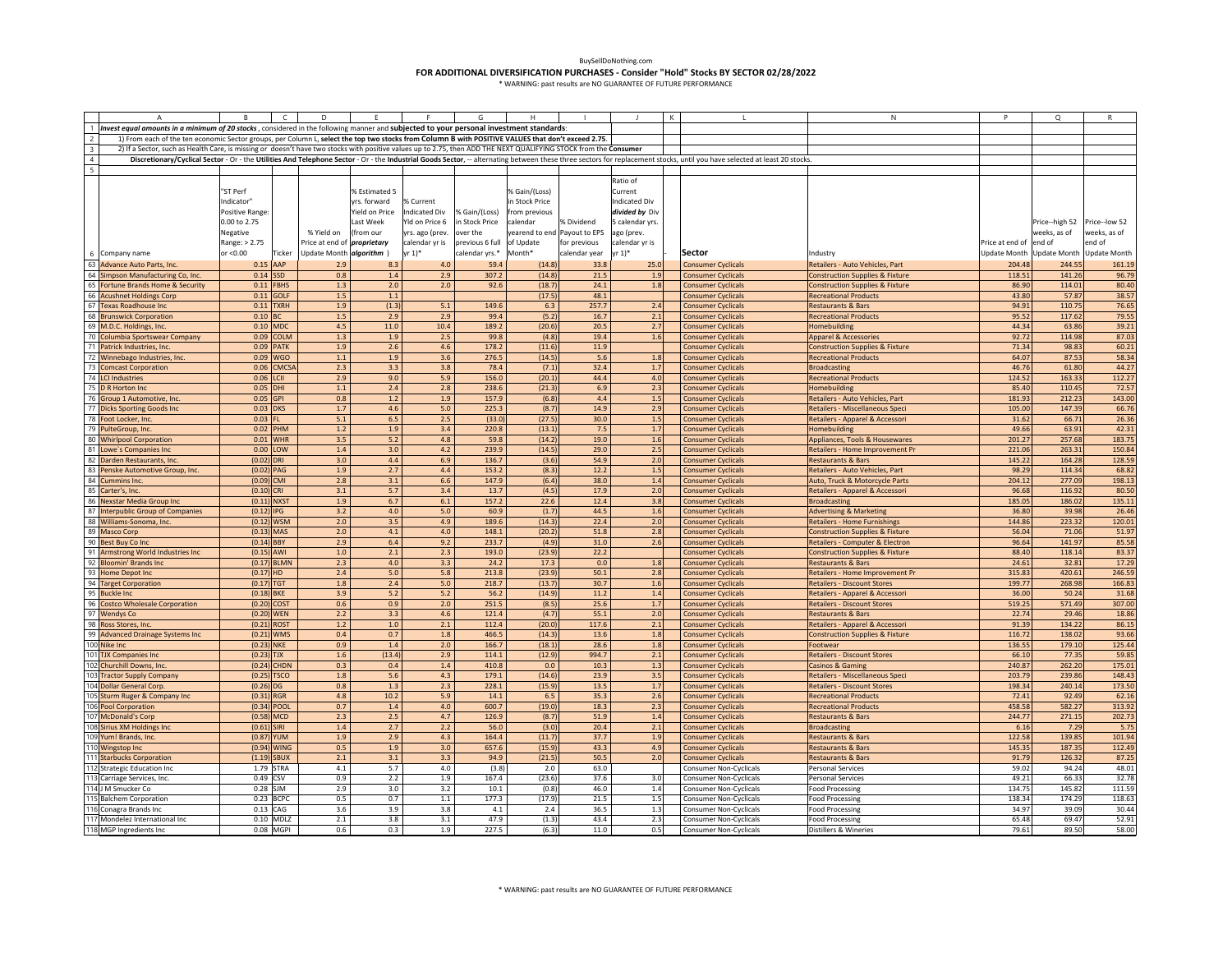|                         |                                                                                                                                                                  |                       |               | D                                  |                |                      |                 |                             |               |                    |         |                                                                                                                                                                                                                           | N                                                        | P                      | $\Omega$                  |                     |
|-------------------------|------------------------------------------------------------------------------------------------------------------------------------------------------------------|-----------------------|---------------|------------------------------------|----------------|----------------------|-----------------|-----------------------------|---------------|--------------------|---------|---------------------------------------------------------------------------------------------------------------------------------------------------------------------------------------------------------------------------|----------------------------------------------------------|------------------------|---------------------------|---------------------|
|                         | Invest equal amounts in a minimum of 20 stocks, considered in the following manner and subjected to your personal investment standards:                          |                       |               |                                    |                |                      |                 |                             |               |                    |         |                                                                                                                                                                                                                           |                                                          |                        |                           |                     |
| $\overline{2}$          | 1) From each of the ten economic Sector groups, per Column L, select the top two stocks from Column B with POSITIVE VALUES that don't exceed 2.75.               |                       |               |                                    |                |                      |                 |                             |               |                    |         |                                                                                                                                                                                                                           |                                                          |                        |                           |                     |
| $\overline{\mathbf{3}}$ | 2) If a Sector, such as Health Care, is missing or doesn't have two stocks with positive values up to 2.75, then ADD THE NEXT QUALIFYING STOCK from the Consumer |                       |               |                                    |                |                      |                 |                             |               |                    |         |                                                                                                                                                                                                                           |                                                          |                        |                           |                     |
| $\overline{4}$          |                                                                                                                                                                  |                       |               |                                    |                |                      |                 |                             |               |                    |         | Discretionary/Cyclical Sector - Or - the Utilities And Telephone Sector - Or - the Industrial Goods Sector, -- alternating between these three sectors for replacement stocks, until you have selected at least 20 stocks |                                                          |                        |                           |                     |
| 5                       |                                                                                                                                                                  |                       |               |                                    |                |                      |                 |                             |               |                    |         |                                                                                                                                                                                                                           |                                                          |                        |                           |                     |
|                         |                                                                                                                                                                  |                       |               |                                    |                |                      |                 |                             |               | Ratio of           |         |                                                                                                                                                                                                                           |                                                          |                        |                           |                     |
|                         |                                                                                                                                                                  | "ST Perf              |               |                                    | % Estimated 5  |                      |                 | % Gain/(Loss)               |               | Current            |         |                                                                                                                                                                                                                           |                                                          |                        |                           |                     |
|                         |                                                                                                                                                                  | Indicator"            |               |                                    | rs. forward    | % Current            |                 | n Stock Price               |               | ndicated Div       |         |                                                                                                                                                                                                                           |                                                          |                        |                           |                     |
|                         |                                                                                                                                                                  | <b>Positive Range</b> |               |                                    | Yield on Price | <b>Indicated Div</b> | % Gain/(Loss)   | rom previous                |               | divided by Div     |         |                                                                                                                                                                                                                           |                                                          |                        |                           |                     |
|                         |                                                                                                                                                                  | 0.00 to 2.75          |               |                                    | Last Week      | Yld on Price 6       | in Stock Price  | calendar                    | % Dividend    | 5 calendar yrs.    |         |                                                                                                                                                                                                                           |                                                          |                        | Price--high 52            | Price--low 52       |
|                         |                                                                                                                                                                  | Negative              |               | % Yield on                         | (from our      | yrs. ago (prev.      | over the        | earend to end Payout to EPS |               | ago (prev.         |         |                                                                                                                                                                                                                           |                                                          |                        | weeks, as of              | veeks, as of        |
|                         |                                                                                                                                                                  | Range: > 2.75         |               | Price at end of <i>proprietary</i> |                | calendar yr is       | previous 6 full | of Update                   | for previous  | alendar yr is      |         |                                                                                                                                                                                                                           |                                                          | Price at end of end of |                           | end of              |
|                         | Company name                                                                                                                                                     | or <0.00              | Ticker        | Update Month algorithm             |                | $yr 1)*$             | calendar yrs.*  | Month*                      | calendar year | $r 1$ <sup>*</sup> |         | Sector                                                                                                                                                                                                                    | Industry                                                 |                        | Update Month Update Month | <b>Update Month</b> |
|                         | Sanderson Farms, Inc.                                                                                                                                            |                       | $0.04$ SAFM   | 1.0                                | 1.8            | 2.3                  | 146.5           | (6.5)                       | 8.6           |                    | 1.8     | <b>Consumer Non-Cyclicals</b>                                                                                                                                                                                             | Food Processing                                          | 178.59                 | 200.00                    | 153.44              |
| 120                     | Kroger Co                                                                                                                                                        | $0.00$ KR             |               | 1.8                                | 3.0            | 2.0                  | 8.2             | 3.4                         | 20.6          |                    | 1.9     | <b>Consumer Non-Cyclicals</b>                                                                                                                                                                                             | Food Retail & Distribution                               | 46.80                  | 50.15                     | 32.00               |
|                         | Hormel Foods Corp                                                                                                                                                | $(0.05)$ HRL          |               | 2.2                                | 2.5            | 2.6                  | 23.4            | (2.4)                       | 57.6          |                    | 1.6     | <b>Consumer Non-Cyclicals</b>                                                                                                                                                                                             | <b>Food Processing</b>                                   | 47.64                  | 50.74                     | 40.48               |
|                         | Tyson Foods, Inc                                                                                                                                                 | $(0.07)$ TSN          |               | 2.0                                | 3.7            | 3.5                  | 63.4            | 6.3                         | 21.2          |                    | 2.0     | <b>Consumer Non-Cyclicals</b>                                                                                                                                                                                             | <b>Food Processing</b>                                   | 92.66                  | 100.72                    | 68.26               |
|                         | McCormick & Company, Incorpora                                                                                                                                   | $(0.11)$ MKC          |               | 1.6                                | 1.9            | 3.5                  | 125.8           | (1.5)                       | 48.1          |                    | 1.6     | <b>Consumer Non-Cyclicals</b>                                                                                                                                                                                             | <b>Food Processing</b>                                   | 95.17                  | 103.76                    | 77.85               |
|                         | Petmed Express Inc                                                                                                                                               | $(0.11)$ PETS         |               | 4.5                                | 4.5            | 7.0                  | 47.4            | 6.7                         | 73.4          |                    | 1.6     | <b>Consumer Non-Cyclicals</b>                                                                                                                                                                                             | Retailers - Drug                                         | 26.95                  | 46.67                     | 21.64               |
|                         | 125 Honeywell International Inc                                                                                                                                  | $(0.12)$ HON          |               | 2.1                                | 2.3            | 4.0                  | 111.5           | (9.0)                       | 47.1          |                    | $1.4\,$ | <b>Consumer Non-Cyclicals</b>                                                                                                                                                                                             | Consumer Goods Conglomerates                             | 189.75                 | 236.86                    | 174.42              |
|                         | 126 Estee Lauder Companies Inc                                                                                                                                   | $(0.21)$ EL           |               | 0.8                                | 1.3            | 2.7                  | 320.4           | (20.0)                      | 26.2          |                    | 1.8     | <b>Consumer Non-Cyclicals</b>                                                                                                                                                                                             | <b>Personal Products</b>                                 | 296.33                 | 374.20                    | 278.28              |
|                         | Church & Dwight Co., Inc.                                                                                                                                        | $(0.22)$ CHD          |               | $1.1\,$                            | 1.3            | $2.5\,$              | 141.5           | (4.5)                       | 29.9          |                    | 1.4     | <b>Consumer Non-Cyclicals</b>                                                                                                                                                                                             | <b>Household Products</b>                                | 97.85                  | 104.84                    | 77.62               |
|                         | 128 Medifast Inc                                                                                                                                                 | (0.22) MED            |               | 3.1                                | 9.7            | 18.7                 | 589.4           | (11.2)                      | 40.5          |                    | 3.9     | <b>Consumer Non-Cyclicals</b>                                                                                                                                                                                             | <b>Food Processing</b>                                   | 186.00                 | 336.99                    | 166.2               |
|                         | 129 Procter & Gamble Co                                                                                                                                          | $(0.22)$ PG           |               | 2.2                                | 2.0            | 4.4                  | 106.0           | (4.7)                       | 57.0          |                    | 1.3     |                                                                                                                                                                                                                           | <b>Personal Products</b>                                 | 155.89                 | 165.35                    | 121.54              |
|                         | Lamb Weston Holdings Inc                                                                                                                                         | $(0.24)$ LW           |               | $1.5$                              | $6.2\,$        |                      |                 | 4.8                         | 42.6          |                    | 5.2     | <b>Consumer Non-Cyclicals</b><br><b>Consumer Non-Cyclicals</b>                                                                                                                                                            | <b>Food Processing</b>                                   | 66.43                  | 86.41                     | 50.22               |
|                         | Service Corporation Internatio                                                                                                                                   | $(0.25)$ SCI          |               | 1.6                                | 2.6            | 3.8                  | 172.8           | (14.3)                      | 17.9          |                    | 1.8     | <b>Consumer Non-Cyclicals</b>                                                                                                                                                                                             |                                                          | 60.85                  | 71.71                     | 45.63               |
|                         | 132 Illinois Tool Works Inc.                                                                                                                                     | $(0.29)$ ITW          |               | 2.3                                | 3.0            | 5.3                  | 166.3           | (12.3)                      | 54.3          |                    | 1.8     | <b>Consumer Non-Cyclicals</b>                                                                                                                                                                                             | <b>Personal Services</b><br>Consumer Goods Conglomerates | 216.34                 | 249.81                    | 203.10              |
|                         | <b>Hershey Co</b>                                                                                                                                                | $(0.44)$ HSY          |               | 1.8                                | 2.1            | 4.0                  | 116.7           | 4.5                         | 33.7          |                    | 1.4     | <b>Consumer Non-Cyclicals</b>                                                                                                                                                                                             | <b>Food Processing</b>                                   | 202.26                 | 207.82                    | 143.58              |
|                         | McKesson Corporation                                                                                                                                             | (0.70) MCK            |               | 0.7                                |                | $1.0\,$              | 26.0            | 10.6                        |               |                    | 1.7     | <b>Consumer Non-Cyclicals</b>                                                                                                                                                                                             | Retailers - Drug                                         | 274.96                 | 282.73                    | 169.75              |
|                         | 135 Constellation Brands, Inc.                                                                                                                                   | $(11.00)$ STZ         |               | 1.4                                | 2.3            | 2.1                  | 76.2            | (14.1)                      | 29.1          |                    | 1.9     | <b>Consumer Non-Cyclicals</b>                                                                                                                                                                                             | <b>Brewers</b>                                           | 215.62                 | 258.00                    | 207.35              |
|                         | 136 Diamondback Energy Inc                                                                                                                                       | 14.16 FANG            |               | $1.7\,$                            | 3.2            | 3.6                  | 61.2            | 28.0                        | 14.2          |                    |         | Energy                                                                                                                                                                                                                    | Oil & Gas - Exploration and Pro                          | 138.10                 | 138.47                    | 65.93               |
|                         | 137 World Fuel Services Corp                                                                                                                                     | 1.40 INT              |               | 1.7                                | 3.0            | $1.3\,$              | (31.2)          | $7.1$                       | 23.2          | 2.0                |         |                                                                                                                                                                                                                           | Oil & Gas - Refining and Market                          | 28.34                  | 37.68                     | 24.29               |
|                         | 138 Marathon Petroleum Corp                                                                                                                                      |                       | 0.29 MPC      | 3.0                                | 4.2            | 4.5                  | 23.4            | 21.7                        | 15.1          | 1.5                |         | Energy<br><b>Energy</b>                                                                                                                                                                                                   | Oil & Gas - Refining and Market                          | 77.87                  | 81.39                     | 50.19               |
|                         | 139 EOG Resources Inc                                                                                                                                            | 0.24 EOG              |               | 2.6                                | 10.2           | 4.2                  | 25.5            | 29.4                        | 24.8          | 4.5                |         | Energy                                                                                                                                                                                                                    | Oil & Gas - Exploration and Pro                          | 114.9                  | 116.97                    | 62.81               |
|                         | 140 Murphy USA Inc                                                                                                                                               |                       | $(0.23)$ MUSA | 0.6                                | 1.1            | 1.9                  | 228.0           | (9.3)                       | 6.9           |                    |         | Energy                                                                                                                                                                                                                    | Oil & Gas - Refining and Market                          | 180.74                 | 202.20                    | 121.00              |
|                         | 141 Marathon Oil Corporation                                                                                                                                     | (0.29)                | <b>MRO</b>    | $1.2\,$                            | $1.5\,$        | 2.2                  | 30.4            | 37.4                        | 18.3          | 1.4                |         | <b>Energy</b>                                                                                                                                                                                                             | Oil & Gas - Exploration and Pro                          | 22.56                  | 23.18                     | 9.70                |
|                         | Kearny Financial Corp.                                                                                                                                           |                       | 1.37 KRNY     | 3.3                                | 11.2           | 3.5                  | 4.6             | (0.3)                       | 45.6          |                    | 4.4     | <b>Financials</b>                                                                                                                                                                                                         | Banks                                                    | 13.21                  | 13.89                     | 11.09               |
|                         | <b>HCI Group Inc</b>                                                                                                                                             | 1.33 HCI              |               | 2.6                                | 3.6            | 4.6                  | 139.7           | (25.5)                      | 45.0          |                    | 1.8     | Financials                                                                                                                                                                                                                | Insurance - Property & Casualty                          | 62.26                  | 139.80                    | 58.26               |
| 144                     | CNO Financial Group Inc                                                                                                                                          | 1.16 CNO              |               | 2.2                                | 3.0            | 2.7                  | 24.9            | 1.4                         | 14.8          |                    | 1.5     | Financials                                                                                                                                                                                                                | Insurance - Life & Health                                | 24.17                  | 27.89                     | 21.88               |
| 145                     | Lincoln National Corporation                                                                                                                                     | 0.96 LNC              |               | 2.7                                | 3.7            | 3.6                  | 35.8            | (1.2)                       | 21.2          |                    | 1.6     | Financials                                                                                                                                                                                                                | Insurance - Life & Health                                | 67.42                  | 77.57                     | 55.01               |
|                         | 146 Reinsurance Group of America                                                                                                                                 | 0.96 RGA              |               | 2.6                                | 3.5            | 3.4                  | 28.0            | 1.3                         | 31.4          |                    | 1.6     | Financials                                                                                                                                                                                                                | Insurance - Reinsurance                                  | 110.86                 | 134.93                    | 94.32               |
|                         | 147 Northfield Bancorp Inc                                                                                                                                       |                       | 0.90 NFBK     | 3.3                                | 3.9            | 3.3                  | 1.5             | (2.8)                       | 58.0          |                    | 1.7     | Financials                                                                                                                                                                                                                | Banks                                                    | 15.70                  | 18.41                     | 13.67               |
|                         | 148 Citigroup Inc                                                                                                                                                | $0.74$ C              |               | 3.4                                | 6.5            | 3.9                  | 16.7            | (1.9)                       | 20.0          |                    | 2.1     | Financials                                                                                                                                                                                                                | <b>Banks</b>                                             | 59.23                  | 80.29                     | 57.59               |
| 149                     | Jnum Group                                                                                                                                                       |                       | $0.72$ UNM    | 4.3                                | 5.2            | 3.6                  | (26.2)          | 13.6                        | 29.0          |                    | 1.4     | Financials                                                                                                                                                                                                                | Insurance - Life & Health                                | 27.92                  | 31.98                     | 22.25               |
|                         | Pinnacle Financial Partners In                                                                                                                                   | 0.69                  | PNFP          | 0.9                                | 1.3            | 1.7                  | 85.9            | 5.8                         | 15.8          |                    | 1.6     | Financials                                                                                                                                                                                                                | Banks                                                    | 101.08                 | 111.31                    | 81.3                |
| 151                     | <b>Investors Bancorp Inc.</b>                                                                                                                                    | 0.61 ISBC             |               | 3.8                                | 9.1            | 5.1                  | 21.8            | 10.5                        | 51.1          |                    | 3.2     | Financials                                                                                                                                                                                                                | Banks                                                    | 16.74                  | 17.67                     | 12.60               |
|                         | Huntington Bancshares Incorpor                                                                                                                                   |                       | 0.60 HBAN     | $4.0$                              | 5.2            | 5.6                  | 39.4            | 0.6                         | 65.7          |                    | 1.9     | Financials                                                                                                                                                                                                                | Banks                                                    | 15.52                  | 17.79                     | 13.01               |
|                         | Citizens Financial Group Inc                                                                                                                                     | 0.59 CFG              |               | 3.0                                | $6.2\,$        | $6.0\,$              | 80.4            | 10.9                        | 30.1          |                    | 2.4     | Financials                                                                                                                                                                                                                | Banks                                                    | 52.42                  | 57.00                     | 39.56               |
|                         | Hartford Financial Services Gr                                                                                                                                   | $0.58$ HIG            |               | 2.2                                | 3.2            | 3.5                  | 58.9            | 0.6                         | 21.4          |                    | 1.6     | <b>Financials</b>                                                                                                                                                                                                         | Insurance - Multiline & Brokers                          | 69.48                  | 78.17                     | 50.63               |
|                         | 55 Associated Banc Corp                                                                                                                                          | 0.57 ASB              |               | 3.3                                | 4.4            | 4.3                  | 20.5            | 8.0                         | 34.6          |                    | 1.6     | Financials                                                                                                                                                                                                                | <b>Banks</b>                                             | 24.39                  | 25.78                     | 18.40               |
|                         | Signature Bank                                                                                                                                                   |                       | 0.57 SBNY     | 0.6                                | 0.8            | $1.5\,$              | 110.9           | 6.6                         | 22.4          |                    |         | Financials                                                                                                                                                                                                                | Banks                                                    | 344.89                 | 374.76                    | 206.00              |
|                         | Assurant, Inc.                                                                                                                                                   | 0.52 AIZ              |               | $1.6\phantom{0}$                   | 1.8            | 3.4                  | 93.5            | 8.9                         | 36.2          |                    | 1.3     | Financials                                                                                                                                                                                                                | Insurance - Multiline & Brokers                          | 169.71                 | 172.22                    | 124.43              |
|                         | Allstate Corp                                                                                                                                                    | 0.52 ALL              |               | 2.8                                | 4.7            | 5.5                  | 89.5            | 4.0                         | 59.0          |                    | 2.4     | <b>Financials</b>                                                                                                                                                                                                         | Insurance - Property & Casualty                          | 122.36                 | 140.00                    | 106.11              |
|                         | Prudential Financial Inc                                                                                                                                         | 0.52 PRU              |               | 4.3                                | $6.1\,$        | 5.9                  | 33.0            | 3.2                         | 23.4          |                    | 1.6     | Financials                                                                                                                                                                                                                | Insurance - Life & Health                                | 111.66                 | 124.22                    | 86.41               |
|                         | 160 First Commonwealth Financial C                                                                                                                               | 0.51 FCF              |               | 2.8                                | 3.3            | 5.1                  | 77.4            | 0.4                         | 58.4          |                    | 1.6     | Financials                                                                                                                                                                                                                | Banks                                                    | 16.15                  | 17.63                     | 12.36               |
|                         | Firstcash Holdings Inc                                                                                                                                           | 0.51 FCFS             |               | 1.7                                | 2.9            | 3.2                  | 99.9            | (3.7)                       | 42.1          |                    | 2.1     | Financials                                                                                                                                                                                                                | Consumer Lending                                         | 72.04                  | 97.04                     | 61.08               |
|                         | Bank of New York Mellon Corp                                                                                                                                     | 0.49 BK               |               | 2.6                                | 3.5            | 3.3                  | 40.9            | (8.5)                       | 31.2          |                    | 1.6     | Financials                                                                                                                                                                                                                | Investment Management & Fund Op                          | 53.15                  | 64.63                     | 42.69               |
|                         | 163 State Street Corp                                                                                                                                            | 0.49 STT              |               | 2.7                                | 3.4            | 3.4                  | 40.1            | (8.2)                       | 29.2          |                    | 1.5     | Financials                                                                                                                                                                                                                | Investment Management & Fund Op                          | 85.33                  | 104.87                    | 74.30               |
|                         | Community Bank System, Inc.                                                                                                                                      | 0.45 CBU              |               | 2.4                                | 2.4            | 4.3                  | 86.5            | (2.1)                       | 53.2          |                    | 1.4     | Financials                                                                                                                                                                                                                | <b>Banks</b>                                             | 72.94                  | 82.53                     | 65.00               |
|                         | <b>Nintrust Financial Corp</b>                                                                                                                                   |                       | 0.45 WTFC     | $1.4\,$                            | 3.1            | 2.8                  | 87.2            | 9.4                         | 16.1          |                    | 2.4     | Financials                                                                                                                                                                                                                | <b>Banks</b>                                             | 99.36                  | 105.56                    | 65.66               |
| 166                     | <b>Bank of America Corp</b>                                                                                                                                      | $0.44$ BAC            |               | 1.9                                | 3.6            | 5.0                  | 164.3           | (0.7)                       | 21.7          |                    | 2.2     | <b>Financials</b>                                                                                                                                                                                                         | <b>Banks</b>                                             | 44.20                  | 50.11                     | 35.24               |
|                         | 167 PNC Financial Services Group I                                                                                                                               | 0.44 PNC              |               | 2.5                                | 3.9            | 5.3                  | 110.4           | (0.6)                       | 37.8          |                    | 1.9     | Financials                                                                                                                                                                                                                | Banks                                                    | 199.25                 | 228.14                    | 168.44              |
|                         | Washington Federal Inc.                                                                                                                                          |                       | 0.42 WAFD     | 2.7                                | 3.6            | 4.0                  | 40.1            | 6.6                         | 38.0          |                    | 1.6     | Financials                                                                                                                                                                                                                | Banks                                                    | 35.58                  | 38.06                     | 29.01               |
|                         | <b>Banner Corporation</b>                                                                                                                                        |                       | $0.41$ BANR   | 2.9                                | 4.5            | 3.8                  | 32.3            | 1.5                         | 28.2          |                    | 1.8     | Financials                                                                                                                                                                                                                | Banks                                                    | 61.61                  | 66.79                     | 49.10               |
|                         | Sierra Bancorp                                                                                                                                                   |                       | 0.41 BSRR     | 3.4                                | 5.4            | 5.2                  | 53.8            | (1.1)                       | 34.3          |                    | 1.9     | Financials                                                                                                                                                                                                                | Banks                                                    | 26.84                  | 29.42                     | 22.40               |
|                         | First Horizon Corp                                                                                                                                               | 0.41 FHN              |               | 2.6                                | 4.7            | 4.1                  | 12.5            | 43.8                        | 31.5          |                    | 2.1     | Financials                                                                                                                                                                                                                | Banks                                                    | 23.48                  | 24.24                     | 14.67               |
|                         | KevCorp                                                                                                                                                          | 0.41 KEY              |               | 3.1                                | 5.2            | 5.9                  | 75.4            | 8.4                         | 57.9          |                    | 2.4     | Financials                                                                                                                                                                                                                | <b>Banks</b>                                             | 25.07                  | 27.17                     | 17.90               |
|                         | Principal Financial Group Inc                                                                                                                                    | 0.41 PFG              |               | 3.6                                | 4.0            | 5.7                  | 60.8            | (2.3)                       | 38.4          |                    | 1.4     | Financials                                                                                                                                                                                                                | Insurance - Life & Health                                | 70.64                  | 80.36                     | 55.27               |
|                         | 174 Brookline Bancorp, Inc.                                                                                                                                      | 0.39 BRKL             |               | 2.9                                | 3.4            | 4.4                  | 40.8            | 5.9                         | 32.4          |                    | 1.4     | Financials                                                                                                                                                                                                                | Banks                                                    | 17.14                  | 17.74                     | 13.23               |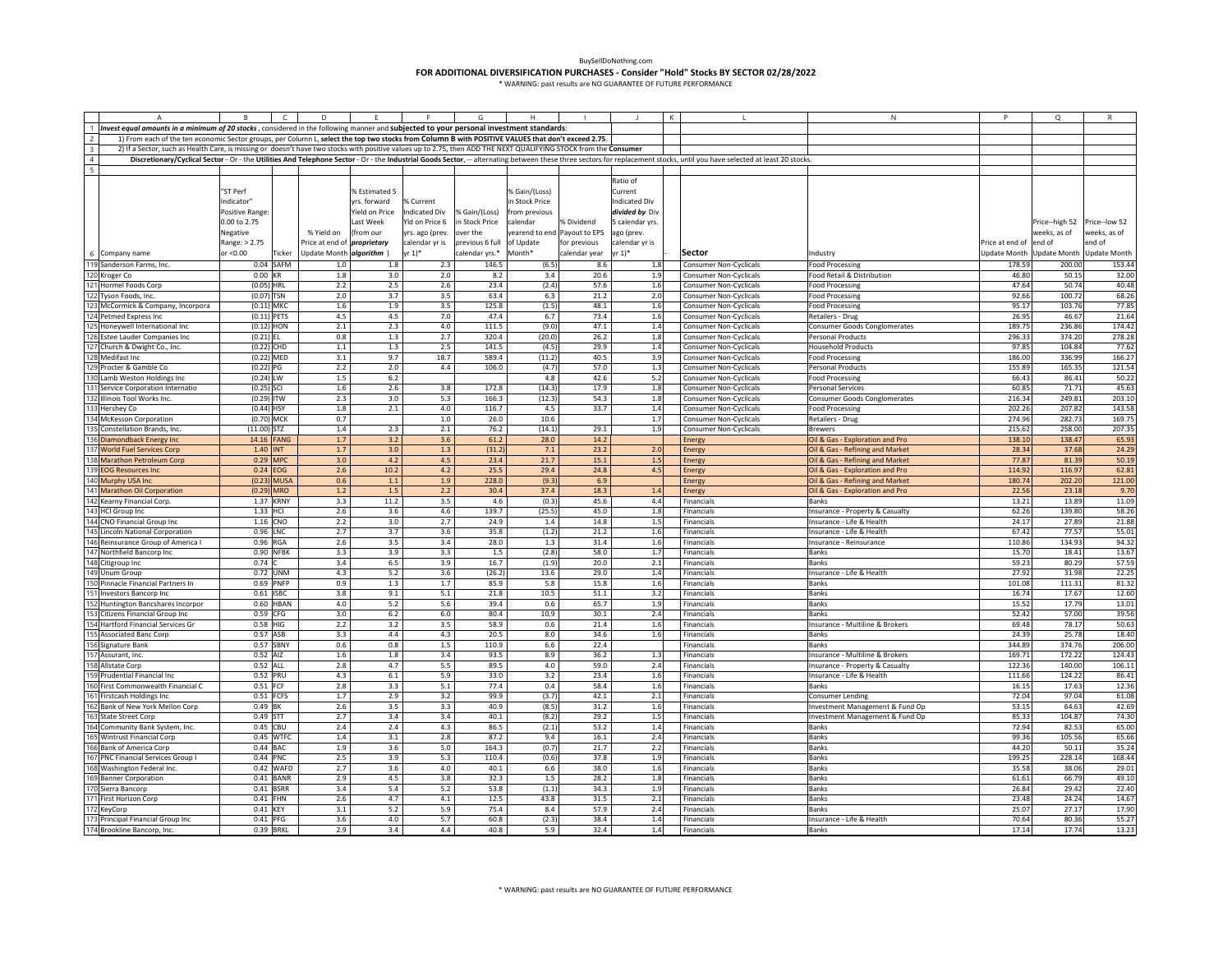|                          |                                                                                                                                                                                                                           |                       |             | D                                  |                |                      |                 |                |                             |                 |            |                          | N                                                  |                  | Q                         | R                   |
|--------------------------|---------------------------------------------------------------------------------------------------------------------------------------------------------------------------------------------------------------------------|-----------------------|-------------|------------------------------------|----------------|----------------------|-----------------|----------------|-----------------------------|-----------------|------------|--------------------------|----------------------------------------------------|------------------|---------------------------|---------------------|
|                          | 1 Invest equal amounts in a minimum of 20 stocks, considered in the following manner and subjected to your personal investment standards:                                                                                 |                       |             |                                    |                |                      |                 |                |                             |                 |            |                          |                                                    |                  |                           |                     |
|                          | 1) From each of the ten economic Sector groups, per Column L, select the top two stocks from Column B with POSITIVE VALUES that don't exceed 2.75.                                                                        |                       |             |                                    |                |                      |                 |                |                             |                 |            |                          |                                                    |                  |                           |                     |
| $\overline{\mathbf{3}}$  | 2) If a Sector, such as Health Care, is missing or doesn't have two stocks with positive values up to 2.75, then ADD THE NEXT QUALIFYING STOCK from the Consumer                                                          |                       |             |                                    |                |                      |                 |                |                             |                 |            |                          |                                                    |                  |                           |                     |
|                          | Discretionary/Cyclical Sector - Or - the Utilities And Telephone Sector - Or - the Industrial Goods Sector, -- alternating between these three sectors for replacement stocks, until you have selected at least 20 stocks |                       |             |                                    |                |                      |                 |                |                             |                 |            |                          |                                                    |                  |                           |                     |
| $\overline{\phantom{a}}$ |                                                                                                                                                                                                                           |                       |             |                                    |                |                      |                 |                |                             |                 |            |                          |                                                    |                  |                           |                     |
|                          |                                                                                                                                                                                                                           |                       |             |                                    |                |                      |                 |                |                             | Ratio of        |            |                          |                                                    |                  |                           |                     |
|                          |                                                                                                                                                                                                                           | "ST Perf              |             |                                    | % Estimated 5  |                      |                 | % Gain/(Loss)  |                             | Current         |            |                          |                                                    |                  |                           |                     |
|                          |                                                                                                                                                                                                                           | Indicator"            |             |                                    | yrs. forward   | % Current            |                 | n Stock Price  |                             | Indicated Div   |            |                          |                                                    |                  |                           |                     |
|                          |                                                                                                                                                                                                                           | Positive Range        |             |                                    | field on Price | <b>Indicated Div</b> | % Gain/(Loss)   | rom previous   |                             | divided by Div  |            |                          |                                                    |                  |                           |                     |
|                          |                                                                                                                                                                                                                           | 0.00 to 2.75          |             |                                    | ast Week       | Yld on Price 6       | in Stock Price  | calendar       | % Dividend                  | 5 calendar yrs. |            |                          |                                                    |                  | Price--high 52            | Price--low 52       |
|                          |                                                                                                                                                                                                                           | Negative              |             | % Yield on                         | (from our      | yrs. ago (prev.      | over the        |                | earend to end Payout to EPS | ago (prev.      |            |                          |                                                    |                  | veeks, as of              | veeks, as of        |
|                          |                                                                                                                                                                                                                           | Range: > 2.75         |             | Price at end of <i>proprietary</i> |                | calendar yr is       | previous 6 full | of Update      | for previous                | calendar yr is  |            |                          |                                                    | Price at end of  | end of                    | end of              |
|                          | 6 Company name                                                                                                                                                                                                            | or < 0.00             | Ticker      | Update Month algorithm )           |                | $yr 1$ <sup>*</sup>  | calendar yrs.*  | Month*         | calendar year               | r 1)*           |            | Sector                   | Industry                                           |                  | Update Month Update Month | <b>Update Month</b> |
|                          | 175 Home Bancshares Inc                                                                                                                                                                                                   | 0.39                  | <b>HOMB</b> | 2.8                                | 4.0            | 3.3                  | 20.2            | (3.9)          | 28.9                        |                 | 1.7        | Financials               | Banks                                              | 23.41            | 29.76                     | 20.69               |
| 176                      | National Bank Holdings Corp                                                                                                                                                                                               | 0.39                  | NBHC        | 2.1                                | 4.9            | 4.3                  | 105.6           | $1.0\,$        | 28.6                        |                 | 2.7        | Financials               | Banks                                              | 44.38            | 48.24                     | 34.11               |
|                          | <b>Webster Financial Corporation</b>                                                                                                                                                                                      | 0.36 WBS              |             | 2.7                                | 3.4            | 4.3                  | 50.1            | 7.8            | 36.1                        |                 | $1.6\,$    | Financials               | Banks                                              | 60.21            | 65.00                     | 45.60               |
|                          | 178 Regions Financial Corp                                                                                                                                                                                                | 0.35                  | RF          | $2.8\,$                            | 4.7            | 7.1                  | 127.1           | 11.0           | 25.3                        |                 | 1.9        | Financials               | Banks                                              | 24.19            | 25.57                     | 18.02               |
|                          | 179 East West Bancorp, Inc.                                                                                                                                                                                               |                       | 0.34 EWBC   | 1.8                                | 3.1            | 3.9                  | 89.3            | 11.3           | 27.6                        |                 | 2.0        | Financials               | <b>Banks</b>                                       | 87.56            | 93.52                     | 65.87               |
|                          | 180 CVB Financial Corp.                                                                                                                                                                                                   | 0.33 CVBF             |             | 3.1                                | 3.4            | 4.3                  | 26.5            | 10.1           | 55.5                        |                 | 1.5        | Financials               | Banks                                              | 23.58            | 25.00                     | 18.72               |
|                          | 181 UMB Financial Corp                                                                                                                                                                                                    | 0.33 UMBR             |             | 1.5                                | 2.0            | 3.2                  | 127.9           | (4.0)          | 18.2                        |                 | 1.5        | Financials               | <b>Banks</b>                                       | 101.86           | 112.24                    | 84.21               |
|                          | <b>M&amp;T Bank Corporation</b>                                                                                                                                                                                           | 0.32 MTB              |             | 2.6                                | 3.5            | 4.0                  | 26.7            | 18.7           | 32.6                        |                 | 1.6        | Financials               | <b>Banks</b>                                       | 182.23           | 186.95                    | 128.46              |
|                          | <b>Fifth Third Bancorp</b>                                                                                                                                                                                                | $0.31$ FITB           |             | 2.5                                | 4.3            | 6.0                  | 116.7           | 9.9            | 30.1                        |                 | 2.0        | <b>Financials</b>        | <b>Banks</b>                                       | 47.84            | 50.64                     | 34.35               |
|                          | 184 Morgan Stanley                                                                                                                                                                                                        | $0.31$ MS             |             | 3.1                                | 8.4            | 8.8                  | 208.6           | (7.6)          | 25.7                        |                 | 3.1        | <b>Financials</b>        | Investment Banking & Brokerage                     | 90.74            | 109.73                    | 76.00               |
|                          | Northern Trust Corporation                                                                                                                                                                                                | 0.31 NTRS             |             | 2.5                                | 3.6            | 3.9                  | 65.9            | (4.8)          | 51.1                        |                 | 1.9        | Financials               | Investment Management & Fund Op                    | 113.90           | 135.15                    | 96.00               |
|                          | Zions Bancorporation NA                                                                                                                                                                                                   | 0.31 ZION             |             | 2.1                                | 6.5            | 5.6                  | 131.4           | 12.2           | 21.2                        |                 | 3.5        | Financials               | Banks                                              | 70.89            | 75.44                     | 47.06               |
|                          | Central Pacific Financial Corp                                                                                                                                                                                            | 0.30 CPF              |             | 3.6                                | 4.5            | 4.7                  | 27.9            | 3.6            | 33.6                        |                 | 1.5        | Financials               | Banks                                              | 29.19            | 30.97                     | 22.96               |
|                          | 188 CME Group Inc                                                                                                                                                                                                         | 0.29 CME              |             | 1.7                                | 2.0            | 4.4                  | 152.2           | 3.5            | 49.3                        |                 | $1.5\,$    | Financials               | Financial & Commodity Market Op                    | 236.53           | 256.94                    | 185.79              |
|                          | Capital One Financial Corp.                                                                                                                                                                                               | 0.28                  | COF         | 1.6                                | 2.3            | 3.3                  | 101.0           | 5.6            | 7.4                         |                 | $1.5\,$    | Financials               | Consumer Lending                                   | 153.27           | 177.95                    | 120.78              |
|                          | Glacier Bancorp, Inc.                                                                                                                                                                                                     | 0.28                  | <b>GBCI</b> | 2.3                                | 2.2            | 4.8                  | 113.7           | (2.3)          | 44.3                        |                 | 1.2        | Financials               | <b>Banks</b>                                       | 55.40            | 67.35                     | 48.62               |
|                          | Stewart Information Services C                                                                                                                                                                                            | 0.27                  | <b>STC</b>  | 2.2                                | 2.5            | 4.0                  | 113.6           | (14.9)         | 19.2                        |                 | 1.3        | Financials               | nsurance - Property & Casualty                     | 67.88            | 81.00                     | 45.58               |
|                          | 192 Comerica Incorporated                                                                                                                                                                                                 | 0.26                  | CMA         | 2.8                                | 4.8            | 6.5                  | 108.0           | 9.8            | 32.2                        |                 | 2.1        | Financials               | Banks                                              | 95.49            | 102.09                    | 63.07               |
|                          | 193 Eagle Bancorp, Inc.                                                                                                                                                                                                   | 0.26                  | <b>EGBN</b> | 2.7                                | 2.8            | 3.2                  | 15.6            | 2.7            | 21.5                        |                 |            | Financials               | Banks                                              | 59.92            | 63.84                     | 49.32               |
| 194                      | Radian Group Inc                                                                                                                                                                                                          | 0.26 RDN              |             | 3.3                                | 16.1           | $6.0\,$              | 57.8            | 13.1           | 17.1                        |                 | 80.0       | Financials               | Insurance - Property & Casualty                    | 23.90            | 25.31                     | 19.17               |
|                          | 195 Franklin Resources, Inc.                                                                                                                                                                                              | 0.23 BEN              |             | 3.9                                | 4.9            | 3.2                  | (9.0)           | (11.2)         | 31.0                        |                 | 1.5        | Financials               | Investment Management & Fund Op                    | 29.73            | 38.27                     | 24.91               |
|                          | 196 Charles Schwab Corp                                                                                                                                                                                                   |                       | 0.23 SCHW   | 0.9                                | 2.0            | 2.4                  | 155.4           | 0.4            | 25.3                        |                 | 2.5        | Financials               | Investment Banking & Brokerage                     | 84.46            | 96.24                     | 62.33               |
|                          | Ally Financial Inc                                                                                                                                                                                                        | $0.22$ ALLY           |             | 2.4                                | 6.8            | 6.4                  | 155.4           | 4.8            | 10.4                        |                 | 3.0        | Financials               | Consumer Lending                                   | 49.90            | 56.61                     | 41.72               |
|                          | Hilltop Holdings Inc.                                                                                                                                                                                                     | 0.22 HTH              |             | 1.9                                | 4.3            | 3.1                  | 82.8            | (12.0)         | 11.0                        |                 | 2.4        | Financials               | Banks                                              | 30.92            | 39.60                     | 29.44               |
|                          | Arthur J Gallagher & Co                                                                                                                                                                                                   | $0.20$ AJG            |             | 1.3                                | $1.4\,$        | 5.0                  | 314.4           | (6.8)          | 42.2                        |                 | 1.3        | <b>Financials</b>        | nsurance - Multiline & Brokers                     | 158.19           | 171.21                    | 119.92              |
| 200                      | Independent Bank Corp (Michiga                                                                                                                                                                                            | 0.20 IBCP             |             | 3.7                                | 8.1            | 5.8                  | 56.7            | (0.3)          | 31.3                        |                 | 2.6        | Financials               | Banks                                              | 23.80            | 26.00                     | 19.60               |
|                          | 201 Goldman Sachs Group Inc                                                                                                                                                                                               | $0.19$ GS             |             | 2.3                                | 6.0            | 4.4                  | 112.3           | (10.8)         | 10.8                        |                 | 2.8        | Financials               | Investment Banking & Brokerage                     | 341.29           | 426.16                    | 316.47              |
|                          | <b>Flagstar Bancorp Inc</b>                                                                                                                                                                                               | $0.18$ FBC            |             | 0.5                                | 0.8            | $1.0\,$              | 107.4           | (4.9)          | 2.1                         |                 |            | Financials               | <b>Banks</b>                                       | 45.58            | 56.77                     | 40.69               |
|                          | AFLAC Incorporated                                                                                                                                                                                                        | 0.17 AFL              |             | $2.6\,$                            | 4.3            | $5.3\,$              | 95.0            | 4.6            | 20.6                        |                 | 1.8        | Financials               | Insurance - Life & Health                          | 61.09            | 66.97                     | 47.70               |
|                          | 204 BlackRock, Inc.                                                                                                                                                                                                       | 0.17 BLK              |             | 2.6                                | 4.0            | 5.7                  | 168.9           | (18.8)         | 42.6                        |                 | 2.0        | Financials               | Investment Management & Fund Op                    | 743.89           | 973.16                    | 670.28              |
|                          | Stifel Financial Corp                                                                                                                                                                                                     | $0.17$ SF             |             | 1.6                                | 13.8           | 4.3                  | 149.4           | 4.4            | 8.2                         |                 | 9.0        | Financials               | nvestment Banking & Brokerage                      | 73.50            | 83.28                     | 59.95               |
|                          | Selective Insurance Group Inc                                                                                                                                                                                             | 0.17                  | SIGI        | 1.3                                | 2.0            | 3.3                  | 144.0           | $1.5\,$        | 15.7                        |                 | 1.7        | Financials               | nsurance - Property & Casualty                     | 83.19            | 91.46                     | 67.15               |
|                          | 207 US Bancorp                                                                                                                                                                                                            | $0.14$ USB            |             | 3.3                                | 4.4            | 4.3                  | 31.6            | 0.7            | 33.7                        |                 | 1.6        | Financials               | Banks                                              | 56.54            | 63.57                     | 50.04               |
|                          | 208 Brown & Brown, Inc.                                                                                                                                                                                                   | 0.13 BRO              |             | 0.6                                | 0.8            | 2.6                  | 337.9           | (3.8)          | 18.3                        |                 | 1.5        | Financials               | Insurance - Multiline & Brokers                    | 67.61            | 70.75                     | 44.54               |
|                          | JPMorgan Chase & Co                                                                                                                                                                                                       | $0.13$ JPM            |             | 2.8                                | 4.8            | $6.1\,$              | 139.8           | (10.5)         | 24.0                        |                 | 2.0        | Financials               | Banks                                              | 141.80           | 172.96                    | 139.57              |
|                          | Commerce Bancshares, Inc.                                                                                                                                                                                                 | $0.12$ CBSH           |             | 1.5                                | 2.0            | 3.3                  | 116.5           | 4.4            | 23.1                        |                 | 1.5        | <b>Financials</b>        | <b>Banks</b>                                       | 71.78            | 79.11                     | 61.81               |
|                          | 211 Western Alliance Bancorporatio                                                                                                                                                                                        | 0.11 WAL              |             | 1.5                                | 2.0            | 3.9                  | 200.2           | (12.9)         | 13.8                        |                 |            | Financials               | <b>Banks</b>                                       | 93.74            | 124.93                    | 84.71               |
|                          | Raymond James Financial, Inc.                                                                                                                                                                                             | 0.10 RJF              |             | $1.2\,$                            | 2.6            | $3.5\,$              | 159.8           | 9.2            | 15.1                        |                 | 2.4        | Financials               | Investment Banking & Brokerage                     | 109.65           | 117.37                    | 75.91               |
|                          | Nasdag Inc                                                                                                                                                                                                                |                       | 0.09 NDAQ   | 1.3                                | 1.6            | 3.7                  | 261.0           | (18.5)         | 29.5                        |                 | 1.5        | Financials               | inancial & Commodity Market Op                     | 171.15           | 214.96                    | 135.57              |
|                          | Cboe Global Markets Inc                                                                                                                                                                                                   | 0.06 CBOE             |             | 1.6                                | 2.4            | 3.0                  | 100.9           | (10.1)         | 36.5                        |                 | 1.9        | Financials               | inancial & Commodity Market Op                     | 117.29           | 139.00                    | 96.02               |
|                          | First American Financial Corp                                                                                                                                                                                             | $0.06$ FAF            |             | 3.0                                | 3.9            | 5.7                  | 117.9           | (14.3)         | 17.4                        |                 | $1.4\,$    | Financials               | Insurance - Property & Casualty                    | 67.04            | 81.54                     | 48.69               |
|                          | 216 Intercontinental Exchange Inc                                                                                                                                                                                         | 0.06 ICE              |             | $1.2$                              | 2.2            | 3.0                  | 166.9           | (6.3)          | 18.3                        |                 | 2.0        | Financials               | Financial & Commodity Market Op                    | 128.12           | 139.79                    | 109.04              |
|                          | 217 OneMain Holdings Inc                                                                                                                                                                                                  | 0.05 OMF              |             | 7.5                                | 11.8           | 9.2                  | 20.5            | 1.9            | 61.1                        |                 |            | Financials               | Consumer Lending                                   | 50.98            | 63.19                     | 47.01               |
|                          | 218 Primerica, Inc.                                                                                                                                                                                                       | 0.05 PRI<br>$0.04$ WD |             | 1.7<br>1.7                         | 4.9<br>2.4     | 4.7<br>8.3           | 224.5<br>423.7  | (15.3)         | 16.7<br>0.0                 |                 | 3.1        | Financials               | Insurance - Life & Health<br>Banks                 | 129.89<br>138.35 | 179.51<br>156.77          | 125.50              |
|                          | 219 Walker & Dunlop, Inc.                                                                                                                                                                                                 |                       |             |                                    |                |                      |                 | (8.3)          |                             |                 |            | Financials               |                                                    |                  |                           | 95.01               |
|                          | Synchrony Financial<br>Fidelity National Financial In                                                                                                                                                                     | 0.03 SYF<br>0.02      | <b>FNF</b>  | 2.1<br>3.7                         | 3.0<br>5.8     | 2.9<br>7.0           | 52.5<br>108.5   | (7.8)<br>(8.7) | 11.9<br>18.4                |                 | 1.5<br>1.7 | Financials<br>Financials | Consumer Lending<br>nsurance - Property & Casualty | 42.78<br>47.64   | 52.49<br>56.44            | 37.76<br>35.7       |
|                          | Cincinnati Financial Corporati                                                                                                                                                                                            | $(0.06)$ CINF         |             | 2.2                                | 2.9            | 4.7                  | 92.5            | 7.8            | 13.6                        |                 | 1.4        | <b>Financials</b>        | Insurance - Property & Casualty                    | 122.79           | 129.17                    | 98.28               |
|                          | <b>Discover Financial Services</b>                                                                                                                                                                                        | $(0.06)$ DFS          |             | 1.6                                | 2.3            | 3.7                  | 115.5           | 6.8            | 10.5                        |                 | $1.5\,$    | Financials               | Banks                                              | 123.44           | 135.69                    | 89.83               |
| 223<br>224               | <b>Blackstone Inc</b>                                                                                                                                                                                                     | (0.09)                | <b>BX</b>   | 3.9                                | 4.3            | 17.2                 | 342.5           | (1.5)          | 127.3                       |                 | 3.0        | Financials               | Investment Management & Fund Op                    | 127.47           | 149.78                    | 63.71               |
|                          | American Express Company                                                                                                                                                                                                  | $(0.11)$ AXP          |             | 0.9                                | $1.1\,$        | 2.5                  | 135.2           | 18.9           | 17.1                        |                 | 1.3        | Financials               | Consumer Lending                                   | 194.54           | 199.55                    | 135.13              |
|                          | Ameriprise Financial, Inc.                                                                                                                                                                                                | $(0.12)$ AMP          |             | $1.5\,$                            | 1.9            | 4.3                  | 183.5           | (0.6)          | 18.8                        |                 | 1.4        | Financials               | Investment Management & Fund Op                    | 299.79           | 332.37                    | 213.38              |
|                          | T Rowe Price Group Inc                                                                                                                                                                                                    | (0.12) TROW           |             | 3.3                                | 5.8            | 6.7                  | 175.1           | (26.5)         | 32.6                        |                 | 2.1        | Financials               | Investment Management & Fund Op                    | 144.56           | 224.56                    | 134.13              |
|                          | Marsh & McLennan Companies, In                                                                                                                                                                                            | $(0.14)$ MMC          |             | 1.4                                | 1.8            | 3.9                  | 213.5           | (10.6)         | 32.3                        |                 | 1.5        | Financials               | nsurance - Multiline & Brokers                     | 155.41           | 175.12                    | 112.98              |
|                          | SEI Investments Company                                                                                                                                                                                                   | $(0.14)$ SEIC         |             | 1.4                                | 1.8            | 1.5                  | 16.3            | (3.9)          | 19.1                        |                 | 1.4        | Financials               | Investment Management & Fund Op                    | 58.58            | 65.22                     | 54.03               |
| 230                      | <b>Evercore Inc</b>                                                                                                                                                                                                       | (0.15)                | <b>EVR</b>  | 2.1                                | 3.7            | 5.0                  | 151.2           | (6.5)          | 14.3                        |                 | 1.9        | Financials               | <b>Investment Banking &amp; Brokerage</b>          | 127.01           | 164.63                    | 111.51              |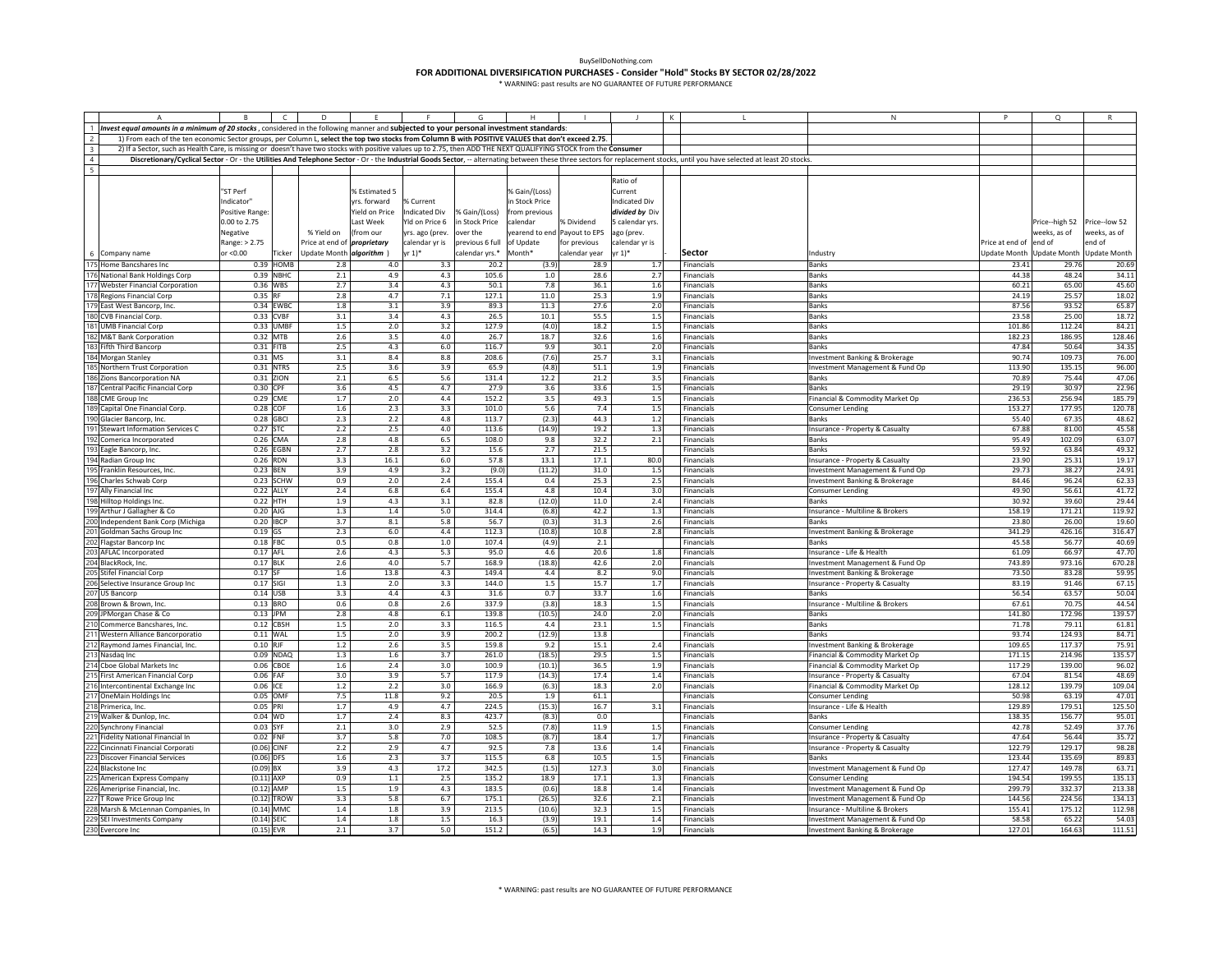|                         | $\overline{A}$                                                                                                                                                   | $\overline{B}$ | $\Box$          | D                                  | - E -          | F                    | G               | Н.             | $\mathbf{1}$                 | J                    | K | $\mathbf{L}$                                                                                                                                                                                                              | N                                          | P               | Q                         | R                   |
|-------------------------|------------------------------------------------------------------------------------------------------------------------------------------------------------------|----------------|-----------------|------------------------------------|----------------|----------------------|-----------------|----------------|------------------------------|----------------------|---|---------------------------------------------------------------------------------------------------------------------------------------------------------------------------------------------------------------------------|--------------------------------------------|-----------------|---------------------------|---------------------|
|                         | 1 Invest equal amounts in a minimum of 20 stocks, considered in the following manner and subjected to your personal investment standards:                        |                |                 |                                    |                |                      |                 |                |                              |                      |   |                                                                                                                                                                                                                           |                                            |                 |                           |                     |
|                         | 1) From each of the ten economic Sector groups, per Column L, select the top two stocks from Column B with POSITIVE VALUES that don't exceed 2.75.               |                |                 |                                    |                |                      |                 |                |                              |                      |   |                                                                                                                                                                                                                           |                                            |                 |                           |                     |
| $\overline{\mathbf{3}}$ | 2) If a Sector, such as Health Care, is missing or doesn't have two stocks with positive values up to 2.75, then ADD THE NEXT QUALIFYING STOCK from the Consumer |                |                 |                                    |                |                      |                 |                |                              |                      |   |                                                                                                                                                                                                                           |                                            |                 |                           |                     |
|                         |                                                                                                                                                                  |                |                 |                                    |                |                      |                 |                |                              |                      |   | Discretionary/Cyclical Sector - Or - the Utilities And Telephone Sector - Or - the Industrial Goods Sector, -- alternating between these three sectors for replacement stocks, until you have selected at least 20 stocks |                                            |                 |                           |                     |
| $\frac{4}{5}$           |                                                                                                                                                                  |                |                 |                                    |                |                      |                 |                |                              |                      |   |                                                                                                                                                                                                                           |                                            |                 |                           |                     |
|                         |                                                                                                                                                                  |                |                 |                                    |                |                      |                 |                |                              | Ratio of             |   |                                                                                                                                                                                                                           |                                            |                 |                           |                     |
|                         |                                                                                                                                                                  |                |                 |                                    |                |                      |                 |                |                              |                      |   |                                                                                                                                                                                                                           |                                            |                 |                           |                     |
|                         |                                                                                                                                                                  | "ST Perf       |                 |                                    | % Estimated 5  |                      |                 | % Gain/(Loss)  |                              | Current              |   |                                                                                                                                                                                                                           |                                            |                 |                           |                     |
|                         |                                                                                                                                                                  | Indicator"     |                 |                                    | yrs. forward   | % Current            |                 | in Stock Price |                              | <b>Indicated Div</b> |   |                                                                                                                                                                                                                           |                                            |                 |                           |                     |
|                         |                                                                                                                                                                  | Positive Range |                 |                                    | Yield on Price | <b>Indicated Div</b> | % Gain/(Loss)   | rom previous   |                              | divided by Div       |   |                                                                                                                                                                                                                           |                                            |                 |                           |                     |
|                         |                                                                                                                                                                  | 0.00 to 2.75   |                 |                                    | ast Week       | Yld on Price 6       | in Stock Price  | calendar       | % Dividend                   | 5 calendar yrs.      |   |                                                                                                                                                                                                                           |                                            |                 | Price--high 52            | Price--low 52       |
|                         |                                                                                                                                                                  | Negative       |                 | % Yield on                         | (from our      | yrs. ago (prev.      | over the        |                | yearend to end Payout to EPS | ago (prev.           |   |                                                                                                                                                                                                                           |                                            |                 | veeks, as of              | weeks, as of        |
|                         |                                                                                                                                                                  | Range: > 2.75  |                 | Price at end of <i>proprietary</i> |                | calendar yr is       | previous 6 full | of Update      | for previous                 | calendar yr is       |   |                                                                                                                                                                                                                           |                                            | Price at end of | end of                    | end of              |
|                         | 6 Company name                                                                                                                                                   | or <0.00       | Ticker          | Update Month <i>algorithm</i> )    |                | $yr 1$ <sup>*</sup>  | calendar yrs.*  | Month*         | calendar year                | r 1)*                |   | Sector                                                                                                                                                                                                                    | ndustry                                    |                 | Update Month Update Month | <b>Update Month</b> |
|                         |                                                                                                                                                                  | $(0.16)$ PJT   |                 | 1.6                                | 7.8            | 3.5                  | 161.9           | (13.9)         | 4.7                          | 5.0                  |   | Financials                                                                                                                                                                                                                | nvestment Banking & Brokerage              | 63.82           | 89.50                     | 60.00               |
|                         | 231 PJT Partners Inc<br>232 SLM Corp                                                                                                                             | $(0.16)$ SLM   |                 | 2.2                                | 2.6            | 6.8                  | 201.7           | 0.2            | 5.5                          |                      |   | Financials                                                                                                                                                                                                                | Consumer Lending                           | 19.70           | 21.40                     | 15.70               |
|                         |                                                                                                                                                                  |                |                 |                                    |                |                      |                 |                |                              |                      |   |                                                                                                                                                                                                                           |                                            |                 | 77.49                     |                     |
|                         | 233 Moelis & Co<br>233 Moelis & Co<br>234 Progressive Corp                                                                                                       | $(0.21)$ MC    |                 | 5.0                                | 6.9            | 8.2                  | 114.2           | (22.9)         | 29.4                         | 1.6                  |   | Financials                                                                                                                                                                                                                | Investment Banking & Brokerage             | 48.21           |                           | 44.63               |
|                         |                                                                                                                                                                  | $(0.21)$ PGR   |                 | 0.4                                | 0.2            | 1.3                  | 222.8           | 3.2            | 50.5                         | 0.6                  |   | Financials                                                                                                                                                                                                                | Insurance - Property & Casualty            | 105.93          | 111.85                    | 86.48               |
| 235                     | MarketAxess Holdings Inc.                                                                                                                                        | (0.24) MKTX    |                 | 0.7                                | 1.5            | 2.5                  | 268.6           | (7.3)          | 0.0                          | 2.1                  |   | Financials                                                                                                                                                                                                                | Financial & Commodity Market Op            | 381.43          | 587.05                    | 321.17              |
|                         | 236 Umpqua Holdings Corp                                                                                                                                         |                | (1.00) UMPO     | 3.9                                |                | 5.3                  | 21.0            | 11.0           |                              | 1.3                  |   | <b>Financials</b>                                                                                                                                                                                                         | <b>Banks</b>                               | 21.35           | 22.06                     | 17.04               |
|                         | 237 Cigna Corp                                                                                                                                                   | 0.24           |                 | 1.9                                | 11.3           | 3.1                  | 56.9            | 3.5            | 25.2                         | 112.0                |   | Healthcare                                                                                                                                                                                                                | Managed Health care                        | 237.78          | 272.8                     | 191.74              |
|                         | 238 Royalty Pharma plc                                                                                                                                           | 0.21           | <b>RPRX</b>     | 1.9                                | $1.8\,$        |                      |                 | (1.5)          | 45.5                         |                      |   | Healthcare                                                                                                                                                                                                                | harmaceuticals                             | 39.26           | 48.75                     | 34.86               |
|                         | 239 Danaher Corporation                                                                                                                                          | 0.16           | <b>HR</b>       | 0.4                                | 0.7            | 1.4                  | 367.4           | (16.6)         | 9.2                          | 1.8                  |   | Healthcare                                                                                                                                                                                                                | dvanced Medical Equipment & Te             | 274.41          | 333.9                     | 211.22              |
|                         | 240 Universal Health Services, Inc.                                                                                                                              | 0.12           | <b>UHS</b>      | 0.6                                | $1.2\,$        | 0.7                  | 8.5             | 11.0           | 0.0                          | 2.0                  |   | Healthcare                                                                                                                                                                                                                | lealthcare Facilities & Service            | 143.93          | 165.00                    | 116.23              |
|                         | 241 Stryker Corporation                                                                                                                                          | 0.11 SYK       |                 | 1.1                                | 1.4            | 3.0                  | 187.7           | (1.5)          | 48.9                         | 1.6                  |   | Healthcare                                                                                                                                                                                                                | Medical Equipment, Supplies & D            | 263.35          | 281.16                    | 227.84              |
|                         | 242 Abbott Laboratories                                                                                                                                          | $0.10$ ABT     |                 | 1.6                                | 2.2            | 4.2                  | 213.4           | (14.3)         | 45.2                         | 1.8                  |   | Healthcare                                                                                                                                                                                                                | Medical Equipment, Supplies & D            | 120.62          | 142.60                    | 105.36              |
|                         | 243 Anthem Inc                                                                                                                                                   |                | 0.10 ANTM       | $1.1$                              | 1.9            | 3.7                  | 232.4           | (2.5)          | 18.1                         | 1.9                  |   | Healthcare                                                                                                                                                                                                                | <b>Managed Health care</b>                 | 451.85          | 472.01                    | 306.36              |
|                         |                                                                                                                                                                  |                |                 |                                    |                |                      |                 |                |                              |                      |   |                                                                                                                                                                                                                           |                                            |                 |                           |                     |
|                         | 244 Baxter International Inc                                                                                                                                     | 0.10           | <b>BAX</b>      | 1.3                                | 1.9            | 2.9                  | 125.0           | (1.0)          | 42.4                         | 1.8                  |   | Healthcare                                                                                                                                                                                                                | Medical Equipment, Supplies & D            | 84.9            | 89.70                     | 73.12               |
|                         | 245 HCA Healthcare Inc                                                                                                                                           | 0.10           | <b>HCA</b>      | 0.9                                | 1.2            | 3.3                  | 279.9           | (2.6)          | 6.7                          |                      |   | Healthcare                                                                                                                                                                                                                | <b>Healthcare Facilities &amp; Service</b> | 250.31          | 269.75                    | 173.88              |
|                         | 246 Agilent Technologies Inc                                                                                                                                     | 0.04           |                 | 0.6                                | 0.9            | 2.0                  | 281.8           | (18.3)         | 19.1                         | 1.6                  |   | Healthcare                                                                                                                                                                                                                | dvanced Medical Equipment & Te             | 130.3           | 179.5                     | 112.4               |
|                         | 247 Bruker Corporation                                                                                                                                           | 0.04           | RKR             | 0.3                                | 0.4            | 0.8                  | 245.7           | (16.1)         | 15.6                         | 1.3                  |   | <b>Healthcare</b>                                                                                                                                                                                                         | dvanced Medical Equipment & Te             | 70.37           | 92.3                      | 56.93               |
|                         | 248 Thermo Fisher Scientific Inc.                                                                                                                                | 0.03           | MO <sup>-</sup> | 0.2                                | 0.4            | 0.9                  | 370.4           | (18.5)         | 5.1                          | 2.0                  |   | Healthcare                                                                                                                                                                                                                | <b>Advanced Medical Equipment &amp; Te</b> | 544.00          | 672.34                    | 433.52              |
|                         | 249 Quest Diagnostics Inc                                                                                                                                        | (0.02)         | <b>DGX</b>      | 2.0                                | 3.0            | 3.7                  | 143.2           | (24.1)         | 20.8                         | 1.7                  |   | Healthcare                                                                                                                                                                                                                | <b>Healthcare Facilities &amp; Service</b> | 131.27          | 174.16                    | 115.60              |
|                         | 250 Cerner Corporation                                                                                                                                           | (0.03)         | CERN            | 1.2                                | 0.8            | 1.8                  | 54.3            | 0.4            | 29.9                         |                      |   | Healthcare                                                                                                                                                                                                                | <b>Advanced Medical Equipment &amp; Te</b> | 93.25           | 93.44                     | 67.96               |
|                         | 251 Humana Inc                                                                                                                                                   | (0.03)         | HUM             | 0.7                                | 1.4            | 1.8                  | 159.9           | (6.4)          | 12.3                         | 2.1                  |   | Healthcare                                                                                                                                                                                                                | Managed Health care                        | 434.32          | 475.44                    | 351.20              |
|                         | 252 UnitedHealth Group Inc                                                                                                                                       | (0.12)         | <b>JNH</b>      | 1.2                                | 2.1            | 4.9                  | 326.8           | (5.2)          | 30.6                         | 2.0                  |   | <b>Healthcare</b>                                                                                                                                                                                                         | Managed Health care                        | 475.8           | 509.23                    | 332.67              |
|                         | 253 Gilead Sciences, Inc.                                                                                                                                        | (0.21)         | <b>GILD</b>     | 4.8                                | 4.8            | 2.9                  | (28.2)          | (16.8)         | 57.3                         | 1.4                  |   | Healthcare                                                                                                                                                                                                                | <b>Biotechnology &amp; Medical Researc</b> | 60.40           | 74.12                     | 59.18               |
|                         | 254 Chemed Corporation                                                                                                                                           | (0.26)         | HE              | 0.3                                | 0.4            | 1.0                  | 253.2           | (9.6)          | 6.6                          | 1.4                  |   | Healthcare                                                                                                                                                                                                                | lealthcare Facilities & Service            | 478.29          | 539.8                     | 403.00              |
|                         | 255 Merck & Co., Inc.                                                                                                                                            | (0.27)         | <b>MRK</b>      | 3.6                                | 3.1            | 5.5                  | 52.2            | (0.1)          | 51.2                         | 1.2                  |   | Healthcare                                                                                                                                                                                                                | harmaceuticals                             | 76.58           | 91.40                     | 68.38               |
|                         |                                                                                                                                                                  |                | 7TS             | 0.7                                |                | 2.7                  |                 |                | 23.3                         |                      |   |                                                                                                                                                                                                                           |                                            | 193.65          | 249.27                    | 141.41              |
|                         | 256 Zoetis Inc                                                                                                                                                   | (0.31)         |                 |                                    | 1.8            |                      | 409.2           | (20.6)         |                              | 3.0                  |   | Healthcare                                                                                                                                                                                                                | harmaceuticals                             |                 |                           |                     |
|                         | 257 Amgen, Inc.                                                                                                                                                  | $(0.38)$ AMGN  |                 | 3.4                                | 3.8            | 4.8                  | 38.6            | 0.7            | 68.1                         | 1.7                  |   | Healthcare                                                                                                                                                                                                                | harmaceuticals                             | 226.48          | 261.00                    | 198.64              |
|                         | 258 Eli Lilly And Co                                                                                                                                             | $(0.45)$ LLY   |                 | 1.6                                | 2.2            | 4.7                  | 227.8           | (9.5)          | 55.2                         | 1.9                  |   | Healthcare                                                                                                                                                                                                                | Pharmaceuticals                            | 249.9           | 283.91                    | 178.58              |
|                         | 259 DENTSPLY SIRONA Inc                                                                                                                                          | (0.45)         | <b>XRAY</b>     | 0.8                                |                | 0.7                  | (8.3)           | (3.0)          |                              | 1.4                  |   | Healthcare                                                                                                                                                                                                                | Medical Equipment, Supplies & D            | 54.14           | 69.54                     | 48.13               |
|                         | 260 EnPro Industries, Inc.                                                                                                                                       | 2.33 NPO       |                 | $1.0$                              | 1.3            | 2.6                  | 151.1           | 0.3            | 11.6                         | 1.3                  |   | Industrials                                                                                                                                                                                                               | Industrial Machinery & Equipmen            | 110.44          | 117.63                    | 79.80               |
|                         | Global Payments Inc                                                                                                                                              | 1.36           | GPN             | 0.7                                | 14.0           | 1.6                  | 109.5           | (1.3)          | 27.0                         | 23.1                 |   | Industrials                                                                                                                                                                                                               | <b>Business Support Services</b>           | 133.38          | 220.81                    | 116.7               |
|                         | Columbus McKinnon Corp                                                                                                                                           | 1.29           | CMCO            | 0.5                                | 0.5            | $1.3\,$              | 144.8           | (1.3)          | 63.0                         | 1.5                  |   | Industrials                                                                                                                                                                                                               | Heavy Machinery & Vehicles                 | 45.64           | 57.06                     | 41.01               |
| 263                     | Greenbrier Companies Inc                                                                                                                                         | 1.23           | <b>GBX</b>      | 2.4                                | $1.4\,$        | 3.3                  | 40.7            | (3.2)          | 108.6                        | 1.3                  |   | Industrials                                                                                                                                                                                                               | Heavy Machinery & Vehicles                 | 44.43           | 50.08                     | 36.19               |
|                         | 264 Westinghouse Air Brake Technol                                                                                                                               |                | 1.07 WAB        | 0.6                                | $0.8\,$        | 0.8                  | 29.5            | 0.8            | 16.2                         | $1.4\,$              |   | Industrials                                                                                                                                                                                                               | Heavy Machinery & Vehicles                 | 92.82           | 99.17                     | 71.21               |
|                         | 265 Air Lease Corp                                                                                                                                               | 0.81 AL        |                 | 1.8                                | 3.7            | 2.2                  | 32.1            | (5.6)          | 18.6                         | 2.3                  |   | Industrials                                                                                                                                                                                                               | <b>Business Support Services</b>           | 41.76           | 52.96                     | 36.52               |
|                         | Trinity Industries Inc                                                                                                                                           | 0.59 TRN       |                 | 3.2                                | 4.7            | 5.3                  | 74.7            | (4.4)          | 46.8                         | 1.9                  |   | Industrials                                                                                                                                                                                                               | Heavy Machinery & Vehicles                 | 28.86           | 33.77                     | 24.70               |
|                         | 267 Woodward Inc                                                                                                                                                 |                | 0.47 WWD        | 0.6                                | 0.9            | $1.5\,$              | 120.4           | 13.9           | 17.3                         | 1.6                  |   | Industrials                                                                                                                                                                                                               | Industrial Machinery & Equipmen            | 124.63          | 130.75                    | 101.28              |
|                         | 268 Quanta Services Inc                                                                                                                                          | 0.45 PWR       |                 | 0.3                                | 0.5            | 1.4                  | 466.2           | (5.0)          | 7.2                          |                      |   | Industrials                                                                                                                                                                                                               | Construction & Engineering                 | 108.94          | 124.69                    | 78.79               |
|                         |                                                                                                                                                                  |                |                 |                                    |                |                      |                 |                |                              |                      |   |                                                                                                                                                                                                                           |                                            |                 |                           |                     |
|                         | <b>ACCO Brands Corporation</b>                                                                                                                                   |                | 0.42 ACCO       | 3.5<br>0.9                         | 3.1            | 4.2                  | 15.8            | 4.1            | 25.3                         |                      |   | Industrials                                                                                                                                                                                                               | <b>Business Support Supplies</b>           | 8.60<br>54.48   | 9.77                      | 7.58<br>43.53       |
|                         | Knight-Swift Transportation Ho                                                                                                                                   | 0.42 KNX       |                 |                                    | 6.9            | 2.0                  | 151.5           | (10.6)         | 8.5                          | 8.0                  |   | Industrials                                                                                                                                                                                                               | Freight & Logistics - Ground               |                 | 62.29                     |                     |
|                         | CRA International, Inc.                                                                                                                                          | 0.36 CRAI      |                 | 1.4                                | 10.5           | 6.7                  | 400.6           | (4.9)          | 30.2                         | 8.9                  |   | Industrials                                                                                                                                                                                                               | <b>Business Support Services</b>           | 88.83           | 116.71                    | 56.96               |
|                         | <b>Terex Corporation</b>                                                                                                                                         | $0.34$ TEX     |                 | 1.3                                | $2.0\,$        | $2.8\,$              | 137.8           | (6.1)          | 15.5                         | 1.6                  |   | Industrials                                                                                                                                                                                                               | Heavy Machinery & Vehicles                 | 41.28           | 55.60                     | 38.90               |
|                         | Albany International Corp.                                                                                                                                       | 0.32 AIN       |                 | $1.0$                              | 1.4            | 2.3                  | 142.0           | (0.7)          | 24.9                         | 1.7                  |   | Industrials                                                                                                                                                                                                               | Industrial Machinery & Equipmen            | 87.82           | 93.43                     | 74.17               |
|                         | 274 ITT Inc                                                                                                                                                      | $0.32$ ITT     |                 | $1.2\,$                            | $2.2\,$        | 2.9                  | 181.4           | (14.0)         | 22.5                         | 2.1                  |   | Industrials                                                                                                                                                                                                               | Industrial Machinery & Equipmen            | 87.87           | 105.54                    | 82.60               |
|                         | 275 Mueller Water Products, Inc.                                                                                                                                 | 0.31 MWA       |                 | 1.8                                | 2.1            | 2.7                  | 67.4            | (11.9)         | 49.5                         | $1.6\,$              |   | Industrials                                                                                                                                                                                                               | Industrial Machinery & Equipmen            | 12.69           | 17.37                     | 11.89               |
|                         | ManpowerGroup Inc.                                                                                                                                               | 0.30 MAN       |                 | 2.4                                | 2.7            | 3.0                  | 15.5            | 9.2            | 35.9                         | 1.4                  |   | Industrials                                                                                                                                                                                                               | <b>Employment Services</b>                 | 106.28          | 125.07                    | 88.92               |
|                         | Marten Transport, Ltd                                                                                                                                            | 0.29           | <b>MRTN</b>     | 0.9                                | 3.3            | 2.3                  | 142.4           | 0.5            | 15.8                         | 4.0                  |   | Industrials                                                                                                                                                                                                               | reight & Logistics - Ground                | 17.25           | 18.64                     | 14.72               |
|                         | Allied Motion Technologies, In                                                                                                                                   | 0.28           | AMOT            | 0.3                                | 0.4            | 0.6                  | 109.1           | (4.6)          | 8.4                          | 1.5                  |   | Industrials                                                                                                                                                                                                               | Electrical Components & Equipme            | 34.82           | 44.70                     | 29.32               |
|                         | Oshkosh Corp                                                                                                                                                     | 0.28           | OSK             | $1.3\,$                            | (2.0)          | 3.8                  | 188.7           | (1.5)          | 402.0                        | $1.5\,$              |   | Industrials                                                                                                                                                                                                               | Heavy Machinery & Vehicles                 | 111.04          | 137.47                    | 95.79               |
|                         | Valmont Industries, Inc.                                                                                                                                         | 0.23 VMI       |                 | 1.0                                | 1.3            | 2.1                  | 136.3           | (13.6)         | 26.5                         | 1.5                  |   | Industrials                                                                                                                                                                                                               | Construction & Engineering                 | 216.45          | 265.09                    | 203.31              |
|                         | 281 Littelfuse, Inc.                                                                                                                                             |                |                 | 0.8                                | $1.1\,$        | 2.0                  | 194.1           | (17.9)         | 17.5                         | 1.5                  |   | Industrials                                                                                                                                                                                                               | Electrical Components & Equipme            | 258.21          | 334.84                    | 234.59              |
|                         |                                                                                                                                                                  |                | $0.22$ LFUS     |                                    |                |                      |                 |                |                              |                      |   |                                                                                                                                                                                                                           |                                            |                 |                           |                     |
|                         | MKS Instruments, Inc.                                                                                                                                            |                | 0.20 MKSI       | 0.6                                | 0.7            | 2.4                  | 383.8           | (13.5)         | 12.6                         | 1.3                  |   | Industrials                                                                                                                                                                                                               | Industrial Machinery & Equipmen            | 150.60          | 199.44                    | 136.23              |
|                         | Xylem Inc                                                                                                                                                        | 0.20 XYL       |                 | 1.3                                | 1.7            | 3.3                  | 228.5           | (25.8)         | 47.3                         | 1.7                  |   | Industrials                                                                                                                                                                                                               | Industrial Machinery & Equipmen            | 88.95           | 138.78                    | 84.74               |
|                         | Watts Water Technologies Inc                                                                                                                                     | $0.18$ WTS     |                 | 0.7                                | 0.9            | 2.1                  | 290.9           | (25.9)         | 20.6                         | 1.4                  |   | Industrials                                                                                                                                                                                                               | ndustrial Machinery & Equipmen             | 143.95          | 212.00                    | 113.44              |
|                         | AMETEK, Inc.                                                                                                                                                     | $0.15$ AME     |                 | 0.7                                | 1.6            | 1.6                  | 174.4           | (11.7)         | 18.7                         | 2.4                  |   | Industrials                                                                                                                                                                                                               | Electrical Components & Equipme            | 129.79          | 148.07                    | 118.41              |
|                         | 286 Cognex Corporation                                                                                                                                           |                | $0.15$ CGNX     | 0.4                                | 0.6            | 1.5                  | 360.5           | (13.1)         | 15.4                         | 1.6                  |   | Industrials                                                                                                                                                                                                               | Industrial Machinery & Equipmen            | 67.56           | 92.17                     | 61.51               |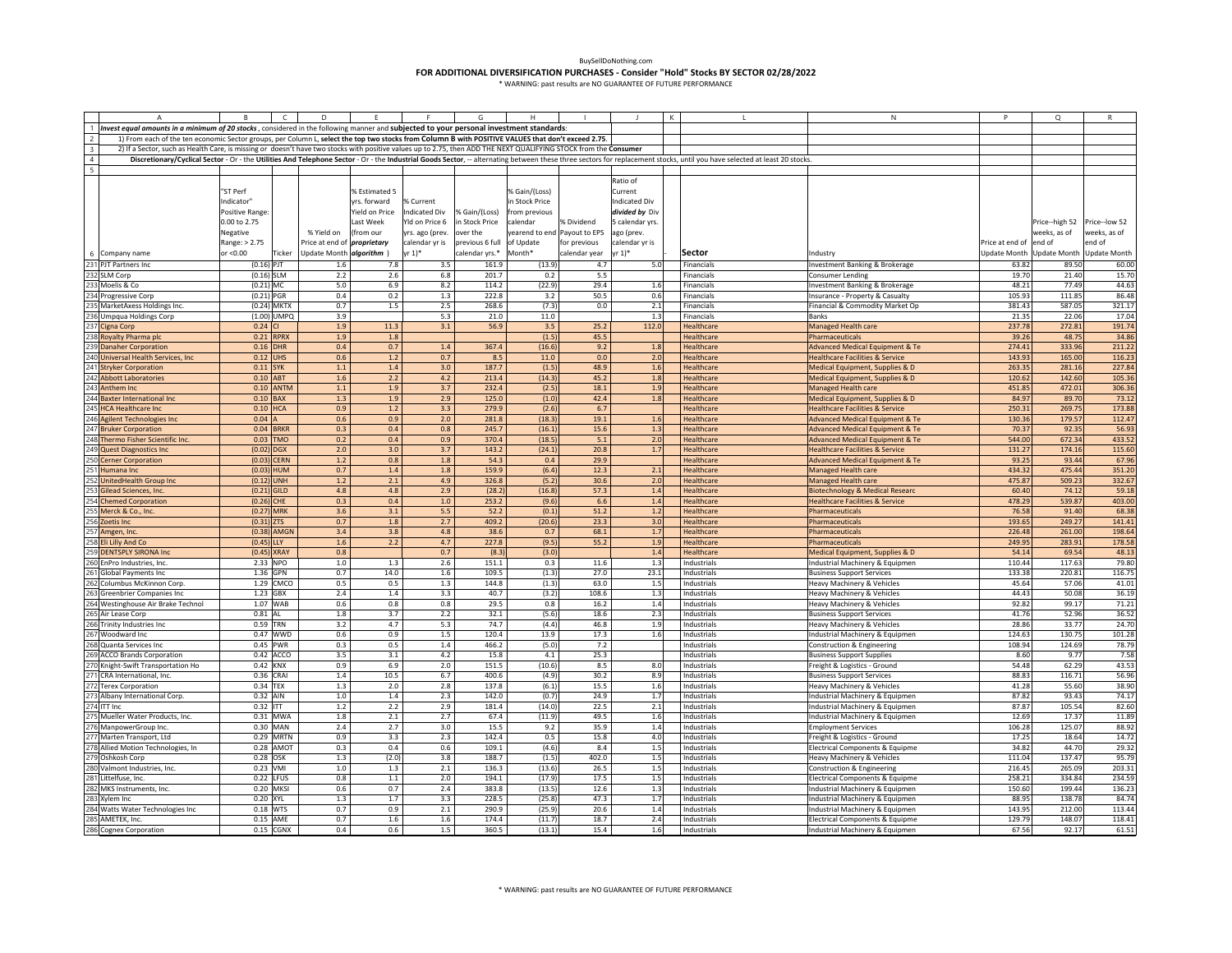|                         |                                                                                                                                                                  |                              |                        | D                                  |                |                      |                 |                  |                             |                    |            |                                                                                                                                                                                                                           | N                                                                  | P                      | $\Omega$                  |                     |
|-------------------------|------------------------------------------------------------------------------------------------------------------------------------------------------------------|------------------------------|------------------------|------------------------------------|----------------|----------------------|-----------------|------------------|-----------------------------|--------------------|------------|---------------------------------------------------------------------------------------------------------------------------------------------------------------------------------------------------------------------------|--------------------------------------------------------------------|------------------------|---------------------------|---------------------|
|                         | Invest equal amounts in a minimum of 20 stocks, considered in the following manner and subjected to your personal investment standards:                          |                              |                        |                                    |                |                      |                 |                  |                             |                    |            |                                                                                                                                                                                                                           |                                                                    |                        |                           |                     |
| $\overline{2}$          | 1) From each of the ten economic Sector groups, per Column L, select the top two stocks from Column B with POSITIVE VALUES that don't exceed 2.75.               |                              |                        |                                    |                |                      |                 |                  |                             |                    |            |                                                                                                                                                                                                                           |                                                                    |                        |                           |                     |
| $\overline{\mathbf{3}}$ | 2) If a Sector, such as Health Care, is missing or doesn't have two stocks with positive values up to 2.75, then ADD THE NEXT QUALIFYING STOCK from the Consumer |                              |                        |                                    |                |                      |                 |                  |                             |                    |            |                                                                                                                                                                                                                           |                                                                    |                        |                           |                     |
| $\overline{4}$          |                                                                                                                                                                  |                              |                        |                                    |                |                      |                 |                  |                             |                    |            | Discretionary/Cyclical Sector - Or - the Utilities And Telephone Sector - Or - the Industrial Goods Sector, -- alternating between these three sectors for replacement stocks, until you have selected at least 20 stocks |                                                                    |                        |                           |                     |
| 5                       |                                                                                                                                                                  |                              |                        |                                    |                |                      |                 |                  |                             |                    |            |                                                                                                                                                                                                                           |                                                                    |                        |                           |                     |
|                         |                                                                                                                                                                  |                              |                        |                                    |                |                      |                 |                  |                             | Ratio of           |            |                                                                                                                                                                                                                           |                                                                    |                        |                           |                     |
|                         |                                                                                                                                                                  | "ST Perf                     |                        |                                    | % Estimated 5  |                      |                 | % Gain/(Loss)    |                             | Current            |            |                                                                                                                                                                                                                           |                                                                    |                        |                           |                     |
|                         |                                                                                                                                                                  | Indicator"                   |                        |                                    | rs, forward    | % Current            |                 | n Stock Price    |                             | ndicated Div       |            |                                                                                                                                                                                                                           |                                                                    |                        |                           |                     |
|                         |                                                                                                                                                                  | Positive Range               |                        |                                    | Yield on Price | <b>Indicated Div</b> | % Gain/(Loss)   | rom previous     |                             | divided by Div     |            |                                                                                                                                                                                                                           |                                                                    |                        |                           |                     |
|                         |                                                                                                                                                                  | 0.00 to 2.75                 |                        |                                    | Last Week      | Yld on Price 6       | in Stock Price  | alendar          | % Dividend                  | calendar yrs.      |            |                                                                                                                                                                                                                           |                                                                    |                        | Price--high 52            | Price--low 52       |
|                         |                                                                                                                                                                  | Negative                     |                        | % Yield on                         | (from our      | yrs. ago (prev.      | over the        |                  | earend to end Payout to EPS | ago (prev.         |            |                                                                                                                                                                                                                           |                                                                    |                        | weeks, as of              | veeks, as of        |
|                         |                                                                                                                                                                  | Range: > 2.75                |                        | Price at end of <i>proprietary</i> |                | calendar yr is       | previous 6 full | of Update        | for previous                | alendar yr is      |            |                                                                                                                                                                                                                           |                                                                    | Price at end of end of |                           | end of              |
|                         | Company name                                                                                                                                                     | or <0.00                     | Ticker                 | Update Month algorithm             |                | $yr 1)*$             | calendar yrs.*  | Month*           | calendar year               | $r 1$ <sup>*</sup> |            | <b>Sector</b>                                                                                                                                                                                                             | Industry                                                           |                        | Update Month Update Month | <b>Update Month</b> |
| 287                     | <b>Federal Signal Corporation</b>                                                                                                                                | 0.15 FSS                     |                        | 1.0                                | 1.2            | 2.3                  | 173.4           | (16.7)           | 20.1                        |                    | 1.3        | Industrials                                                                                                                                                                                                               | Heavy Machinery & Vehicles                                         | 36.11                  | 48.88                     | 35.02               |
| 288                     | Republic Services, Inc.                                                                                                                                          | $0.13$ RSG                   |                        | $1.5\,$                            | 1.7            | 4.2                  | 217.0           | (13.7)           | 42.9                        |                    | 1.4        | Industrials                                                                                                                                                                                                               | Environmental Services & Equipm                                    | 120.28                 | 145.98                    | 89.63               |
|                         | Heico Corp                                                                                                                                                       | $0.12$ HEI                   |                        | 0.1                                | 0.2            | 0.7                  | 418.2           | 2.3              | 7.6                         |                    | 1.9        | Industrials                                                                                                                                                                                                               | Aerospace & Defense                                                | 147.51                 | 152.49                    | 117.06              |
|                         | <b>AGCO Corporation</b>                                                                                                                                          |                              | 0.11 AGCC              | 0.7                                | $1.0\,$        | $1.8\,$              | 155.6           | 3.6              | 0.0                         |                    | 1.4        | Industrials                                                                                                                                                                                                               | Heavy Machinery & Vehicles                                         | 120.16                 | 158.62                    | 108.56              |
|                         | Badger Meter, Inc.                                                                                                                                               | $0.10$ BMI                   |                        | 0.8                                | $1.1\,$        | 2.7                  | 263.7           | (6.7)            | 36.4                        |                    | 1.6        | Industrials                                                                                                                                                                                                               | Industrial Machinery & Equipmen                                    | 99.41                  | 112.36                    | 85.55               |
|                         | 292 FedEx Corporation                                                                                                                                            | $0.10$ FDX                   |                        | $1.3\,$                            | 2.0            | 2.0                  | 73.6            | (14.1)           | 13.1                        |                    | 1.6        | Industrials                                                                                                                                                                                                               | Freight & Logistics - Courier,                                     | 222.27                 | 319.90                    | 206.31              |
|                         | 293 Parker-Hannifin Corp                                                                                                                                         | 0.09 PH                      |                        | 1.4                                | 1.9            | 4.3                  | 228.0           | (6.8)            | 27.1                        |                    | 1.6        | Industrials                                                                                                                                                                                                               | Industrial Machinery & Equipmen                                    | 296.39                 | 340.00                    | 279.12              |
|                         | <b>DEX Corporation</b>                                                                                                                                           | 0.08 IEX                     |                        | $1.1$                              | 1.3            | 2.8                  | 208.5           | (18.8)           | 35.9                        |                    | 1.5        | Industrials                                                                                                                                                                                                               | Industrial Machinery & Equipmen                                    | 191.90                 | 240.33                    | 181.66              |
|                         | Werner Enterprises, Inc.                                                                                                                                         |                              | 0.08 WERN              | $1.1\,$                            | 2.0            | $2.3\,$              | 129.0           | (8.8)            | 14.7                        |                    | 2.0        | Industrials                                                                                                                                                                                                               | Freight & Logistics - Ground                                       | 43.46                  | 49.76                     | 41.44               |
|                         | 296 Barrett Business Services, Inc                                                                                                                               | 0.05 BBSI                    |                        | 2.0                                | 2.4            | 2.8                  | 58.6            | (12.9)           | 26.9                        |                    | 1.4        | Industrials                                                                                                                                                                                                               | <b>Employment Services</b>                                         | 60.15                  | 86.82                     | 57.76               |
|                         | Comfort Systems USA, Inc.                                                                                                                                        | 0.04 FIX                     |                        | 0.6                                | 1.0            | 1.8                  | 248.1           | (13.1)           | 12.2                        |                    | 1.8        | Industrials                                                                                                                                                                                                               | Construction & Engineering                                         | 85.98                  | 103.74                    | 63.10               |
|                         | 298 Norfolk Southern Corp.                                                                                                                                       | 0.04 NSC                     |                        | 1.9                                | 3.2            | 5.9                  | 251.9           | (13.8)           | 34.2                        |                    | 2.0        | Industrials                                                                                                                                                                                                               | Freight & Logistics - Ground                                       | 256.52                 | 299.20                    | 238.62              |
|                         | 299 Snap-on Incorporated                                                                                                                                         | 0.02 SNA                     |                        | 2.7                                | 4.3<br>1.5     | 3.3                  | 25.6            | (2.4)            | 33.6                        |                    | 1.9        | Industrials                                                                                                                                                                                                               | Industrial Machinery & Equipmen                                    | 210.18                 | 259.99                    | 197.75              |
|                         | 300 PACCAR Inc<br>Fetra Tech, Inc.                                                                                                                               |                              | 0.01 PCAR<br>0.00 TTEK | $1.5\,$<br>0.5                     | 1.0            | 2.9                  | 86.2<br>552.6   | $4.0\,$<br>(6.5) | 53.3<br>17.2                |                    | $1.4\,$    | Industrials<br>Industrials                                                                                                                                                                                                | Heavy Machinery & Vehicles                                         | 91.81<br>158.77        | 99.48<br>192.91           | 77.96               |
|                         | MSC Industrial Direct Co Inc                                                                                                                                     |                              | $(0.02)$ MSM           | 3.9                                | 4.0            | 3.1<br>5.3           | 49.4            | (7.8)            | 77.1                        |                    | 2.1<br>1.7 | Industrials                                                                                                                                                                                                               | Environmental Services & Equipm<br>Industrial Machinery & Equipmen | 77.48                  | 96.23                     | 116.0<br>74.20      |
|                         | Cintas Corporation                                                                                                                                               |                              | $(0.05)$ CTAS          | 1.0                                | 2.3            | 4.2                  | 386.7           | (15.3)           | 40.5                        |                    | 2.9        | Industrials                                                                                                                                                                                                               | <b>Business Support Services</b>                                   | 375.32                 | 461.44                    | 321.39              |
| 304                     | General Dynamics Corporation                                                                                                                                     | $(0.05)$ GD                  |                        | 2.0                                | 2.3            | 3.5                  | 51.8            | 12.5             | 40.2                        |                    | $1.5\,$    | Industrials                                                                                                                                                                                                               | Aerospace & Defense                                                | 234.45                 | 234.99                    | 163.12              |
|                         | Nordson Corporation                                                                                                                                              |                              | $(0.08)$ NDSN          | 0.9                                | $1.5\,$        | 3.2                  | 297.9           | (11.3)           | 21.5                        |                    | 1.8        | Industrials                                                                                                                                                                                                               | Industrial Machinery & Equipmen                                    | 226.49                 | 272.28                    | 189.74              |
|                         | 306 CSX Corporation                                                                                                                                              | $(0.09)$ CSX                 |                        | $1.2\,$                            | 1.6            | 4.6                  | 334.7           | (9.8)            | 22.2                        |                    | 1.5        | Industrials                                                                                                                                                                                                               | Freight & Logistics - Ground                                       | 33.91                  | 38.01                     | 29.05               |
|                         | Matson Inc                                                                                                                                                       |                              | $(0.09)$ MATX          | 1.1                                | 1.6            | 2.8                  | 111.2           | 23.0             | 20.1                        |                    | 1.6        | Industrials                                                                                                                                                                                                               | Freight & Logistics - Marine                                       | 110.77                 | 112.33                    | 59.65               |
|                         | TransUnion                                                                                                                                                       | (0.09) TRU                   |                        | 0.4                                | 0.7            | 1.4                  | 330.1           | (23.5)           | 5.0                         |                    |            | Industrials                                                                                                                                                                                                               | Professional Information Servic                                    | 90.76                  | 125.35                    | 83.12               |
|                         | Old Dominion Freight Line Inc                                                                                                                                    | (0.10) ODFL                  |                        | 0.4                                | 1.7            | 3.1                  | 810.1           | (12.4)           | 8.9                         |                    | 4.5        | Industrials                                                                                                                                                                                                               | Freight & Logistics - Ground                                       | 314.03                 | 373.58                    | 211.77              |
|                         | <b>Fastenal Company</b>                                                                                                                                          | $(0.11)$ FAST                |                        | 2.4                                | 3.0            | 6.1                  | 213.9           | (19.7)           | 69.6                        |                    | 1.9        | Industrials                                                                                                                                                                                                               | Industrial Machinery & Equipmen                                    | 51.46                  | 64.75                     | 43.37               |
|                         | J B Hunt Transport Services In                                                                                                                                   | $(0.11)$ JBHT                |                        | 0.8                                | 1.4            | 2.2                  | 178.6           | (0.7)            | 0.0                         |                    | 1.7        | Industrials                                                                                                                                                                                                               | Freight & Logistics - Ground                                       | 202.93                 | 208.87                    | 147.81              |
|                         | Moody's Corporation                                                                                                                                              |                              | $(0.11)$ MCO           | 0.9                                | 1.5            | 2.8                  | 289.3           | (17.6)           | 20.9                        |                    | 1.8        | Industrials                                                                                                                                                                                                               | Professional Information Servic                                    | 322.03                 | 407.94                    | 275.99              |
|                         | Lincoln Electric Holdings, Inc                                                                                                                                   |                              | $(0.13)$ LECO          | 1.8                                | 2.3            | 4.3                  | 168.8           | (8.6)            | 43.8                        |                    | 1.6        | Industrials                                                                                                                                                                                                               | Industrial Machinery & Equipmen                                    | 127.46                 | 148.55                    | 113.92              |
|                         | Robert Half International Inc.                                                                                                                                   | $(0.14)$ RHI                 |                        | $1.4\,$                            | 2.2            | 3.7                  | 136.6           | 7.9              | 28.1                        |                    | 1.8        | Industrials                                                                                                                                                                                                               | <b>Employment Services</b>                                         | 120.29                 | 125.77                    | 73.17               |
|                         | 315 Waste Management, Inc.                                                                                                                                       | $(0.14)$ WM                  |                        | $1.6\,$                            | $1.6\,$        | 4.3                  | 212.7           | (13.5)           | 53.2                        |                    | $1.4\,$    | Industrials                                                                                                                                                                                                               | Environmental Services & Equipm                                    | 144.40                 | 168.04                    | 111.67              |
|                         | 316 Deere & Company                                                                                                                                              | $(0.15)$ DE                  |                        | $1.2$                              | 1.9            | 5.5                  | 349.6           | 5.0              | 17.3                        |                    | 1.8        | Industrials                                                                                                                                                                                                               | Heavy Machinery & Vehicles                                         | 360.02                 | 400.34                    | 320.50              |
|                         | luntington Ingalls Industries                                                                                                                                    | $(0.15)$ HII                 |                        | 2.3                                | 3.6            | 3.7                  | 47.2            | 9.5              | 34.1                        |                    | 1.9        | Industrials                                                                                                                                                                                                               | Aerospace & Defense                                                | 204.40                 | 224.13                    | 175.50              |
|                         | Expeditors International of Ws                                                                                                                                   |                              | $(0.16)$ EXPD          | $1.1\,$                            | 1.4            | 2.6                  | 197.8           | (23.0)           | 25.1                        |                    | 1.5        | Industrials                                                                                                                                                                                                               | Freight & Logistics - Courier,                                     | 103.36                 | 137.80                    | 92.12               |
|                         | Lockheed Martin Corporation                                                                                                                                      | $(0.18)$ LMT                 |                        | 2.6                                | 3.0            | 5.2                  | 63.7            | 22.1             | 46.4                        |                    | 1.5        | Industrials                                                                                                                                                                                                               | Aerospace & Defense                                                | 433.80                 | 433.90                    | 324.23              |
|                         | <b>Broadridge Financial Solutions</b>                                                                                                                            | $(0.19)$ BR                  |                        | 1.8                                | 2.6            | 4.8                  | 240.3           | (20.0)           | 48.6                        |                    | 1.9        | Industrials                                                                                                                                                                                                               | Professional Information Servic                                    | 146.21                 | 185.40                    | 137.58              |
|                         | Rockwell Automation                                                                                                                                              | $(0.19)$ ROK                 |                        | 1.7                                | 2.0            | 4.4                  | 240.0           | (23.6)           | 36.6                        |                    | $1.5\,$    | Industrials                                                                                                                                                                                                               | Electrical Components & Equipme                                    | 266.58                 | 354.99                    | 242.05              |
|                         | <b>Union Pacific Corporation</b>                                                                                                                                 | $(0.19)$ UNP                 |                        | 1.9                                | 2.8            | 6.0                  | 222.2           | (2.4)            | 43.0                        |                    | 1.9        | Industrials                                                                                                                                                                                                               | Freight & Logistics - Ground                                       | 245.95                 | 256.11                    | 195.68              |
|                         | 323 Caterpillar Inc.                                                                                                                                             | $(0.20)$ CAT                 |                        | 2.4                                | 2.8            | 6.5                  | 204.2           | (9.3)            | 35.9                        |                    | 1.4        | Industrials                                                                                                                                                                                                               | Heavy Machinery & Vehicles                                         | 187.58                 | 246.69                    | 179.67              |
|                         | Western Union Co                                                                                                                                                 | $(0.20)$ WU                  |                        | 5.2                                | 5.3            | 5.3                  | (0.4)           | 1.9              | 47.5                        |                    | 1.3        | Industrials                                                                                                                                                                                                               | <b>Business Support Services</b>                                   | 18.18                  | 26.61                     | 15.69               |
|                         | andstar System, Inc.                                                                                                                                             | $(0.21)$ LSTR                |                        | 0.6                                | $1.5\,$        | 1.7                  | 205.2           | (13.7)           | 9.2                         |                    | 2.6        | Industrials                                                                                                                                                                                                               | Freight & Logistics - Ground                                       | 154.41                 | 188.63                    | 147.24              |
|                         | Toro Co                                                                                                                                                          | $(0.25)$ TTC                 |                        | 1.3                                | 1.9            | 3.3                  | 173.5           | (6.1)            | 27.5                        |                    | 1.7        | Industrials                                                                                                                                                                                                               | Heavy Machinery & Vehicles                                         | 93.81                  | 118.13                    | 90.00               |
|                         | <b>BWX Technologies Inc</b>                                                                                                                                      |                              | (0.28) BWXT            | $1.6\,$                            | 3.4            | 2.8                  | 50.7            | 11.6             | 26.0                        |                    | 2.4        | Industrials                                                                                                                                                                                                               | Aerospace & Defense                                                | 53.42                  | 68.68                     | 42.58               |
|                         | 328 FactSet Research Systems Inc.                                                                                                                                | $(0.28)$ FDS<br>$(0.28)$ NSP |                        | 0.8<br>2.0                         | $1.1\,$<br>4.6 | 2.0<br>7.5           | 199.0<br>390.6  | (16.4)<br>(23.8) | 30.1<br>54.3                |                    | 1.6<br>3.1 | Industrials                                                                                                                                                                                                               | Professional Information Servic                                    | 406.09<br>89.95        | 495.40<br>129.32          | 302.92<br>78.88     |
|                         | Insperity Inc                                                                                                                                                    |                              | $(0.31)$ ALSN          | $2.1\,$                            | 2.7            | 3.2                  | 40.4            | 9.9              | 18.4                        |                    | $1.4\,$    | Industrials<br>Industrials                                                                                                                                                                                                | <b>Employment Services</b>                                         | 39.94                  | 46.40                     | 32.55               |
|                         | 330 Allison Transmission Holdings<br>331 Northrop Grumman Corporation                                                                                            | $(0.31)$ NOC                 |                        | 1.4                                | 2.1            | 3.3                  | 105.0           | 14.2             | 14.1                        |                    | 1.6        | Industrials                                                                                                                                                                                                               | Heavy Machinery & Vehicles                                         | 442.14                 | 442.94                    | 292.55              |
|                         | <b>Jnited Parcel Service, Inc.</b>                                                                                                                               | $(0.36)$ UPS                 |                        | 2.9                                | 4.6            | 6.3                  | 122.7           | (1.8)            | 27.7                        |                    | 1.8        | Industrials                                                                                                                                                                                                               | Aerospace & Defense<br>Freight & Logistics - Courier,              | 210.42                 | 233.72                    | 157.5               |
|                         | S&P Global Inc                                                                                                                                                   | $(0.39)$ SPGI                |                        | 0.8                                | 1.3            | 3.1                  | 378.7           | (20.4)           | 24.5                        |                    | 1.9        | Industrials                                                                                                                                                                                                               | Professional Information Servic                                    | 375.70                 | 484.21                    | 325.50              |
| 334                     | Lennox International Inc.                                                                                                                                        | $(0.50)$ LII                 |                        | 1.4                                | 2.3            | 3.0                  | 159.7           | (17.7)           | 28.3                        |                    | 1.9        | Industrials                                                                                                                                                                                                               | Electrical Components & Equipme                                    | 266.93                 | 356.36                    | 243.92              |
|                         | 335 Msci Inc                                                                                                                                                     |                              | $(0.51)$ MSCI          | 0.8                                | 2.0            | 5.8                  | 749.4           | (18.1)           | 41.4                        |                    | 3.2        | Industrials                                                                                                                                                                                                               | Professional Information Servic                                    | 501.69                 | 679.85                    | 400.01              |
|                         | 336 KBR, Inc                                                                                                                                                     | 3.85 KBR                     |                        | 1.0                                | 1.5            | 2.8                  | 181.4           | 4.2              | 0.0                         |                    | 1.5        | <b>Technology</b>                                                                                                                                                                                                         | <b>T Services &amp; Consulting</b>                                 | 49.64                  | 50.30                     | 30.27               |
|                         | 337 Avnet, Inc                                                                                                                                                   | 1.41                         | AVT                    | 2.5                                | 2.9            | 2.4                  | (3.8)           | 2.0              | 43.7                        |                    | 1.5        | Technology                                                                                                                                                                                                                | lectronic Equipment & Parts                                        | 42.07                  | 45.43                     | 35.71               |
|                         | 338 Corning Incorporated                                                                                                                                         | 0.90                         | GLW                    | 2.7                                | 3.0            | 5.9                  | 103.7           | 8.5              | 73.7                        |                    | 1.7        | Technology                                                                                                                                                                                                                | lectronic Equipment & Parts                                        | 40.40                  | 46.82                     | 33.93               |
|                         | 339 Mantech International Corp                                                                                                                                   | 0.69                         | MAN <sup>®</sup>       | 2.0                                | 3.1            | 5.4                  | 141.2           | 14.3             | 42.8                        |                    | 2.0        | <b>Technology</b>                                                                                                                                                                                                         | <b>Services &amp; Consulting</b>                                   | 83.3                   | 92.00                     | 66.91               |
|                         | 340 Dolby Laboratories, Inc.                                                                                                                                     | 0.49                         | <b>DLB</b>             | 1.3                                | 2.0            | 3.0                  | 183.0           | (21.1)           | 28.7                        | 1.8                |            | <b>Fechnology</b>                                                                                                                                                                                                         | ioftware                                                           | 75.10                  | 104.74                    | 72.85               |
|                         | 341 Hewlett Packard Enterprise Co                                                                                                                                | 0.47                         | <b>HPE</b>             | 3.0                                | 5.0            | 5.4                  | 78.5            | 1.0              | 18.3                        |                    | 1.9        | <b>Fechnology</b>                                                                                                                                                                                                         | Computer Hardware                                                  | 15.92                  | 17.76                     | 12.99               |
|                         | 342 Microchip Technology Inc.                                                                                                                                    |                              | 0.47 MCHF              | 1.4                                | 0.9            | 4.4                  | 274.1           | (19.2)           | 111.0                       |                    | 1.4        | <b>Technology</b>                                                                                                                                                                                                         | Semiconductors                                                     | 70.33                  | 90.00                     | 64.53               |